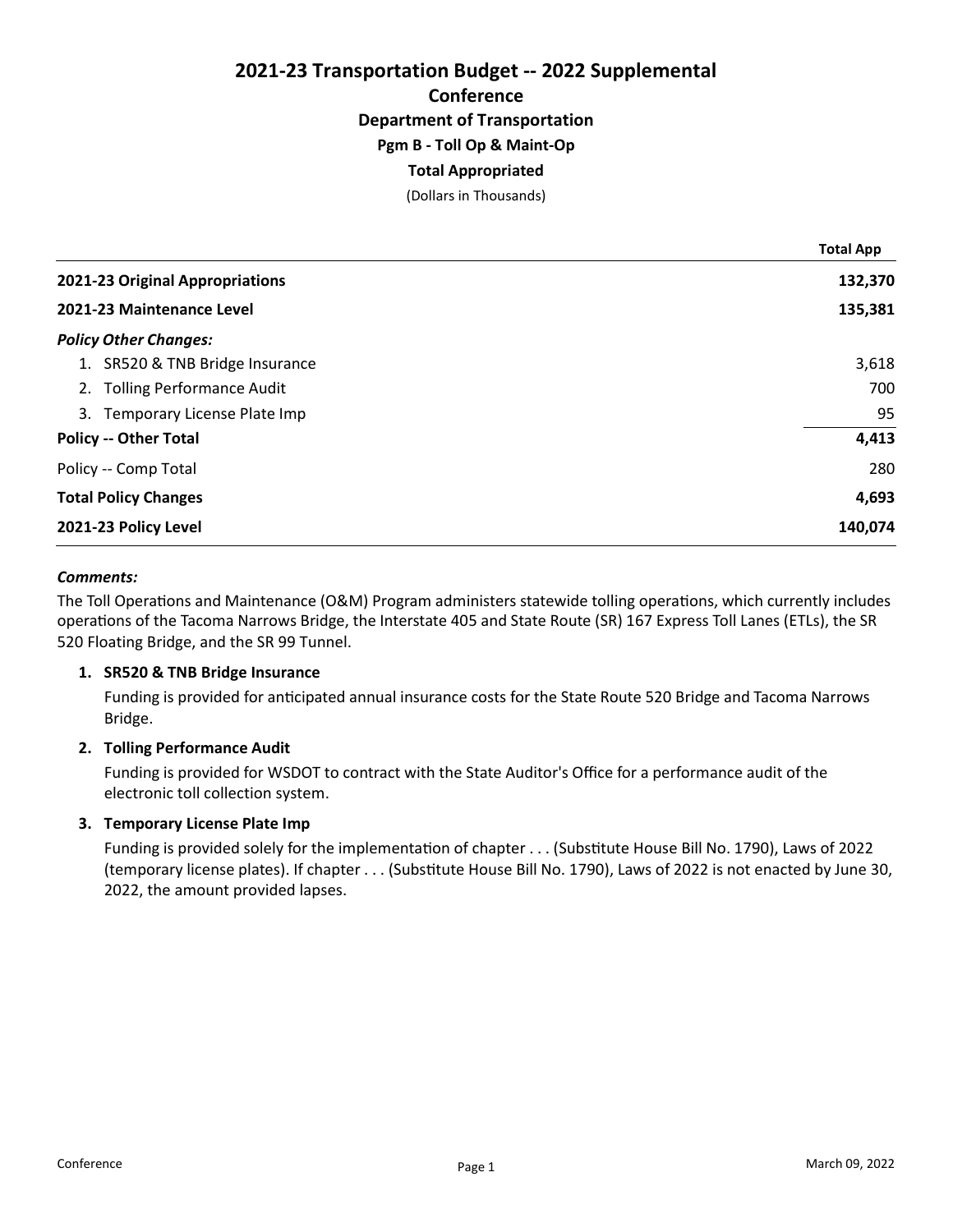2021-23 Transportation Budget -- 2022 Supplemental **Conference** Department of Transportation Pgm C - Information Technology

# Total Appropriated

(Dollars in Thousands)

|                                        | <b>Total App</b> |
|----------------------------------------|------------------|
| 2021-23 Original Appropriations        | 107,045          |
| 2021-23 Maintenance Level              | 108,649          |
| <b>Policy Other Changes:</b>           |                  |
| 1. IT: Support Hybrid Work Environment | 281              |
| 2. IT: Program Software License Costs  | 4,671            |
| 3. IT: DOTime Operating Costs          | 256              |
| <b>Contingency Fund</b><br>4.          | 2,523            |
| 5. Vacancy Savings                     | $-6,307$         |
| <b>Policy -- Other Total</b>           | 1,424            |
| Policy -- Comp Total                   | 1,179            |
| <b>Total Policy Changes</b>            | 2,603            |
| 2021-23 Policy Level                   | 111,252          |

## Comments:

The Information Technology (IT) Program is responsible for developing and maintaining information systems that support the operations and program delivery of the Washington State Department of Transportation (WSDOT). This program operates, preserves, and maintains WSDOT IT infrastructure by performing the following functions: equipment acquisition and installation, mainframe and server operations, technical support and Internet operations oversight, network management, personal computer support, business application development, and data/telecommunication management.

## 1. IT: Support Hybrid Work Environment

Funding is provided for adequate system redundancy in case of a server or network failure.

## 2. IT: Program Software License Costs

Funding is adjusted for cost increases in enterprise software licenses and agreements.

## 3. IT: DOTime Operating Costs

Funding is provided for Data Warehouse Software fees, WaTech costs, and increased DOTtime vendor costs to support the WSDOT transportation employee time system. FTE authority is provided.

## 4. Contingency Fund

To mitigate impacts associated with the staff vacancies, funding is provided for a contingency fund for additional costs for contracted services, overtime, and other costs associated with maintaining operational capacity and project delivery schedules. By January 1, 2023, the Washington State Department of Transportation will provide a report on the actual expenditures from this contingency funding.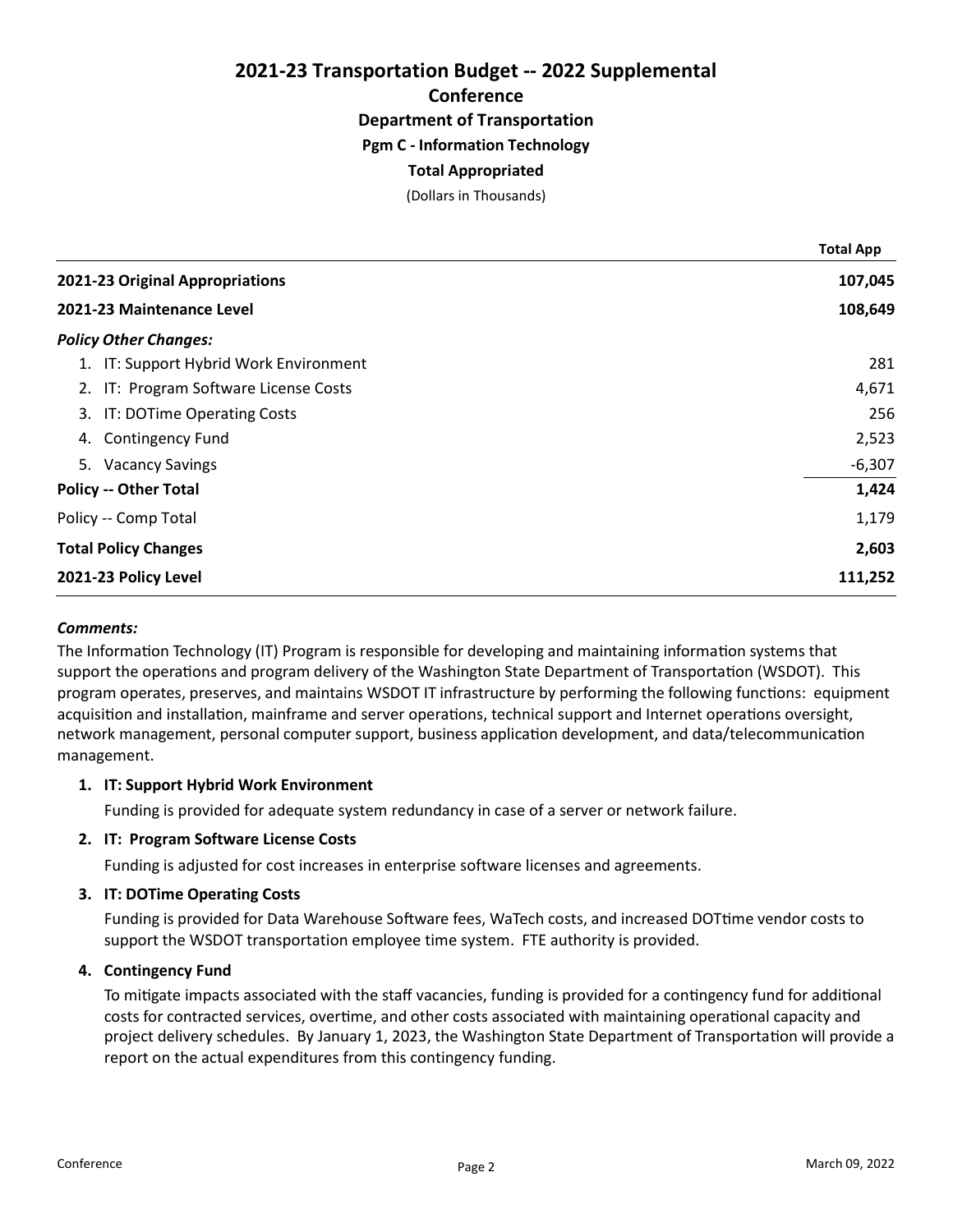# 2021-23 Transportation Budget -- 2022 Supplemental **Conference** Department of Transportation Pgm C - Information Technology Total Appropriated

(Dollars in Thousands)

# 5. Vacancy Savings

Funding is adjusted based on projected levels of staff vacancies in larger Washington State Department of Transportation (WSDOT) programs, which is partially offset by a contingency fund in a separate line item. WSDOT will improve their staffing reporting information provided to the Legislature and Office of Financial Management. Based on this improved reporting information, actual staffing will be monitored and funding may be adjusted in the 2023 supplemental budget if authorized staffing levels are achieved.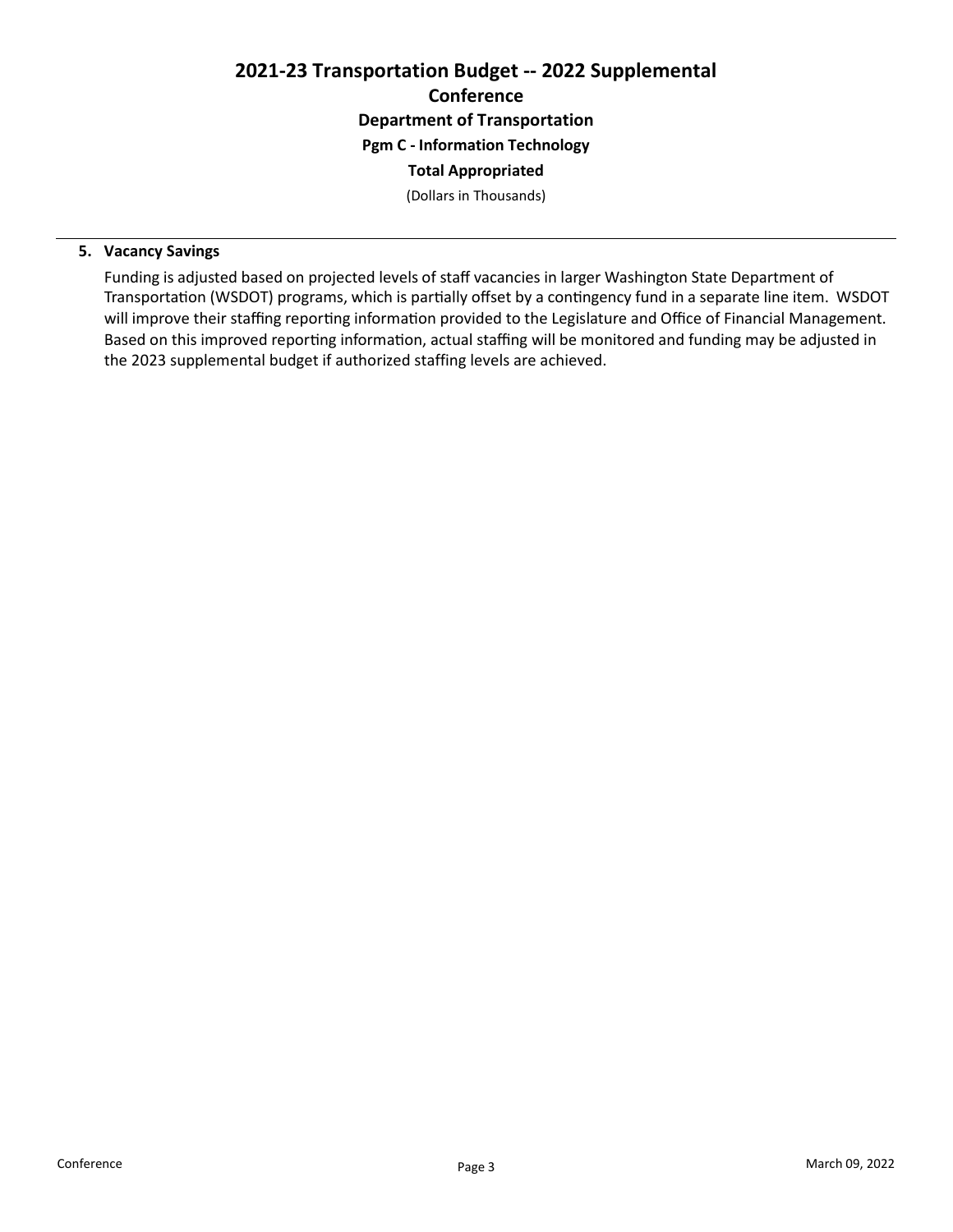# 2021-23 Transportation Budget -- 2022 Supplemental **Conference** Department of Transportation Pgm D - Facilities-Op Total Appropriated

(Dollars in Thousands)

|                                 | <b>Total App</b> |
|---------------------------------|------------------|
| 2021-23 Original Appropriations | 35,608           |
| 2021-23 Maintenance Level       | 36,348           |
| <b>Policy Other Changes:</b>    |                  |
| 1. Asbestos Safety Program      | 1,220            |
| 2. Contingency Fund             | 780              |
| 3. Vacancy Savings              | $-1,950$         |
| <b>Policy -- Other Total</b>    | 50               |
| Policy -- Comp Total            | 479              |
| <b>Total Policy Changes</b>     | 529              |
| 2021-23 Policy Level            | 36,877           |

# Comments:

The Facilities Operating Program operates, maintains, and oversees capital improvements and preservation of approximately 950 Washington State Department of Transportation (WSDOT)-owned buildings and structures at approximately 300 separate sites across the state. Sites include region headquarters, maintenance shops, project engineer offices, laboratories, materials storage sites, communication sites, pits, quarries, and stockpile storage areas.

## 1. Asbestos Safety Program

Funding is provided for an additional position in the asbestos safety program and for increased asbestos abatement and related contracting costs.

# 2. Contingency Fund

To mitigate impacts associated with the staff vacancies, funding is provided for a contingency fund for additional costs for contracted services, overtime, and other costs associated with maintaining operational capacity and project delivery schedules. By January 1, 2023, the Washington State Department of Transportation will provide a report on the actual expenditures from this contingency funding.

## 3. Vacancy Savings

Funding is adjusted based on projected levels of staff vacancies in larger Washington State Department of Transportation (WSDOT) programs, which is partially offset by a contingency fund in a separate line item. WSDOT will improve their staffing reporting information provided to the Legislature and Office of Financial Management. Based on this improved reporting information, actual staffing will be monitored and funding may be adjusted in the 2023 supplemental budget if authorized staffing levels are achieved.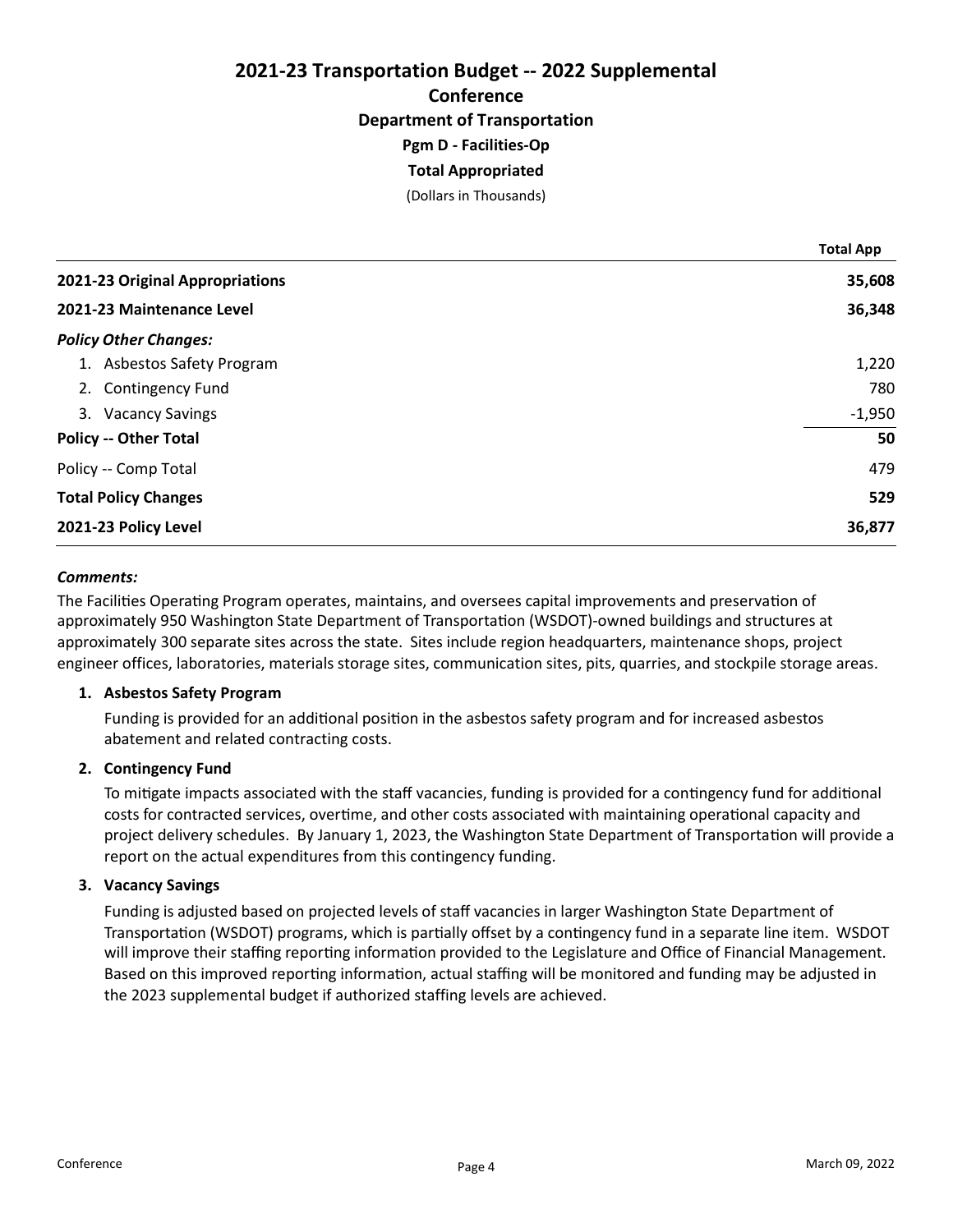# 2021-23 Transportation Budget -- 2022 Supplemental **Conference** Department of Transportation Pgm D - Facilities-Cap Total Appropriated

(Dollars in Thousands)

|                                 | <b>Total App</b> |
|---------------------------------|------------------|
| 2021-23 Original Appropriations | 14,141           |
| 2021-23 Maintenance Level       | 16,070           |
| <b>Policy Other Changes:</b>    |                  |
| 1. Capital Projects             | 3,673            |
| <b>Policy -- Other Total</b>    | 3,673            |
| <b>Total Policy Changes</b>     | 3,673            |
| 2021-23 Policy Level            | 19,743           |

## Comments:

The Facilities Capital Program includes replacement, preservation, and improvements to the Washington State Department of Transportation (WSDOT) buildings and related sites. Its focus is providing a safe and efficient work environment by preserving WSDOT assets. This program includes preservation projects such as roof replacements, site environmental cleanups, and other code-compliance activities for facilities.

# 1. Capital Projects

Funding is provided for Northwest Region headquarters right-of-way work, works and preservation, pre-wash maintenance facilities updates, and HVAC work for radio sites.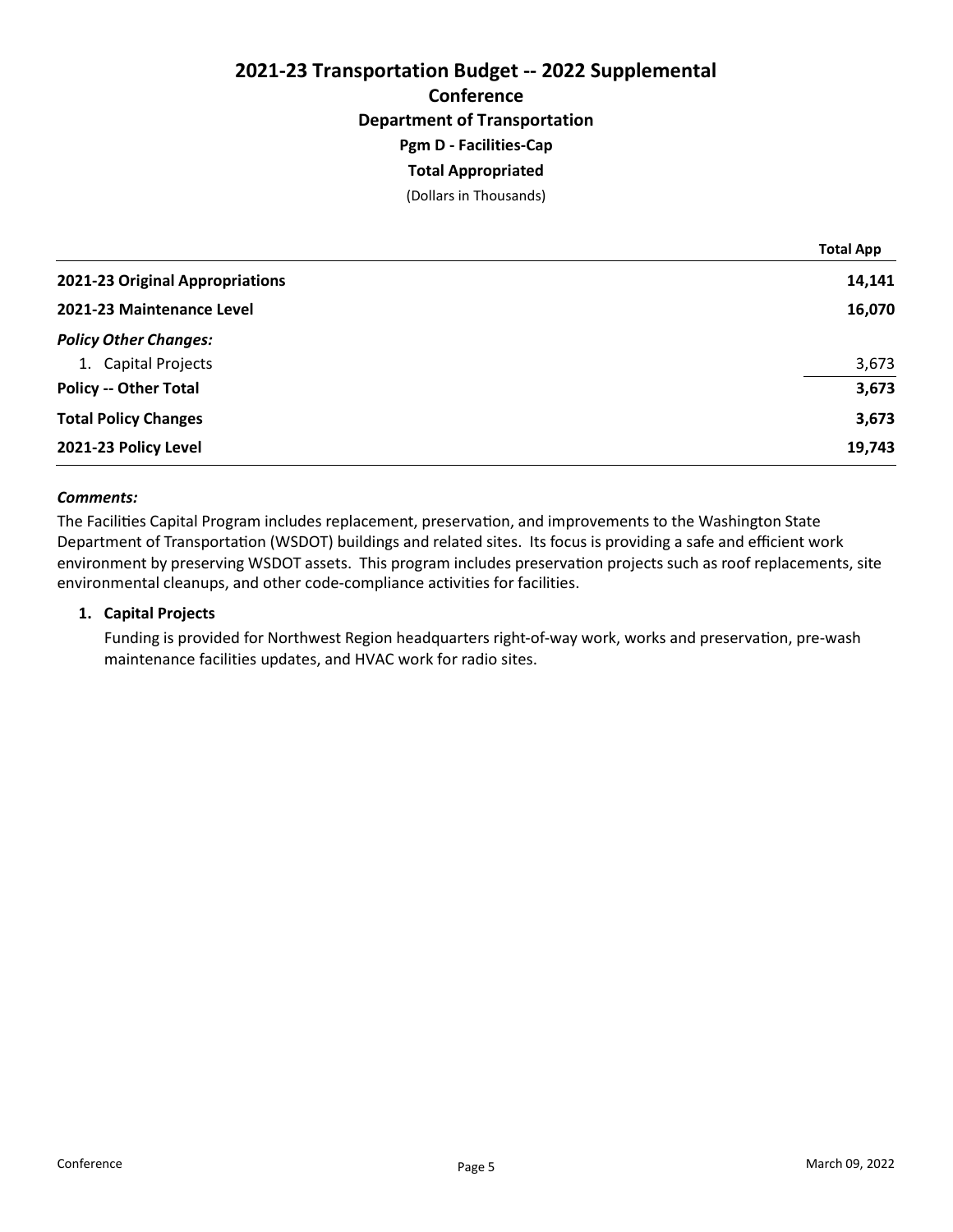# 2021-23 Transportation Budget -- 2022 Supplemental **Conference** Department of Transportation Pgm F - Aviation Total Appropriated

(Dollars in Thousands)

|                                 | <b>Total App</b> |
|---------------------------------|------------------|
| 2021-23 Original Appropriations | 12,031           |
| 2021-23 Maintenance Level       | 12,053           |
| <b>Policy Other Changes:</b>    |                  |
| 1. CACC Community Engagement    | 150              |
| <b>Policy -- Other Total</b>    | 150              |
| Policy -- Comp Total            | 50               |
| <b>Total Policy Changes</b>     | 200              |
| 2021-23 Policy Level            | 12,253           |

## Comments:

The Aviation Program's primary function is the preservation of public airports at the local level and maintaining the 16 state-owned airports. The program's key activities include managing the Washington State Department of Transportation's Airport Aid Grant Program; conducting aviation planning; coordinating air search and rescue operations; and overseeing aircraft registration. State and federal grants and technical assistance are provided to municipalities for capital projects at public-use airports. Projects include runway paving, resurfacing, and crack sealing.

## 1. CACC Community Engagement

Funding is provided to conduct community engagement associated with the work of the Commercial Aviation Coordinating Commission to provide a single preferred location for a new primary commercial aviation facility by June 15, 2023.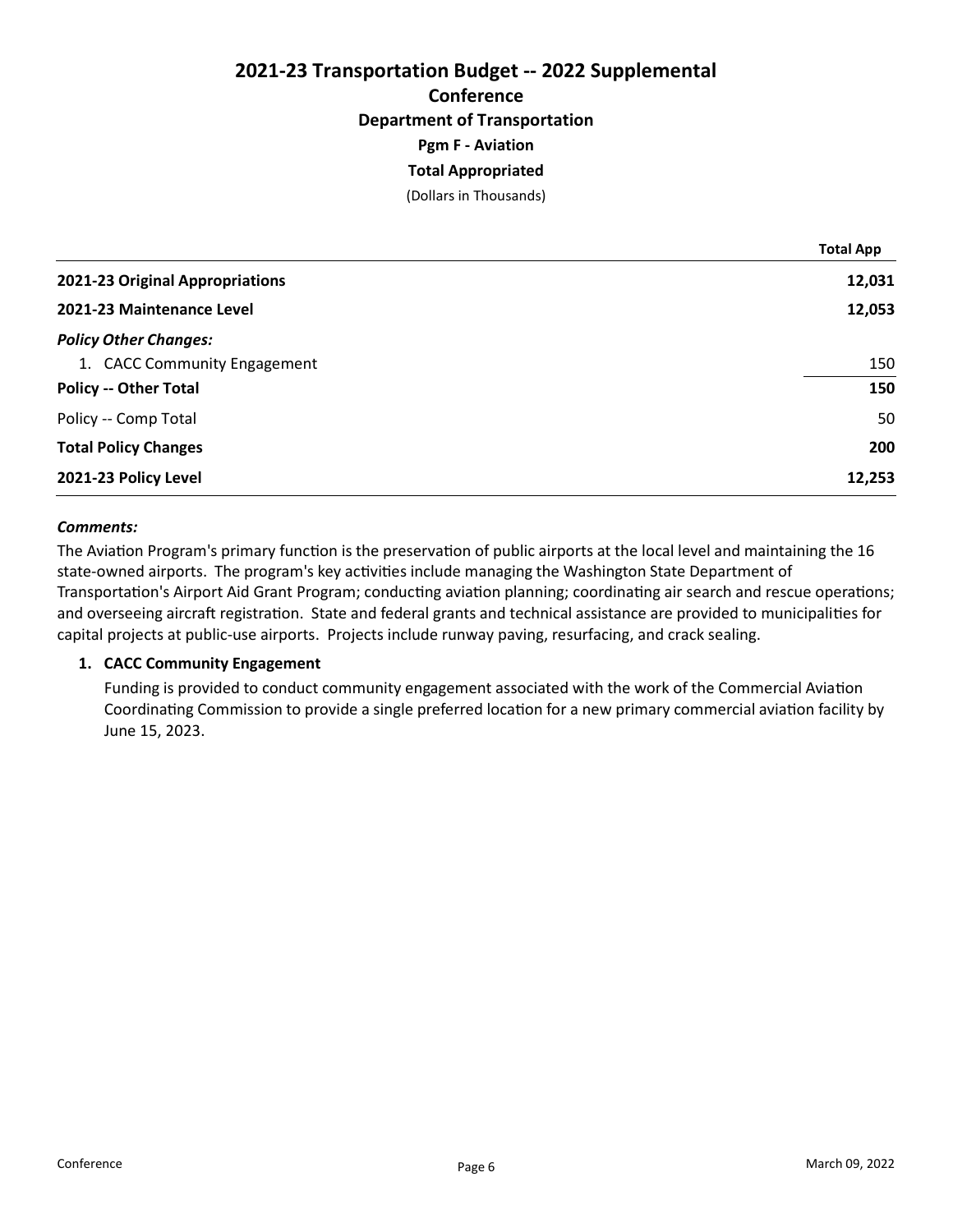# 2021-23 Transportation Budget -- 2022 Supplemental **Conference** Department of Transportation Pgm H - Pgm Delivery Mgmt & Suppt Total Appropriated

(Dollars in Thousands)

|                                     | <b>Total App</b> |
|-------------------------------------|------------------|
| 2021-23 Original Appropriations     | 60,396           |
| 2021-23 Maintenance Level           | 61,182           |
| <b>Policy Other Changes:</b>        |                  |
| Heal Act Implementation<br>1.       | 526              |
| 2. Noxious Weed Eradication Funding | 235              |
| 3.<br><b>Contingency Fund</b>       | 2,399            |
| <b>Vacancy Savings</b><br>4.        | $-5,997$         |
| <b>Policy -- Other Total</b>        | $-2,837$         |
| Policy -- Comp Total                | 1,167            |
| <b>Total Policy Changes</b>         | $-1,670$         |
| 2021-23 Policy Level                | 59,512           |

## Comments:

The Program Delivery Management and Support Program provides construction management and support to the Washington State Department of Transportation (WSDOT) headquarters and its six regions. Regional activities include executive management, human resources, finance, and administrative support. Program activities at headquarters include executive management and support for construction, design, real estate services, bridge and structures, environmental services, and program development. The Program also administers statewide safety efforts.

## 1. Heal Act Implementation

Funding is provided to implement provisions in the Healthy Environment for All (HEAL Act) approved by the Legislature, Chapter 314, Laws of 2021 (E2SSB 5141).

## 2. Noxious Weed Eradication Funding

Funding is provided to implement provisions in the noxious weed control legislation approved by the Legislature, Chapter 217, Laws of 2021 (SHB 1355).

## 3. Contingency Fund

To mitigate impacts associated with the staff vacancies, funding is provided for a contingency fund for additional costs for contracted services, overtime, and other costs associated with maintaining operational capacity and project delivery schedules. By January 1, 2023, the Washington State Department of Transportation will provide a report on the actual expenditures from this contingency funding.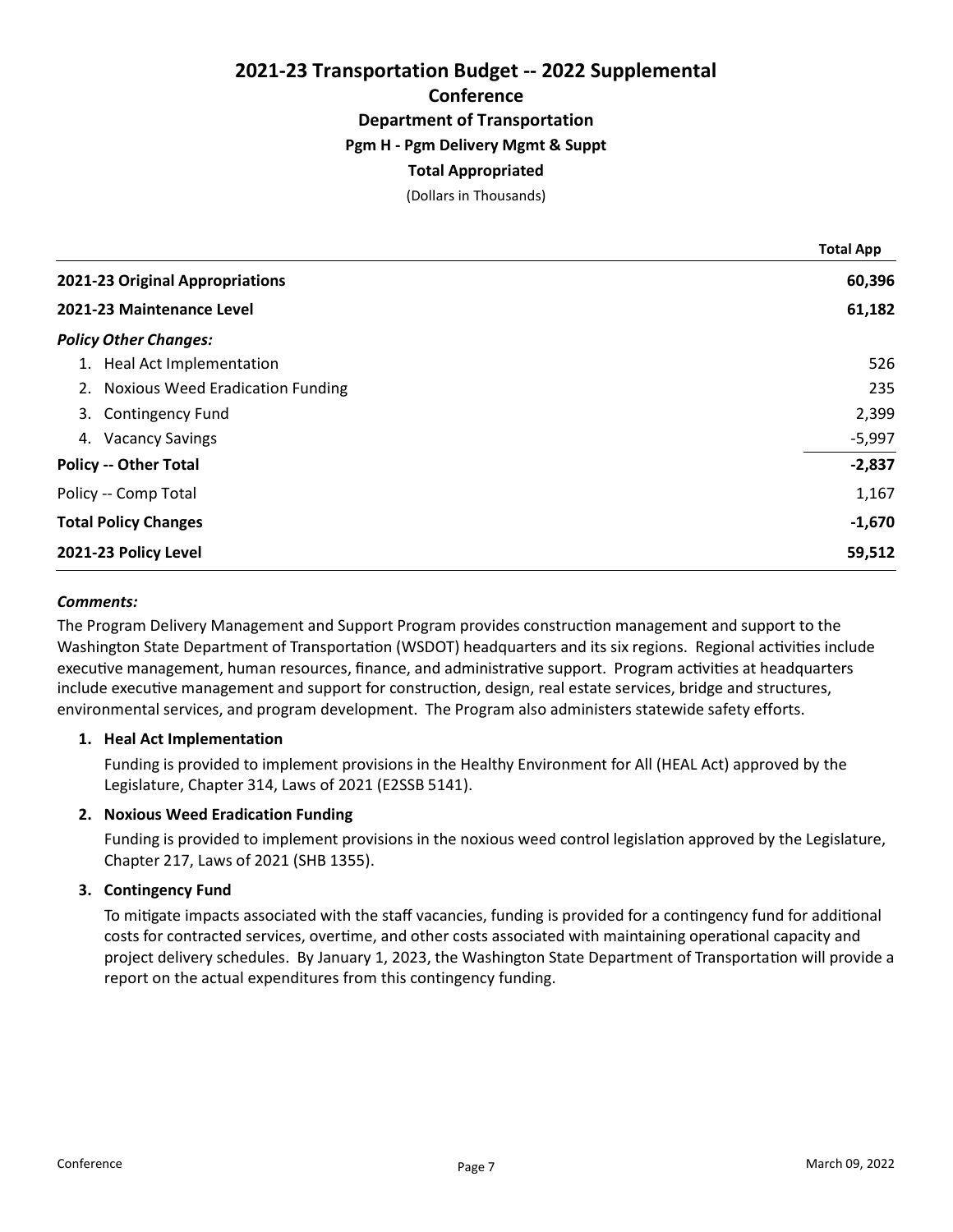# 2021-23 Transportation Budget -- 2022 Supplemental **Conference** Department of Transportation Pgm H - Pgm Delivery Mgmt & Suppt Total Appropriated

(Dollars in Thousands)

# 4. Vacancy Savings

Funding is adjusted based on projected levels of staff vacancies in larger Washington State Department of Transportation (WSDOT) programs, which is partially offset by a contingency fund in a separate line item. WSDOT will improve their staffing reporting information provided to the Legislature and Office of Financial Management. Based on this improved reporting information, actual staffing will be monitored and funding may be adjusted in the 2023 supplemental budget if authorized staffing levels are achieved.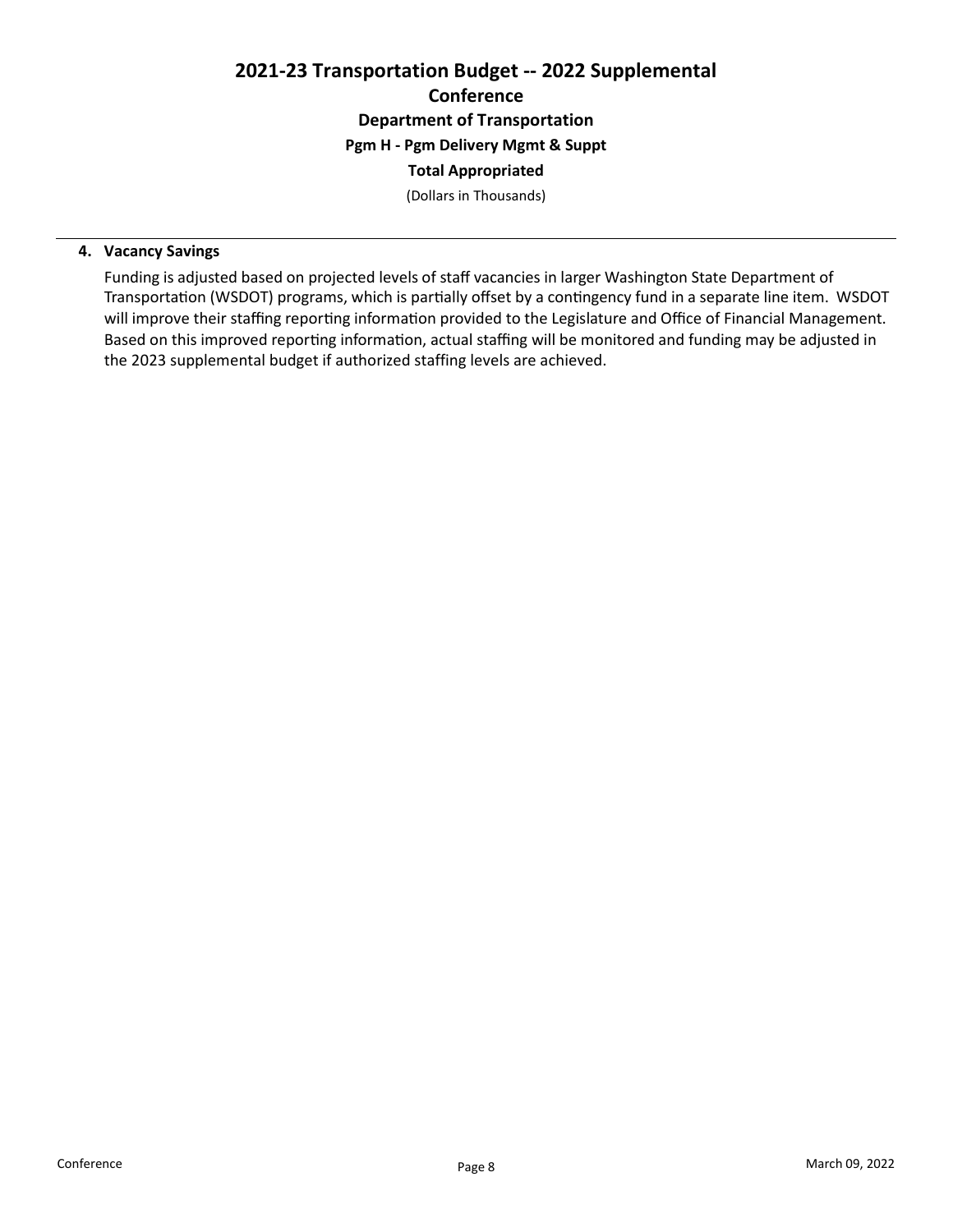# 2021-23 Transportation Budget -- 2022 Supplemental **Conference** Department of Transportation Pgm I - Improvements Total Appropriated

(Dollars in Thousands)

|                                 | <b>Total App</b> |
|---------------------------------|------------------|
| 2021-23 Original Appropriations | 4,089,878        |
| 2021-23 Maintenance Level       | 4,495,665        |
| <b>Policy Other Changes:</b>    |                  |
| 1. Capital Projects             | $-832,330$       |
| <b>Policy -- Other Total</b>    | $-832,330$       |
| <b>Total Policy Changes</b>     | $-832,330$       |
| 2021-23 Policy Level            | 3,663,335        |

## Comments:

The Highway Improvements Program implements capital projects that increase highway capacity, reduce congestion, increase mobility, and prevent collisions.

# 1. Capital Projects

Funding is provided for the projects that increase highway capacity to move more vehicles, reduce congestion, correct highway safety deficiencies, improve the movement of freight goods, and reduce the impact of highway construction projects on the environment. This item also includes funding to meet fish barrier injunction timelines.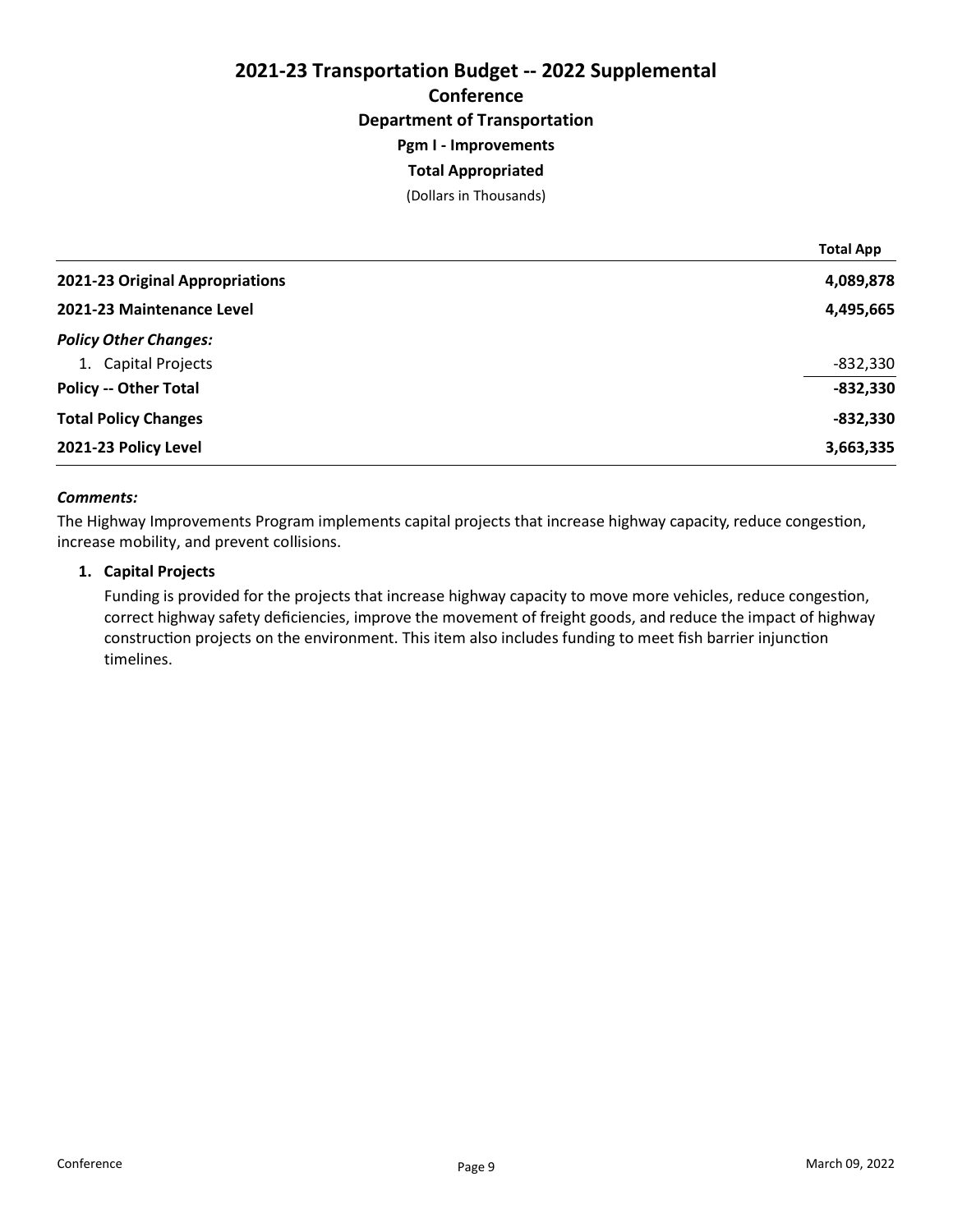# 2021-23 Transportation Budget -- 2022 Supplemental **Conference** Department of Transportation Pgm K - Public/Private Part-Op Total Appropriated (Dollars in Thousands)

|                                  | <b>Total App</b> |
|----------------------------------|------------------|
| 2021-23 Original Appropriations  | 13,865           |
| 2021-23 Maintenance Level        | 13,865           |
| <b>Policy Other Changes:</b>     |                  |
| 1. Clean Alt Fuel Charging Infra | 2,000            |
| <b>Policy -- Other Total</b>     | 2,000            |
| Policy -- Comp Total             | 10               |
| <b>Total Policy Changes</b>      | 2,010            |
| 2021-23 Policy Level             | 15,875           |

## Comments:

The Public/Private Partnership Program provides funding to foster partnerships with private firms to develop and operate needed transportation facilities throughout the state. The Program funds administration and program support for economic partnership activities by the Washington State Department of Transportation (WSDOT) and provides a point of contact for businesses and private individuals to gain information about WSDOT programs. The Program also administers grant-programs related to clean alternative fuel infrastructure needs.

## 1. Clean Alt Fuel Charging Infra

Amounts planned for expenditure in the 2023-25 biennium are moved forward for the Zero Emission Vehicle Infrastructure Partnerships Grant Program for additional alternative fuel charging infrastructure grants.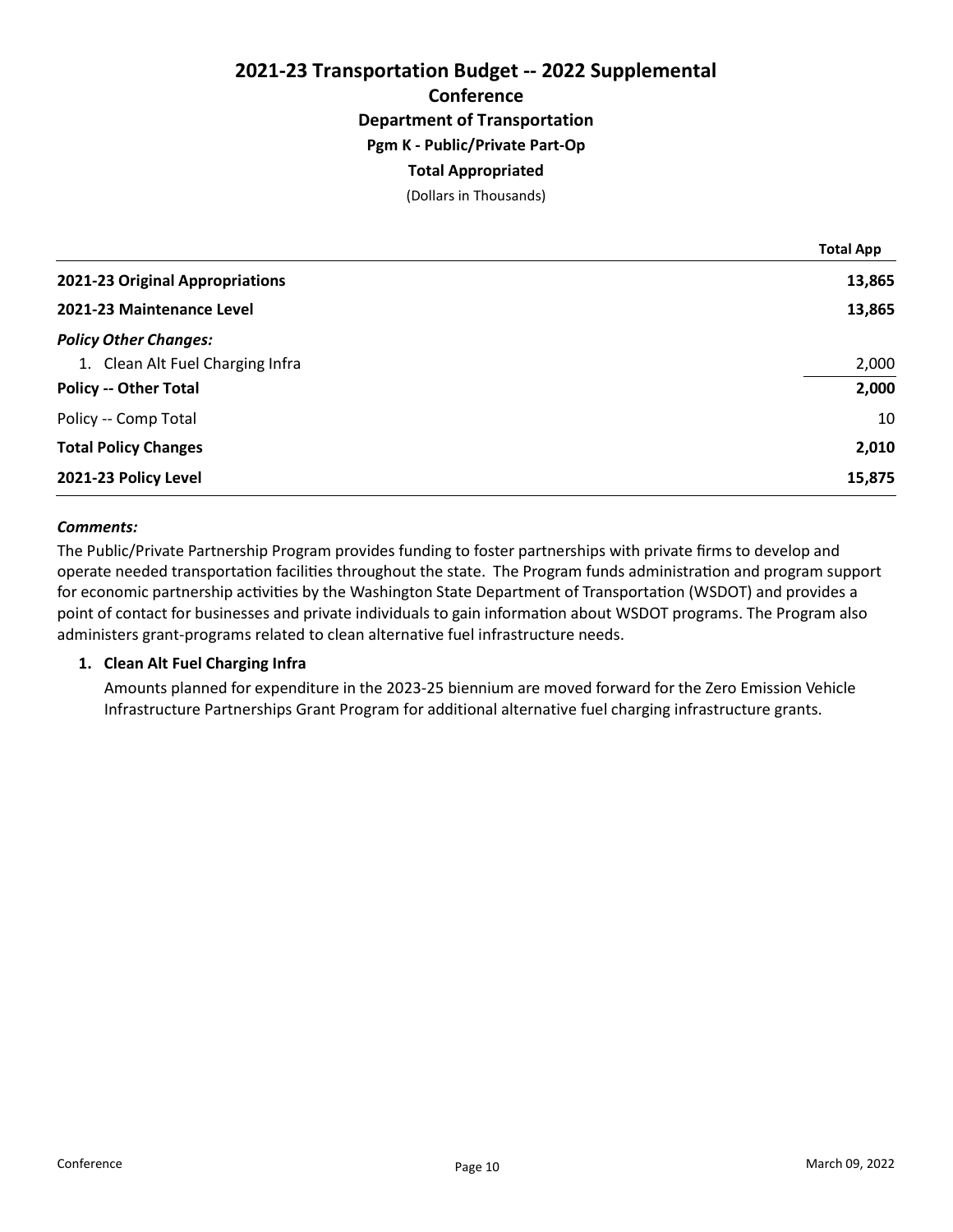2021-23 Transportation Budget -- 2022 Supplemental **Conference** 

Department of Transportation

Pgm M - Highway Maintenance

# Total Appropriated

(Dollars in Thousands)

|    |                                     | <b>Total App</b> |
|----|-------------------------------------|------------------|
|    | 2021-23 Original Appropriations     | 520,188          |
|    | 2021-23 Maintenance Level           | 533,869          |
|    | <b>Policy Other Changes:</b>        |                  |
| 1. | PS Gateway Fife Encampment Clean-up | 2,000            |
| 2. | Human Trafficking Info Posters      | 50               |
| 3. | Intnatl Dist Leased Prop Fencing    | 100              |
| 4. | Seattle Center Sign Update          | 17               |
| 5. | <b>Encampment Clean-up Costs</b>    | 5,000            |
| 6. | SR-520 Toll Corridor                | 353              |
| 7. | Safety Rest Area Addt'l Resources   | 2,500            |
| 8. | <b>Contingency Fund</b>             | 12,096           |
| 9. | <b>Vacancy Savings</b>              | $-30,238$        |
|    | <b>Policy -- Other Total</b>        | $-8,122$         |
|    | Policy -- Comp Total                | 8,707            |
|    | <b>Total Policy Changes</b>         | 585              |
|    | 2021-23 Policy Level                | 534,454          |

## Comments:

The Highway Maintenance Program at the Washington State Department of Transportation (WSDOT) administers routine functions related to maintaining the state highway system. The primary functions and objectives of this program are to maintain state highway infrastructure in good working order and to keep people and goods moving through inclement weather and following natural disasters.

# 1. PS Gateway Fife Encampment Clean-up

Additional funding is provided for WSDOT to contract with the city of Fife to address safety risks and public health concerns associated with the clean-up of homeless encampments on WSDOT-owned rights-of-way.

## 2. Human Trafficking Info Posters

Funding is provided for WSDOT to install and inspect monthly human trafficking informational posters in every restroom in every safety rest area owned and operated by WSDOT.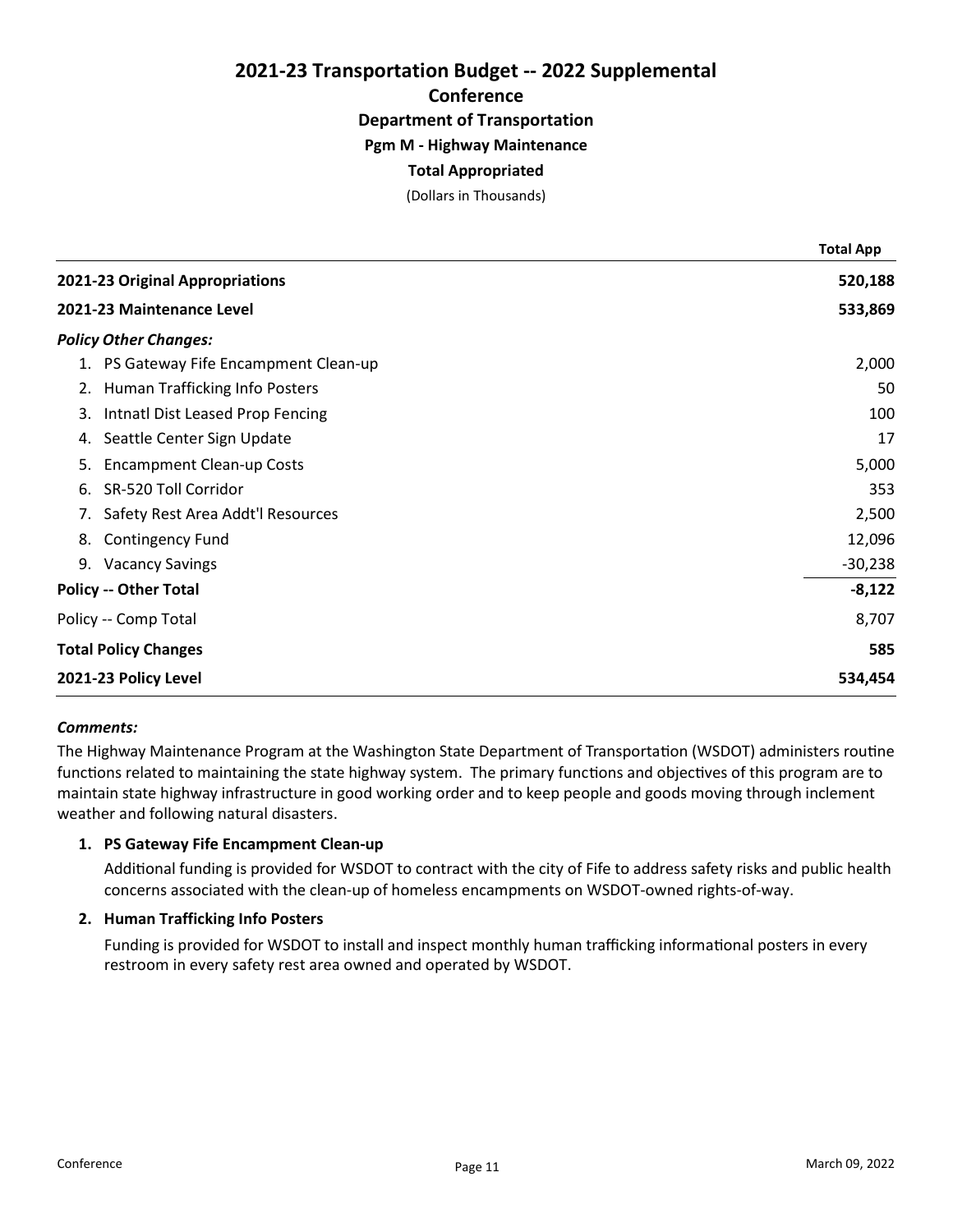# 2021-23 Transportation Budget -- 2022 Supplemental Conference Department of Transportation Pgm M - Highway Maintenance

# Total Appropriated

(Dollars in Thousands)

## 3. Intnatl Dist Leased Prop Fencing

Funding is provided to install fencing to delineate between the privately leased property owned by the department and the public right-of-way property maintained by the city of Seattle. The parameters of the adjacent properties located under the Interstate 5 corridor, south of milepost 165, are south Jackson street and south King street going north and south, and 8th avenue south and 9th avenue south going west to east in the international district.

# 4. Seattle Center Sign Update

Local spending authority is provided to update existing signs along Interstate 5 in the vicinity of Seattle Center. WSDOT must install new Seattle center logos with a redesigned logo that recognizes Climate Pledge Arena.

# 5. Encampment Clean-up Costs

Additional funding is provided to address safety risks and public health concerns associated with the clean-up of homeless encampments on WSDOT-owned rights-of-way.

# 6. SR-520 Toll Corridor

Funding is adjusted for increased costs to maintain the State Route 520 toll corridor. Funding will support maintenance of pontoons.

# 7. Safety Rest Area Addt'l Resources

Funding is provided for additional resources for operations, maintenance, facility replacements, security, and upgrades to safety rest areas to ensure that safety rest areas owned and operated by WSDOT are open for use.

## 8. Contingency Fund

To mitigate impacts associated with the staff vacancies, funding is provided for a contingency fund for additional costs for contracted services, overtime, and other costs associated with maintaining operational capacity and project delivery schedules. By January 1, 2023, the Washington State Department of Transportation will provide a report on the actual expenditures from this contingency funding.

## 9. Vacancy Savings

Funding is adjusted based on projected levels of staff vacancies in larger Washington State Department of Transportation (WSDOT) programs, which is partially offset by a contingency fund in a separate line item. WSDOT will improve their staffing reporting information provided to the Legislature and Office of Financial Management. Based on this improved reporting information, actual staffing will be monitored and funding may be adjusted in the 2023 supplemental budget if authorized staffing levels are achieved.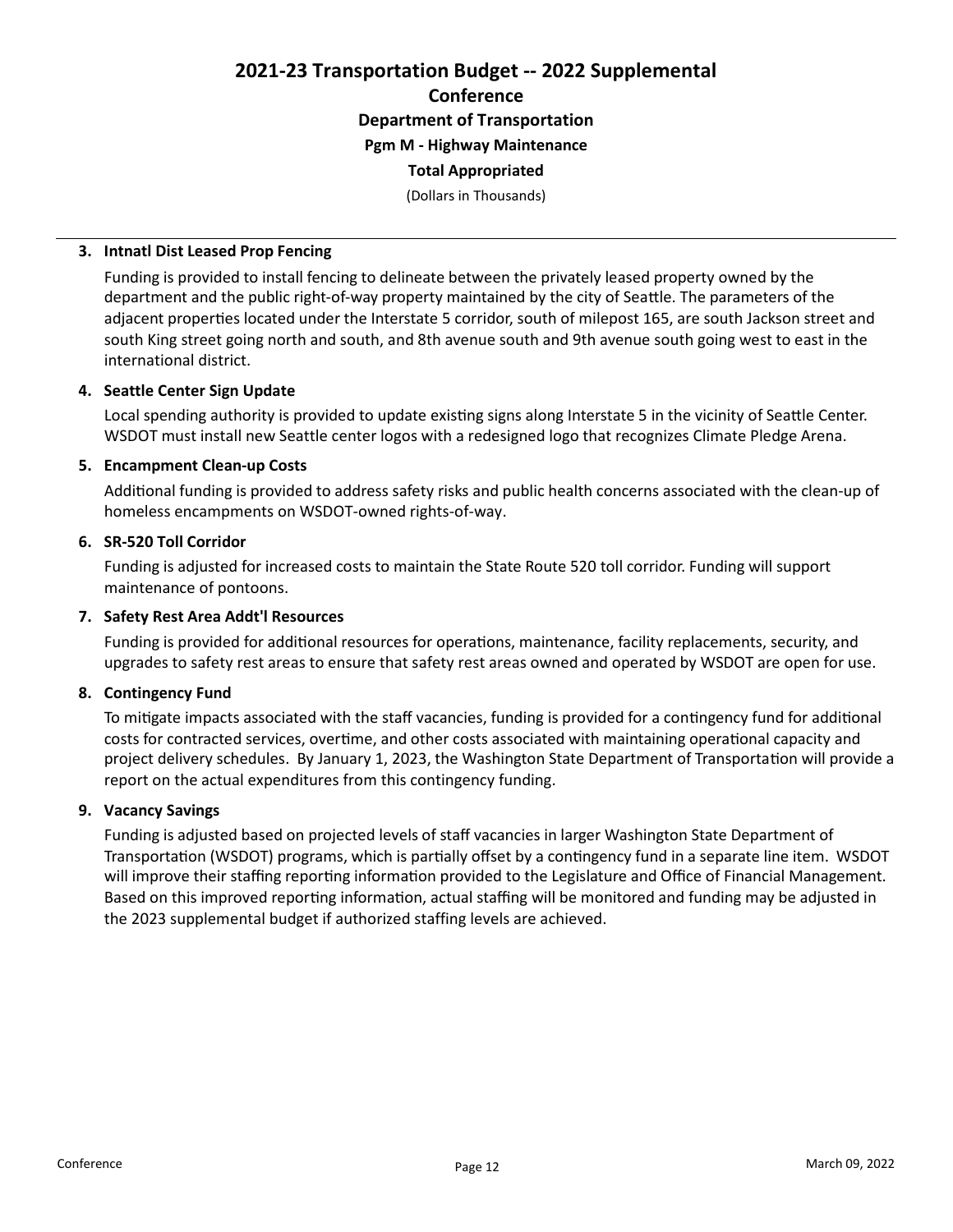# 2021-23 Transportation Budget -- 2022 Supplemental **Conference** Department of Transportation Pgm P - Preservation Total Appropriated

(Dollars in Thousands)

|                                 | <b>Total App</b> |
|---------------------------------|------------------|
| 2021-23 Original Appropriations | 848,663          |
| 2021-23 Maintenance Level       | 1,104,023        |
| <b>Policy Other Changes:</b>    |                  |
| 1. Capital Projects             | $-113,000$       |
| 2. State Route 109              | 1,700            |
| <b>Policy -- Other Total</b>    | $-111,300$       |
| <b>Total Policy Changes</b>     | $-111,300$       |
| 2021-23 Policy Level            | 992,723          |

# Comments:

The Highway Preservation Program preserves the structural integrity of the state highway system. Projects include preservation or rehabilitation of roadway pavement, safety features, bridges, and other structures.

# 1. Capital Projects

Funding is provided to implement capital projects that preserve the state highway system.

# 2. State Route 109

Funding is provided for the Washington State Department of Transportation to work with Quinault Nation to construct a two-mile, temporary bypass of SR 109 around the 88 Corner area to address damage related to weather events and landslides.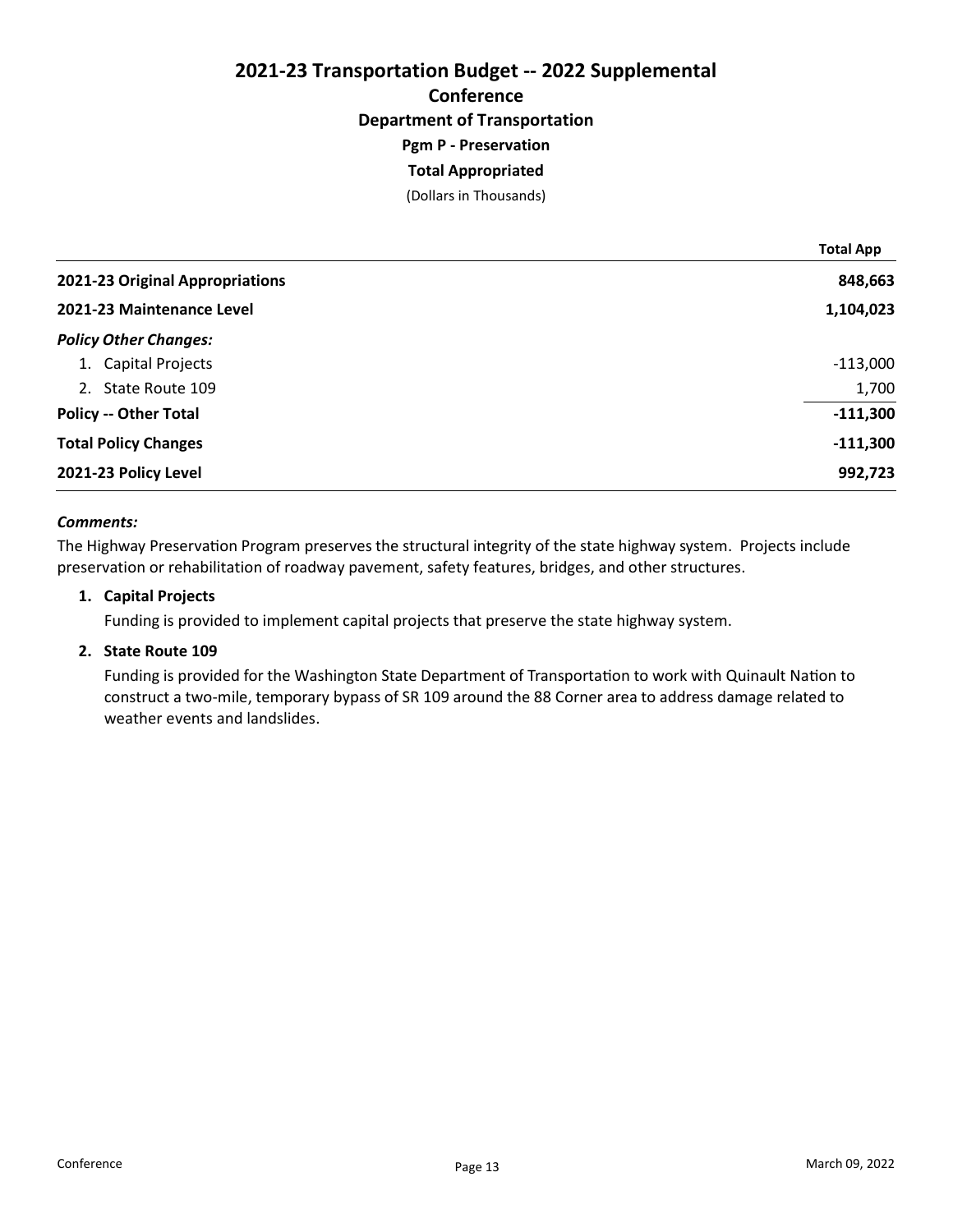2021-23 Transportation Budget -- 2022 Supplemental Conference Department of Transportation Pgm Q - Traffic Operations - Op Total Appropriated (Dollars in Thousands)

2021-23 Original Appropriations 78,103 2021-23 Maintenance Level 79,889 Policy Other Changes: 1. Traffic Ops: CVS Credit Card Fees 119 2. Additional Local Authority 45 3. Contingency Fund 2,574 4. Vacancy Savings -6,435 Policy -- Other Total -3,697 Policy -- Comp Total 1,410 Total Policy Changes **2008** -2,287 2021-23 Policy Level 77,602 Total App

## Comments:

The Traffic Operations Program uses traffic control devices and regulatory traffic measures to maximize highway capacity and safety. This program also provides incident response and low-cost enhancements to the state highway system.

# 1. Traffic Ops: CVS Credit Card Fees

Funding is adjusted to keep pace with the cost and growth of credit card fees incurred for the processing of selfissued oversize and overweight permits. WSDOT may begin recovering transaction fees incurred through credit card transactions beginning January 1, 2023.

## 2. Additional Local Authority

Funding is provided for additional local authority for Eastern Region and Olympic Region.

## 3. Contingency Fund

To mitigate impacts associated with the staff vacancies, funding is provided for a contingency fund for additional costs for contracted services, overtime, and other costs associated with maintaining operational capacity and project delivery schedules. By January 1, 2023, the Washington State Department of Transportation will provide a report on the actual expenditures from this contingency funding.

## 4. Vacancy Savings

Funding is adjusted based on projected levels of staff vacancies in larger Washington State Department of Transportation (WSDOT) programs, which is partially offset by a contingency fund in a separate line item. WSDOT will improve their staffing reporting information provided to the Legislature and Office of Financial Management. Based on this improved reporting information, actual staffing will be monitored and funding may be adjusted in the 2023 supplemental budget if authorized staffing levels are achieved.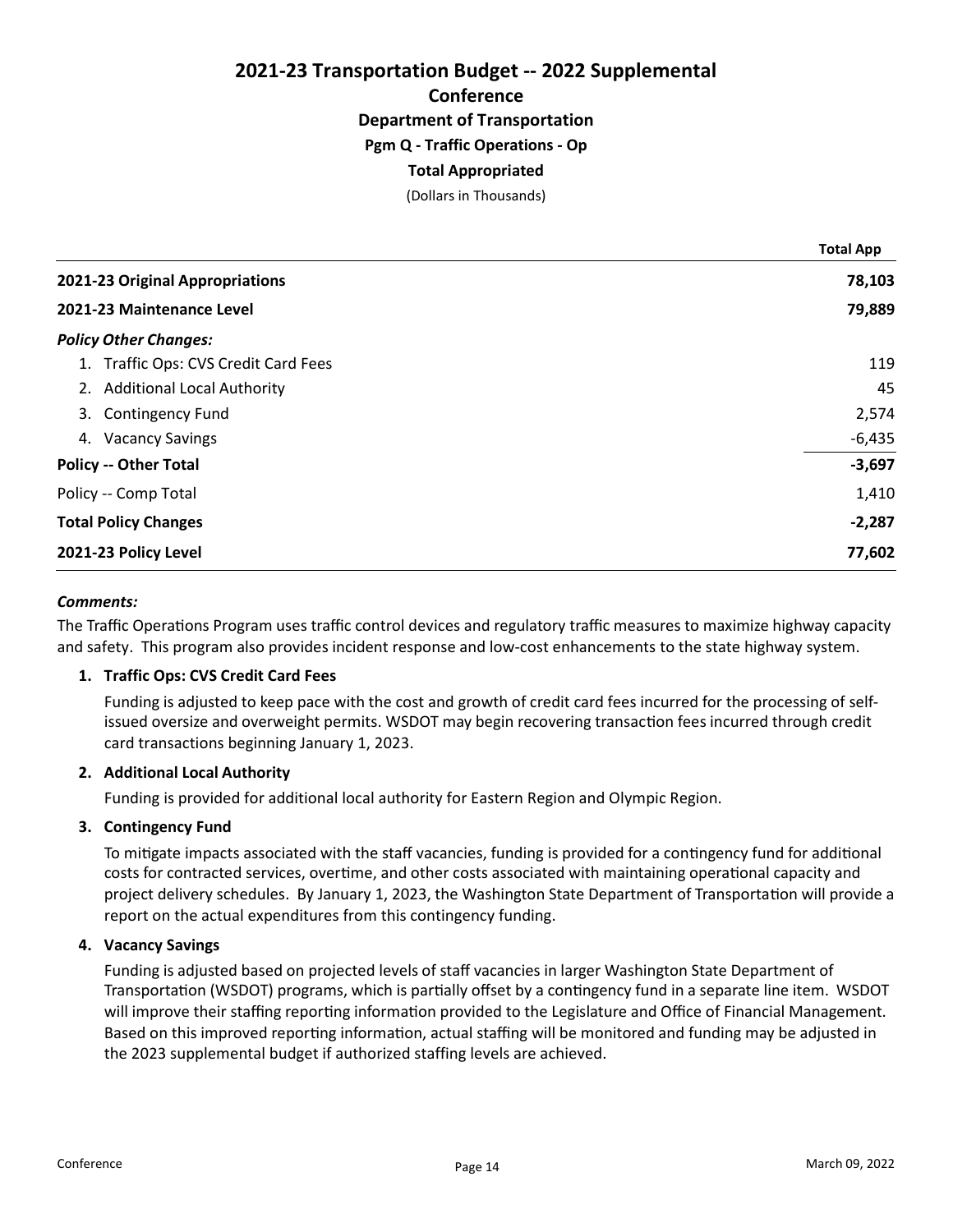# 2021-23 Transportation Budget -- 2022 Supplemental **Conference** Department of Transportation Pgm Q - Traffic Operations - Cap Total Appropriated (Dollars in Thousands)

|                                 | <b>Total App</b> |
|---------------------------------|------------------|
| 2021-23 Original Appropriations | 14,962           |
| 2021-23 Maintenance Level       | 20,085           |
| <b>Policy Other Changes:</b>    |                  |
| 1. Capital Projects             | 2,148            |
| <b>Policy -- Other Total</b>    | 2,148            |
| <b>Total Policy Changes</b>     | 2,148            |
| 2021-23 Policy Level            | 22,233           |

## Comments:

The Traffic Operations Capital Program constructs projects that increase the availability of information for travelers and that apply advanced technology to the transportation system—examples include installation of traffic cameras, variable message signs, highway advisory radios, ramp meters, traffic data collectors, and traffic management centers.

#### 1. Capital Projects

Funding is provided for capital projects that improve commercial vehicle operations; and provide traveler information, public safety, and congestion relief.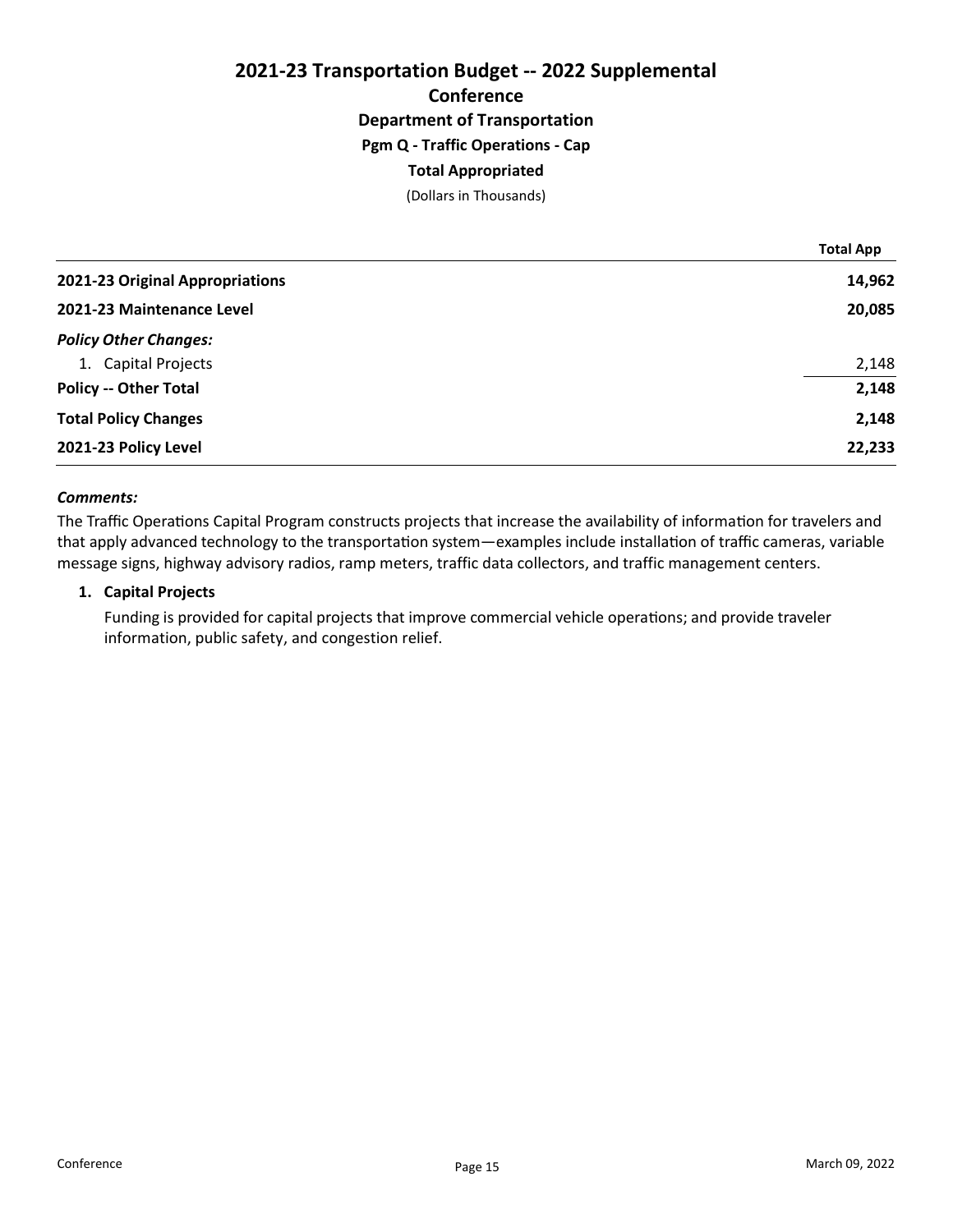# 2021-23 Transportation Budget -- 2022 Supplemental **Conference** Department of Transportation Pgm S - Transportation Management Total Appropriated

# (Dollars in Thousands)

|                                    | <b>Total App</b> |
|------------------------------------|------------------|
| 2021-23 Original Appropriations    | 44,304           |
| 2021-23 Maintenance Level          | 44,917           |
| <b>Policy Other Changes:</b>       |                  |
| 1. Diversity, Equity and Inclusion | 1,040            |
| 2. Contingency Fund                | 1,446            |
| 3. Vacancy Savings                 | $-3,615$         |
| <b>Policy -- Other Total</b>       | $-1,129$         |
| Policy -- Comp Total               | 786              |
| <b>Total Policy Changes</b>        | $-343$           |
| 2021-23 Policy Level               | 44,574           |

#### Comments:

The Transportation Management and Support Program provides agency-wide executive management and support.

#### 1. Diversity, Equity and Inclusion

Funding is provided to uƟlize a contractor to develop and implement community workforce agreements and to hire 4 FTE workforce development staff to serve as subject matter experts on federal and state civil rights laws.

## 2. Contingency Fund

To mitigate impacts associated with the staff vacancies, funding is provided for a contingency fund for additional costs for contracted services, overtime, and other costs associated with maintaining operational capacity and project delivery schedules. By January 1, 2023, the Washington State Department of Transportation will provide a report on the actual expenditures from this contingency funding.

## 3. Vacancy Savings

Funding is adjusted based on projected levels of staff vacancies in larger Washington State Department of Transportation (WSDOT) programs, which is partially offset by a contingency fund in a separate line item. WSDOT will improve their staffing reporting information provided to the Legislature and Office of Financial Management. Based on this improved reporting information, actual staffing will be monitored and funding may be adjusted in the 2023 supplemental budget if authorized staffing levels are achieved.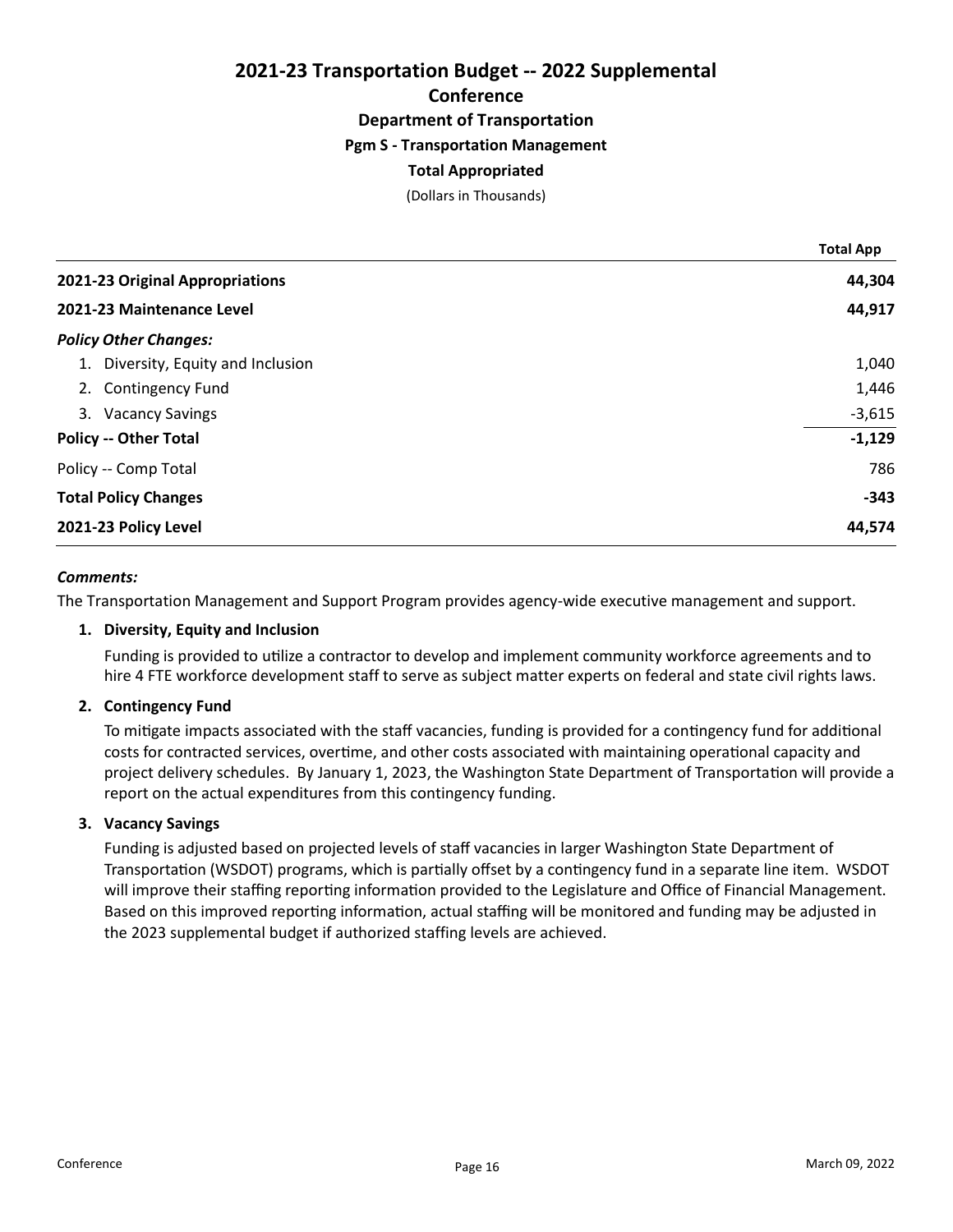# 2021-23 Transportation Budget -- 2022 Supplemental **Conference** Department of Transportation Pgm T - Transpo Plan, Data & Resch

# Total Appropriated

(Dollars in Thousands)

|                           |                                         | <b>Total App</b> |
|---------------------------|-----------------------------------------|------------------|
|                           | 2021-23 Original Appropriations         | 69,435           |
| 2021-23 Maintenance Level |                                         | 70,097           |
|                           | <b>Policy Other Changes:</b>            |                  |
| 1.                        | Thurston High Cap Transit Study         | 250              |
|                           | 2. Performance Based Project Eval       | 450              |
| 3.                        | South Park Reconnect Study              | 600              |
| 4.                        | <b>Bridge Noise Study</b>               | 45               |
| 5.                        | <b>Planning: Miles Traveled Targets</b> | 250              |
| 6.                        | <b>Contingency Fund</b>                 | 1,762            |
|                           | 7. Vacancy Savings                      | $-4,404$         |
|                           | <b>Policy -- Other Total</b>            | $-1,047$         |
|                           | Policy -- Comp Total                    | 839              |
|                           | <b>Total Policy Changes</b>             | $-208$           |
|                           | 2021-23 Policy Level                    | 69,889           |

## Comments:

The Transportation Planning, Data, and Research Program provides management, coordination, and support for multimodal transportation planning, data, and research.

# 1. Thurston High Cap Transit Study

Funding is provided for Thurston Regional Planning Council to conduct a study examining options for multimodal high-capacity transportation to serve travelers on the I-5 corridor between central Thurston County (Olympia area) and Pierce County.

# 2. Performance Based Project Eval

Funding is provided for WSDOT to complete development of a performance-based project evaluation model.

## 3. South Park Reconnect Study

Funding is provided for the City of Seattle's office of planning and community development to support an equitable development initiative to reconnect the South Park neighborhood, currently divided by State Route 99.

## 4. Bridge Noise Study

Expenditure authority is adjusted for unspent funds from the 2019-21 biennium to be used in the 2021-23 biennium to complete the State Route 520 noise study.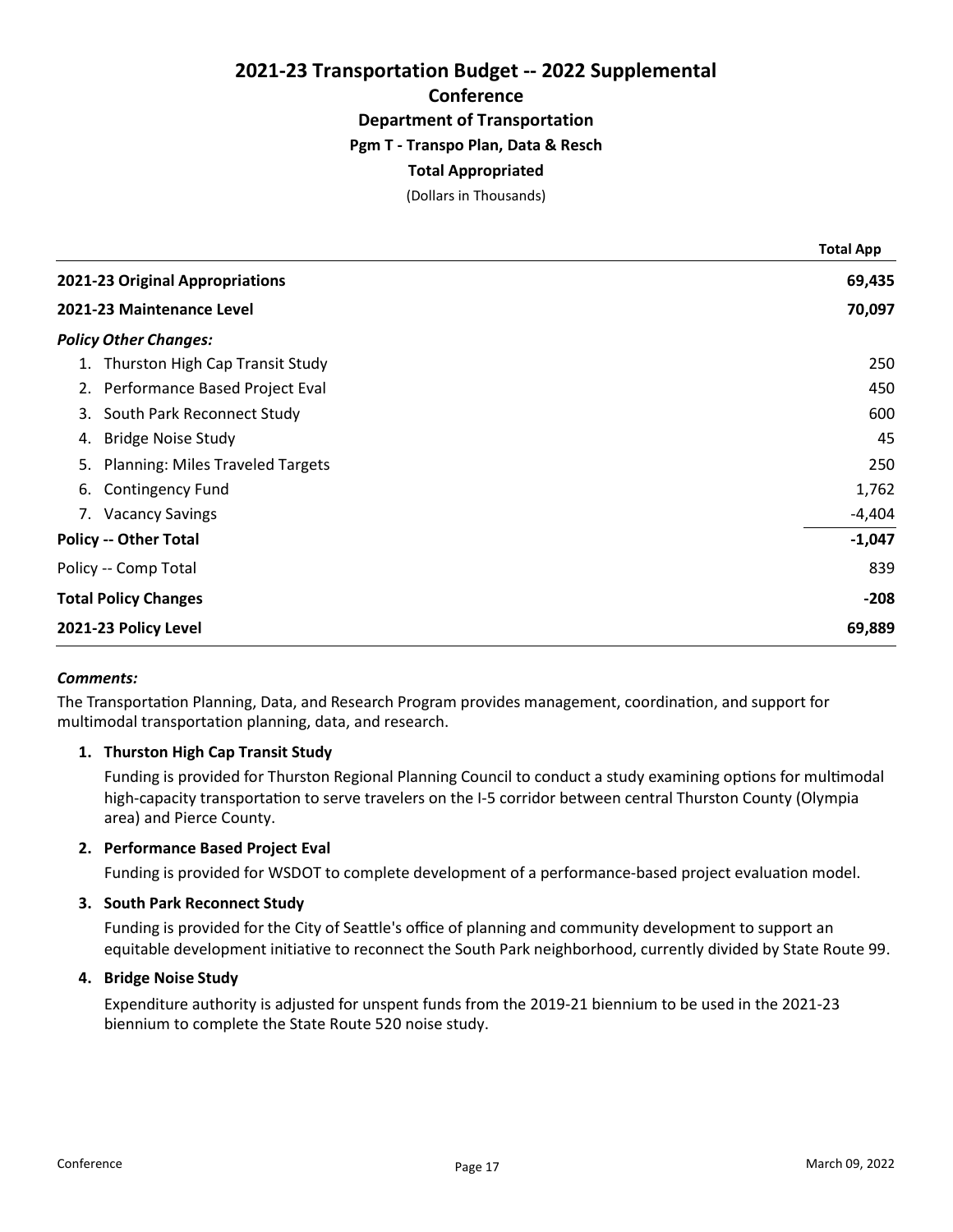# 2021-23 Transportation Budget -- 2022 Supplemental **Conference** Department of Transportation Pgm T - Transpo Plan, Data & Resch Total Appropriated

(Dollars in Thousands)

# 5. Planning: Miles Traveled Targets

Funding is provided to develop vehicle miles traveled targets in cooperation with the Department of Commerce.

## 6. Contingency Fund

To mitigate impacts associated with the staff vacancies, funding is provided for a contingency fund for additional costs for contracted services, overtime, and other costs associated with maintaining operational capacity and project delivery schedules. By January 1, 2023, the Washington State Department of Transportation will provide a report on the actual expenditures from this contingency funding.

## 7. Vacancy Savings

Funding is adjusted based on projected levels of staff vacancies in larger Washington State Department of Transportation (WSDOT) programs, which is partially offset by a contingency fund in a separate line item. WSDOT will improve their staffing reporting information provided to the Legislature and Office of Financial Management. Based on this improved reporting information, actual staffing will be monitored and funding may be adjusted in the 2023 supplemental budget if authorized staffing levels are achieved.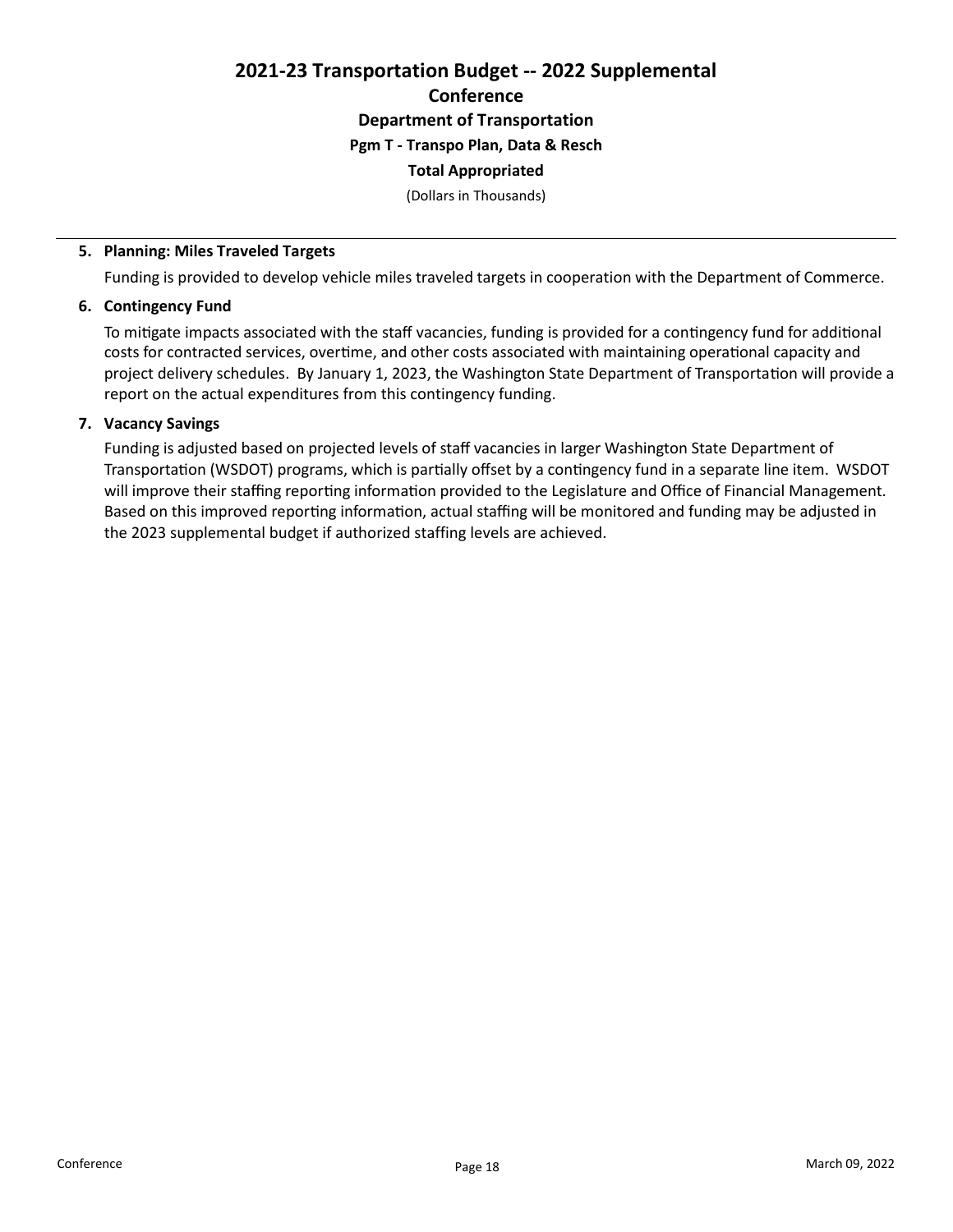# 2021-23 Transportation Budget -- 2022 Supplemental **Conference** Department of Transportation Pgm U - Charges from Other Agys Total Appropriated (Dollars in Thousands)

|                                 | <b>Total App</b> |
|---------------------------------|------------------|
| 2021-23 Original Appropriations | 104,812          |
| 2021-23 Maintenance Level       | 105,068          |
| <b>Policy Other Changes:</b>    |                  |
| 1. Payments to AGO              | 300              |
| <b>Policy -- Other Total</b>    | 300              |
| Policy -- Central Svcs Total    | 1,996            |
| <b>Total Policy Changes</b>     | 2,296            |
| 2021-23 Policy Level            | 107,364          |

## Comments:

The Charges from Other Agencies Program pays for statewide and specialized services that are allocated across all agencies. Charges from other agencies include charges related to activities and services of the State Auditor, Archives and Records Management, the Department of Enterprise Services, Risk Management, and the Attorney General's Office.

#### 1. Payments to AGO

Funding is provided for payments to the Attorney General's Office for legal services for the Fish Passage Program.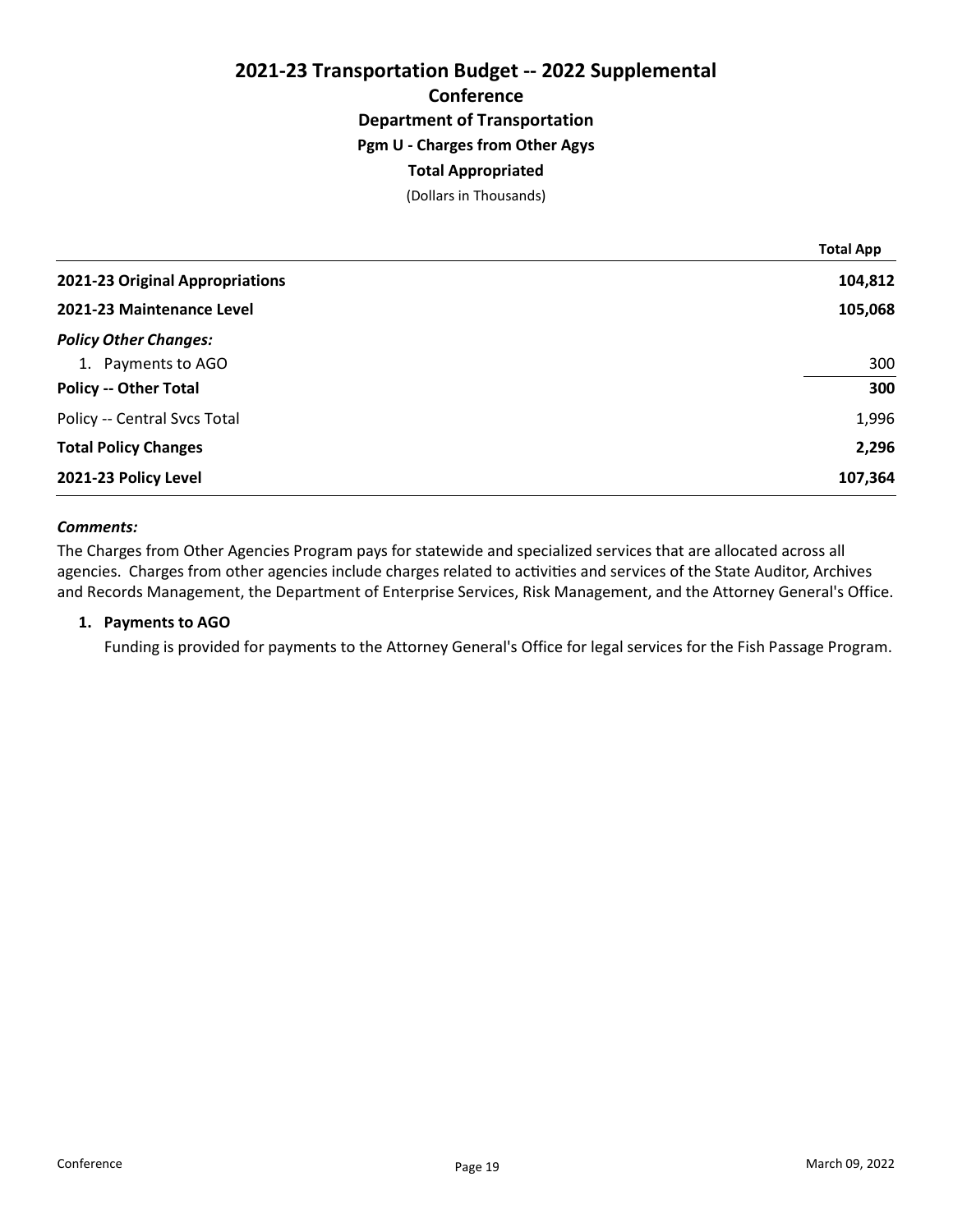# 2021-23 Transportation Budget -- 2022 Supplemental **Conference** Department of Transportation Pgm V - Public Transportation Total Appropriated

(Dollars in Thousands)

|                                 | <b>Total App</b> |
|---------------------------------|------------------|
| 2021-23 Original Appropriations | 273,254          |
| 2021-23 Maintenance Level       | 286,394          |
| <b>Policy Other Changes:</b>    |                  |
| 1. CCA Staffing and Capacity    | 620              |
| 2. Frequent Transit Study       | 250              |
| 3. De-Escalation Pilot          | 500              |
| <b>Policy -- Other Total</b>    | 1,370            |
| Policy -- Comp Total            | 219              |
| <b>Total Policy Changes</b>     | 1,589            |
| 2021-23 Policy Level            | 287,983          |

## Comments:

The Public Transportation Program supports public transportation and trip reduction efforts throughout the state.

## 1. CCA Staffing and Capacity

Funds are provided to increase staffing and program capabilities to scale new and expanded programs related to the Climate Commitment Act (CCA).

## 2. Frequent Transit Study

Funding is provided to study and develop a statewide standard for accessible frequent fixed route transit.

# 3. De-Escalation Pilot

Funding is provided to develop a pilot program to place intervention teams, including human services personnel, along routes that are facing significant public safety issues and disruptive behaviors by passengers.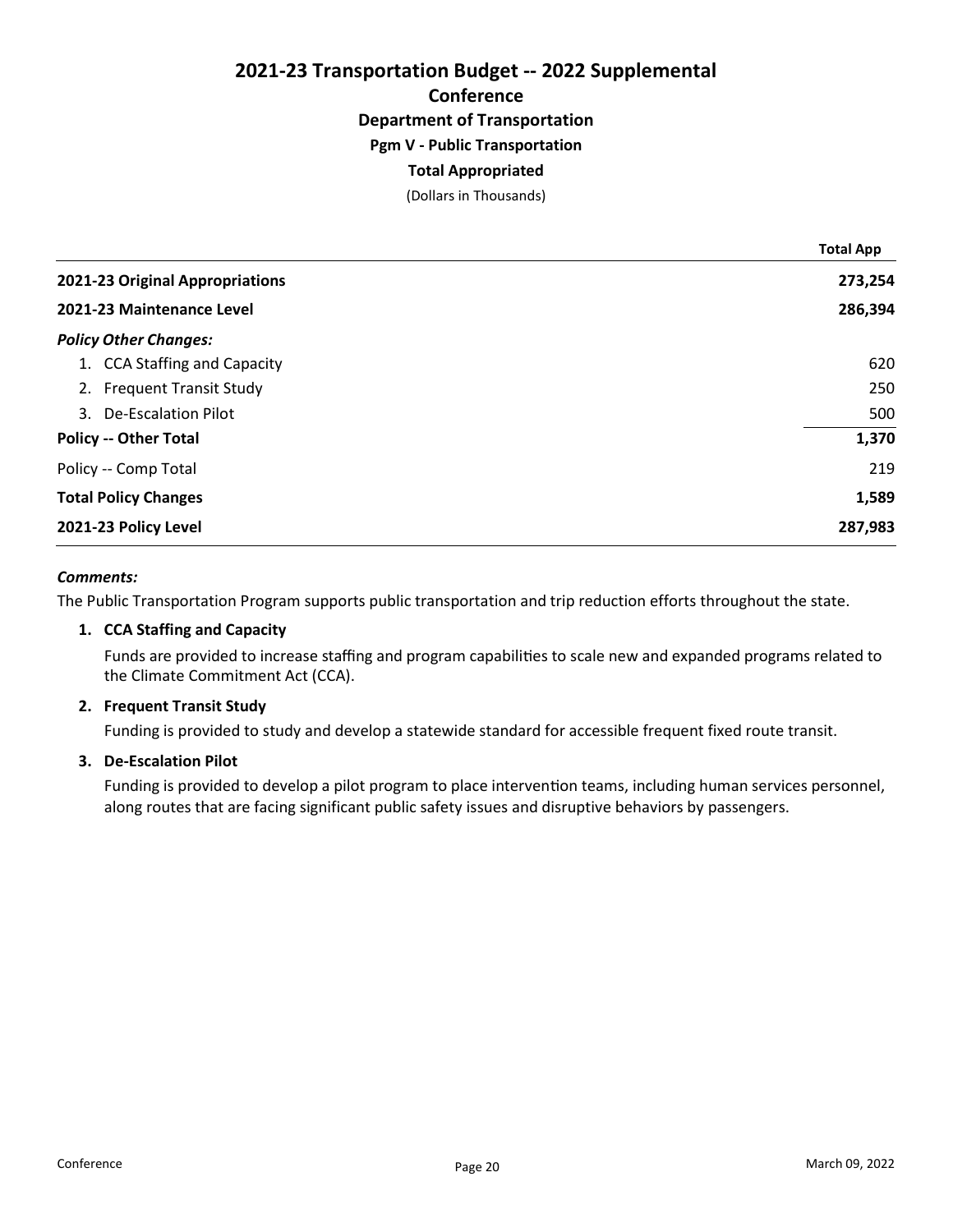# 2021-23 Transportation Budget -- 2022 Supplemental **Conference** Department of Transportation Pgm W - WA State Ferries-Cap Total Appropriated (Dollars in Thousands)

|                                 | <b>Total App</b> |
|---------------------------------|------------------|
| 2021-23 Original Appropriations | 504,762          |
| 2021-23 Maintenance Level       | 596,602          |
| <b>Policy Other Changes:</b>    |                  |
| 1. Capital Projects             | $-91,088$        |
| <b>Policy -- Other Total</b>    | $-91,088$        |
| <b>Total Policy Changes</b>     | $-91,088$        |
| 2021-23 Policy Level            | 505,514          |

# Comments:

The Washington State Ferries (WSF) Capital Program performs preservation and improvement work on the system's 20 terminals and 21 vessels.

## 1. Capital Projects

Funding is provided for projects that preserve and improve WSF vessels and terminals.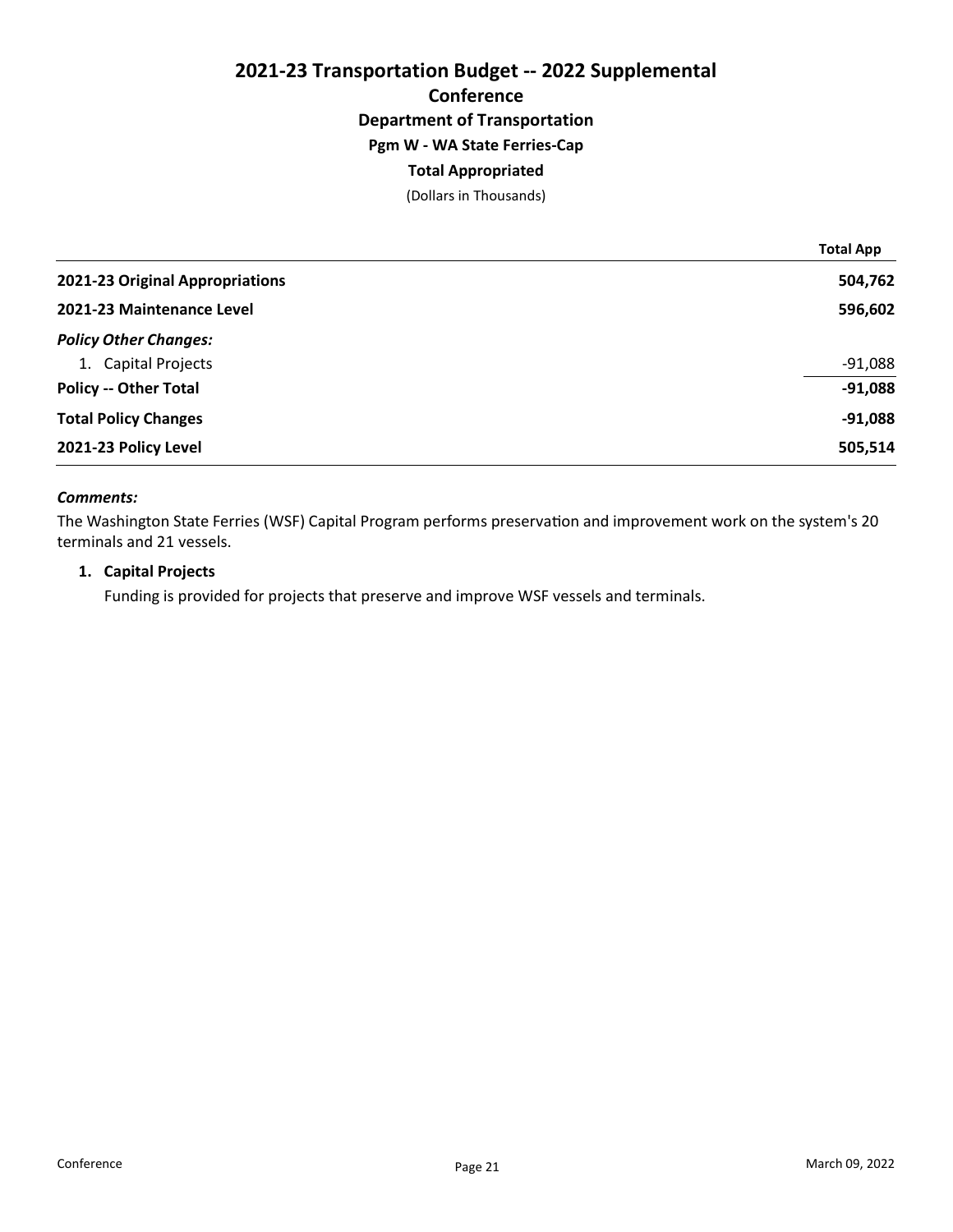2021-23 Transportation Budget -- 2022 Supplemental **Conference** Department of Transportation Pgm X - WA State Ferries-Op

# Total Appropriated

(Dollars in Thousands)

|                           |                                          | <b>Total App</b> |
|---------------------------|------------------------------------------|------------------|
|                           | 2021-23 Original Appropriations          | 540,735          |
| 2021-23 Maintenance Level |                                          | 562,369          |
|                           | <b>Policy Other Changes:</b>             |                  |
|                           | 1. Continuous Hiring                     | 100              |
| 2.                        | <b>Enhance Employee Retention</b>        | 7,506            |
|                           | 3. External Recruiting                   | 200              |
| 4.                        | San Juan Ferry Walk-on Rider Study       | 300              |
| 5.                        | Human Resources Consultant               | 200              |
| 6.                        | <b>Increase Training and Development</b> | 413              |
| 7.                        | New Employee Training Support            | 93               |
| 8.                        | MOU Employee Shift                       | 100              |
| 9.                        | Ferry Passenger Demographic Study        | 250              |
| 10.                       | Kingston Terminal Traffic Control        | 484              |
| 11.                       | Port Captain and Dispatchers             | 270              |
| 12.                       | <b>Maintain Steel &amp; Electronics</b>  | 1,260            |
| 13.                       | Marine Insurance Cost Increase           | 702              |
|                           | 14. Vashon Terminal Base Labor           | 248              |
|                           | 15. Support Ferries Internships          | 294              |
| 16.                       | <b>Mukilteo Terminal Operating Costs</b> | 194              |
| 17.                       | <b>Information Technology Needs</b>      | 287              |
|                           | 18. Ongoing Labor Costs                  | 2,000            |
|                           | 19. Training for New Hires               | 1,107            |
|                           | <b>Policy -- Other Total</b>             | 16,008           |
|                           | Policy -- Comp Total                     | 8,921            |
|                           | <b>Total Policy Changes</b>              | 24,929           |
| 2021-23 Policy Level      |                                          | 587,298          |

# Comments:

The Washington State Ferries (WSF) operates and maintains 21 ferry vessels and 20 terminals. WSF also operates a maintenance facility at Eagle Harbor.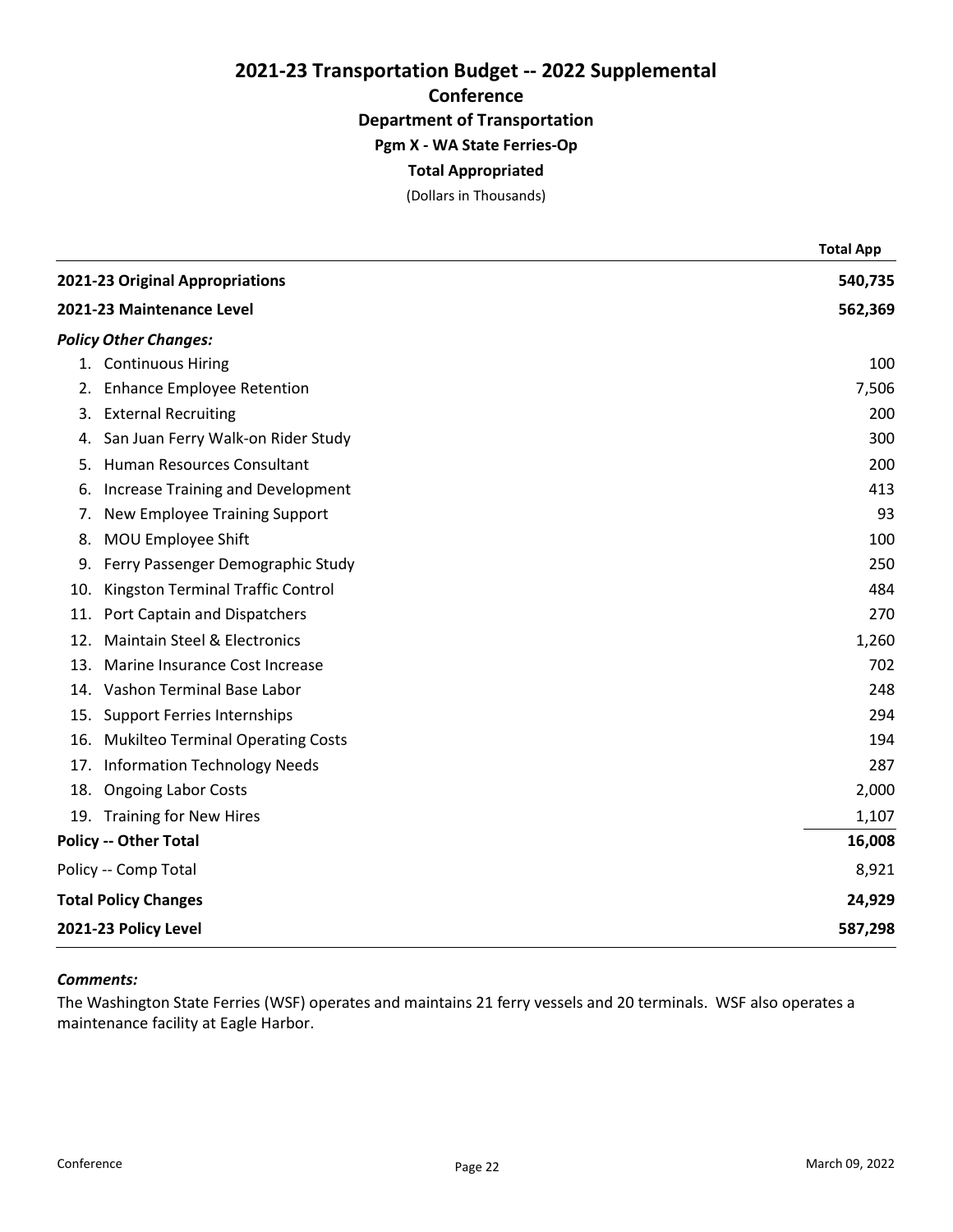2021-23 Transportation Budget -- 2022 Supplemental Conference Department of Transportation

# Pgm X - WA State Ferries-Op

# Total Appropriated

(Dollars in Thousands)

# 1. Continuous Hiring

Funding is provided for WSF to hire new employees on a continuous year-round basis.

## 2. Enhance Employee Retention

Funding is provided to increase employee retention by guaranteeing work schedules and hours for on-call employees.

# 3. External Recruiting

Funding is provided to hire an external recruiter for WSF to reach out to underrepresented populations for vacant positions.

# 4. San Juan Ferry Walk-on Rider Study

Funding is provided to conduct a study focused on maximizing walk-on passenger ridership of the Anacortes - San Juan ferry routes. A report with recommendations is due to the transportation committees of the Legislature by January 6, 2023.

## 5. Human Resources Consultant

Funding is provided to hire a dedicated human resources consultant to assist new Washington State Ferries employees through the hiring process.

## 6. Increase Training and Development

Funding is provided for training and career advancement opportunities for the following categories of marine employees: Able-bodied Sailors, Mates, and Engineers.

## 7. New Employee Training Support

Funding is provided for WSF to partner with community colleges to secure housing for WSF workforce training sessions and to pay in advance for the costs of federally required Transportation Worker Identification Credentials (TWIC) cards for incoming WSF employees and trainees.

## 8. MOU Employee Shift

Funding is provided to enact provisions of an Memorandum of Understanding (MOU) with the Marine Engineers Beneficial Union to allow for engine crews working on inactive vessels to transfer to active vessel experiencing crew shortages.

## 9. Ferry Passenger Demographic Study

Funding is provided for Washington State Ferries to conduct a demographics study of ferry passengers.

## 10. Kingston Terminal Traffic Control

Funding is provided Washington State Ferries to provide traffic control services at the Kingston Ferry Terminal.

## 11. Port Captain and Dispatchers

Funding is provided to hire one port captain and one dispatcher to meet an increased workload for operations management.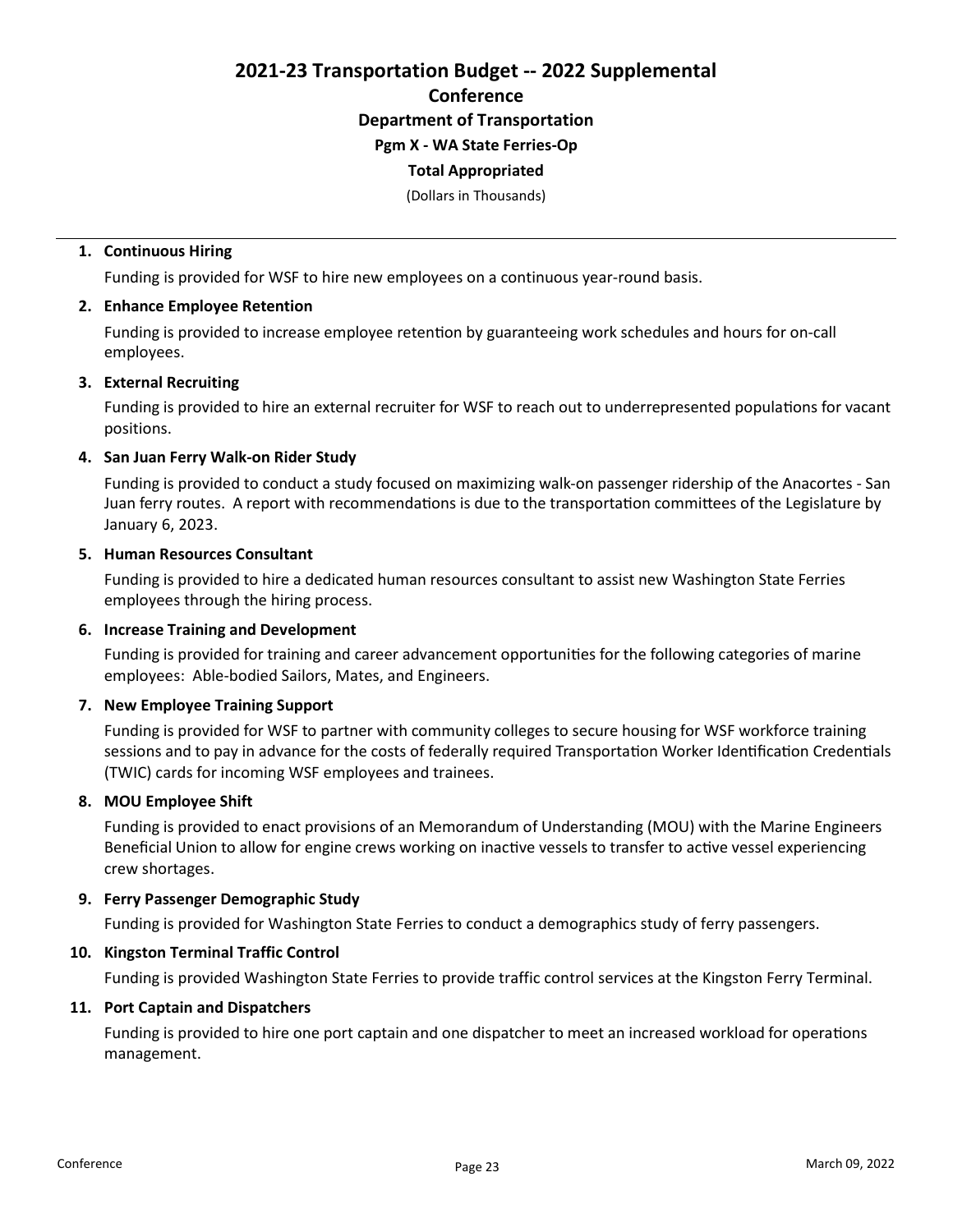2021-23 Transportation Budget -- 2022 Supplemental **Conference** Department of Transportation Pgm X - WA State Ferries-Op

## Total Appropriated

(Dollars in Thousands)

#### 12. Maintain Steel & Electronics

Funding is provided for additional maintenance staff for Washington State Ferries' Eagle Harbor maintenance facility to focus in two critical areas: (1) vessel digital and electronic systems and (2) steel protective systems (paint).

#### 13. Marine Insurance Cost Increase

Funding is adjusted for the increase in WSF insurance premiums.

#### 14. Vashon Terminal Base Labor

Funding for Vashon terminal traffic attendant labor hours is restored.

## 15. Support Ferries Internships

Funding is provided for compensation of ten deck and ten engine interns.

## 16. Mukilteo Terminal Operating Costs

This item funds the increased costs of operation and maintenance of the Mukilteo Ferry terminal.

#### 17. Information Technology Needs

Funding is provided for transition costs for the ORCA Next Gen project and management of information technology assets.

# 18. Ongoing Labor Costs

Funds are provided for overtime costs in the current biennium.

#### 19. Training for New Hires

Funds are provided for new employee training and on-the-job training for vessel engine and terminal staff to familiarize themselves with new assignment locations.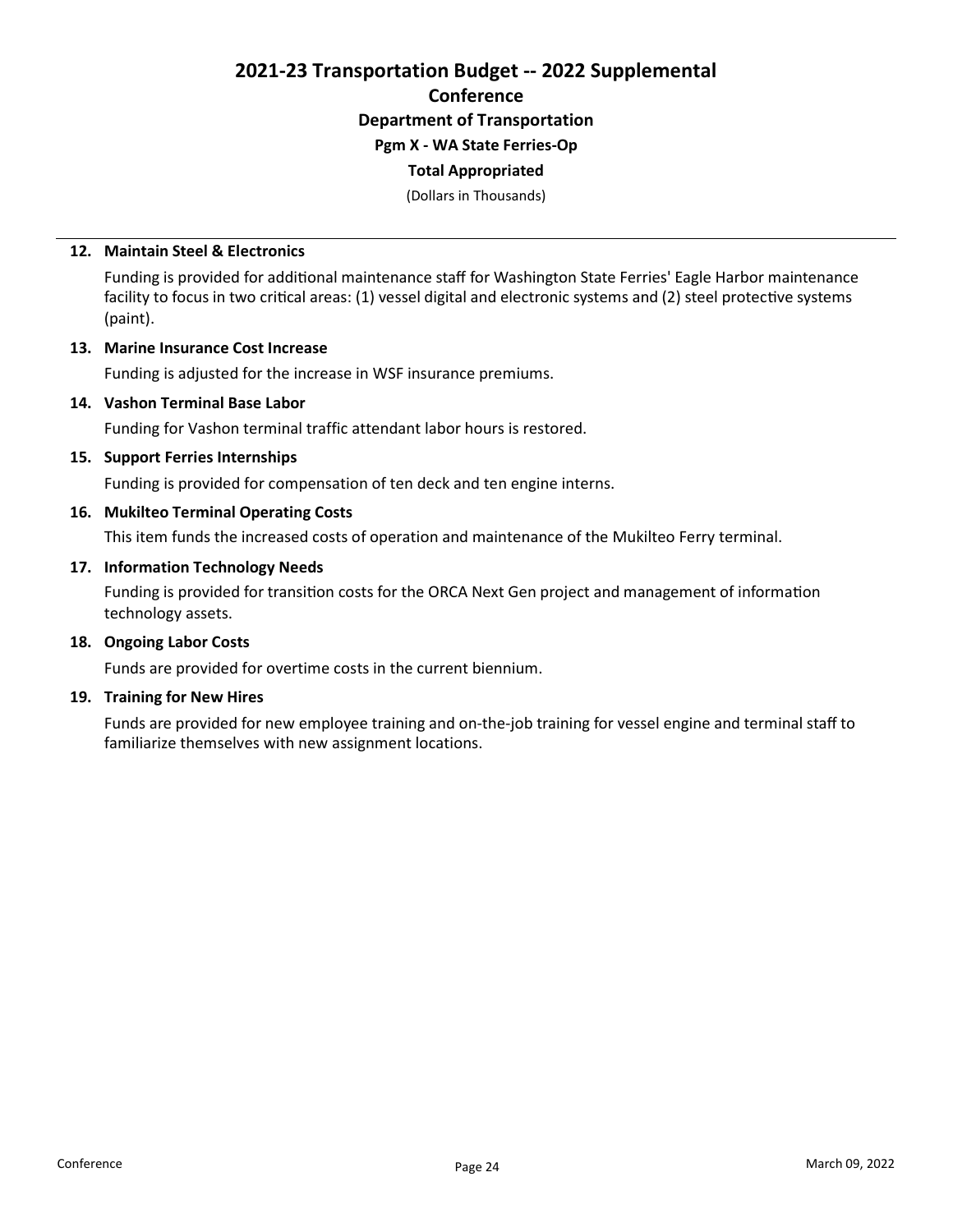# 2021-23 Transportation Budget -- 2022 Supplemental **Conference** Department of Transportation Pgm Y - Rail - Op Total Appropriated

(Dollars in Thousands)

|                                 | <b>Total App</b> |
|---------------------------------|------------------|
| 2021-23 Original Appropriations | 81,250           |
| 2021-23 Maintenance Level       | 81,353           |
| <b>Policy Other Changes:</b>    |                  |
| 1. Amtrak Credit                | $-16,500$        |
| 2. Ultra High Speed Rail        | 4,000            |
| <b>Policy -- Other Total</b>    | $-12,500$        |
| Policy -- Comp Total            | 123              |
| <b>Total Policy Changes</b>     | $-12,377$        |
| 2021-23 Policy Level            | 68,976           |

## Comments:

The Rail Operating Program manages, coordinates, and supports passenger and freight rail in cooperation with Amtrak and other rail lines. Effective October 1, 2013, Washington State and Oregon are responsible for the full operating cost of the Amtrak Cascades Intercity Passenger Rail Service.

## 1. Amtrak Credit

Expenditure authority is reduced to reflect Amtrak's application of federal Coronavirus Response and Relief Supplemental Appropriations (CRRSA) Act and American Rescue Plan Act (ARPA) credits.

# 2. Ultra High Speed Rail

Funds are provided for coordination, public engagement, and planning of the ultra-high-speed rail corridor between British Columbia, Washington, and Oregon, with meaningful contribution of funding required from British Columbia and Oregon.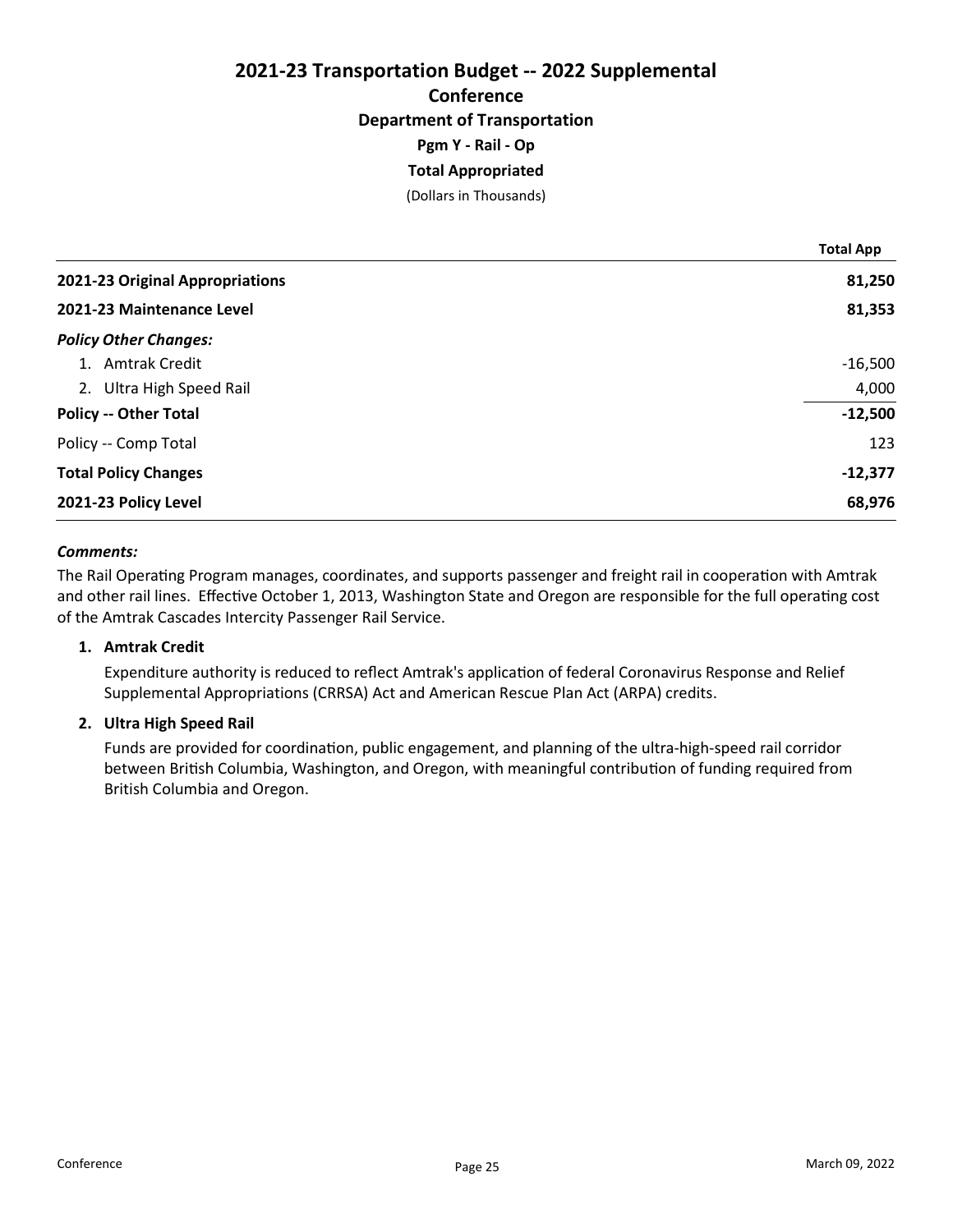# 2021-23 Transportation Budget -- 2022 Supplemental **Conference** Department of Transportation Pgm Y - Rail - Cap Total Appropriated

(Dollars in Thousands)

|                                 | <b>Total App</b> |
|---------------------------------|------------------|
| 2021-23 Original Appropriations | 129,718          |
| 2021-23 Maintenance Level       | 179,463          |
| <b>Policy Other Changes:</b>    |                  |
| 1. Capital Projects             | $-45,427$        |
| <b>Policy -- Other Total</b>    | $-45,427$        |
| <b>Total Policy Changes</b>     | $-45,427$        |
| 2021-23 Policy Level            | 134,036          |

# Comments:

The Rail Capital Program maintains the state's interest and investment in statewide rail infrastructure, which includes the Pacific Northwest Rail Corridor in western Washington and the 297-mile state-owned Palouse River and Coulee City Rail system in eastern Washington.

# 1. Capital Projects

Funding is provided for capital improvements to support intercity passenger rail and freight rail service.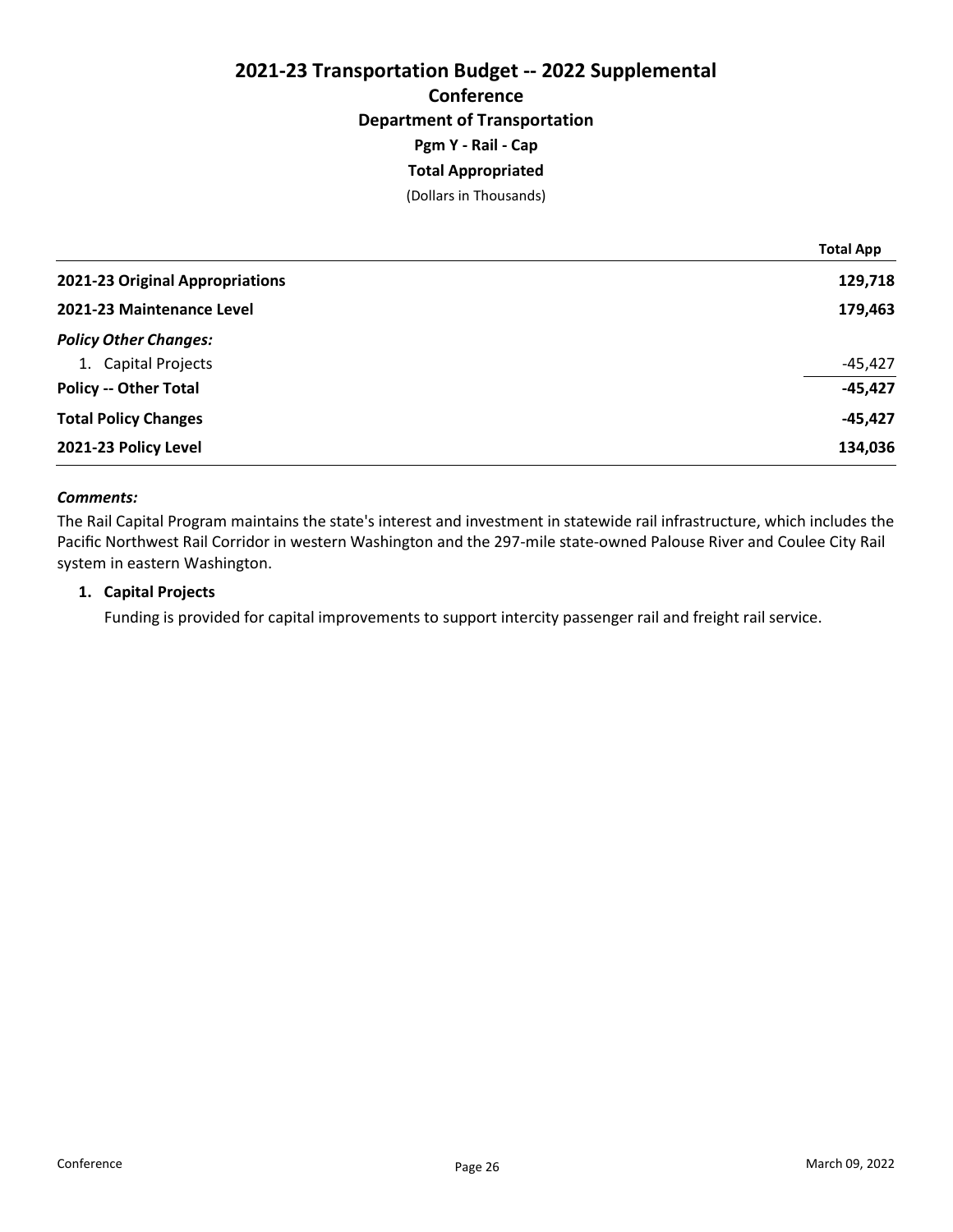# 2021-23 Transportation Budget -- 2022 Supplemental **Conference** Department of Transportation Pgm Z - Local Programs-Op Total Appropriated

(Dollars in Thousands)

|                                 | <b>Total App</b> |
|---------------------------------|------------------|
| 2021-23 Original Appropriations | 15,421           |
| 2021-23 Maintenance Level       | 15,499           |
| <b>Policy Other Changes:</b>    |                  |
| 1. CCA Staff and Capacity       | 250              |
| 2. Wahkiakum County Ferry       | 190              |
| <b>Policy -- Other Total</b>    | 440              |
| Policy -- Comp Total            | 229              |
| <b>Total Policy Changes</b>     | 669              |
| 2021-23 Policy Level            | 16,168           |

## Comments:

Local Programs is responsible for administration of state and federal funds that support city and county transportation systems. Under the Washington State Department of Transportation's stewardship agreement with the Federal Highway Administration, Local Programs serves as the program manager for certain federal aid funds that are used locally to build and improve transportation systems of cities, counties, ports, tribal governments, transit agencies, and metropolitan and regional planning organizations statewide.

# 1. CCA Staff and Capacity

Funding is provided for staffing to conduct outreach to a more diverse applicant pool and accommodate grant program expansion.

## 2. Wahkiakum County Ferry

Funding is provided to support the continued operation of the Puget Island-Westport ferry (Wahkiakum ferry) across the Columbia River.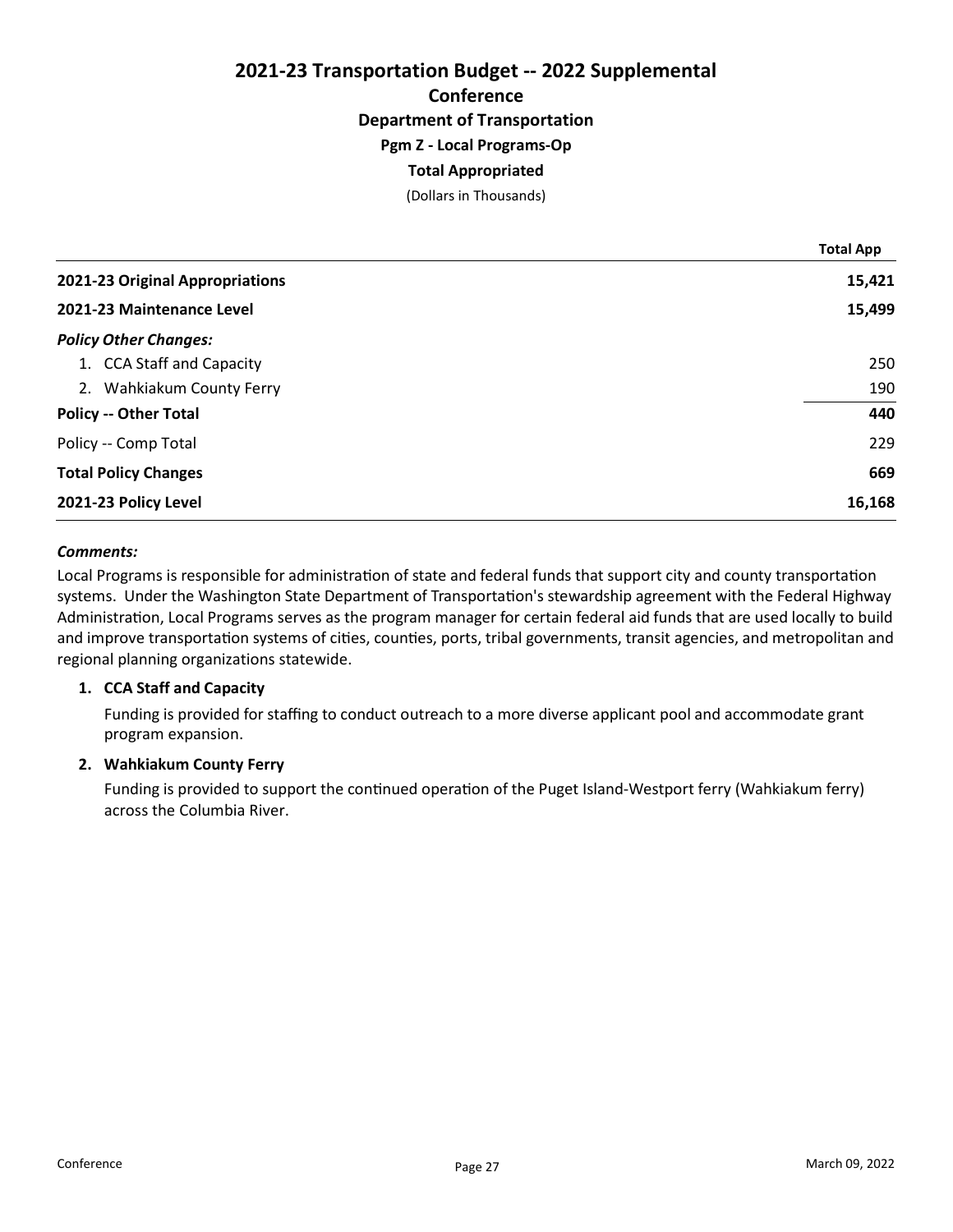# 2021-23 Transportation Budget -- 2022 Supplemental **Conference** Department of Transportation Pgm Z - Local Programs-Cap Total Appropriated (Dollars in Thousands)

|                                 | <b>Total App</b> |
|---------------------------------|------------------|
| 2021-23 Original Appropriations | 271,465          |
| 2021-23 Maintenance Level       | 393,038          |
| <b>Policy Other Changes:</b>    |                  |
| 1. Capital Projects             | $-913$           |
| <b>Policy -- Other Total</b>    | $-913$           |
| <b>Total Policy Changes</b>     | $-913$           |
| 2021-23 Policy Level            | 392,125          |

# Comments:

Local Programs administers the state's Pedestrian and Bicycle Safety and Safe Routes to School programs and the local agency federal program that provides funds to cities, counties, ports, tribal governments, transit systems, and metropolitan and regional planning organizations.

#### 1. Capital Projects

Funding is provided for the Pedestrian and Bicycle Safety grants program, the Safe Routes to Schools grant program, and local priority projects.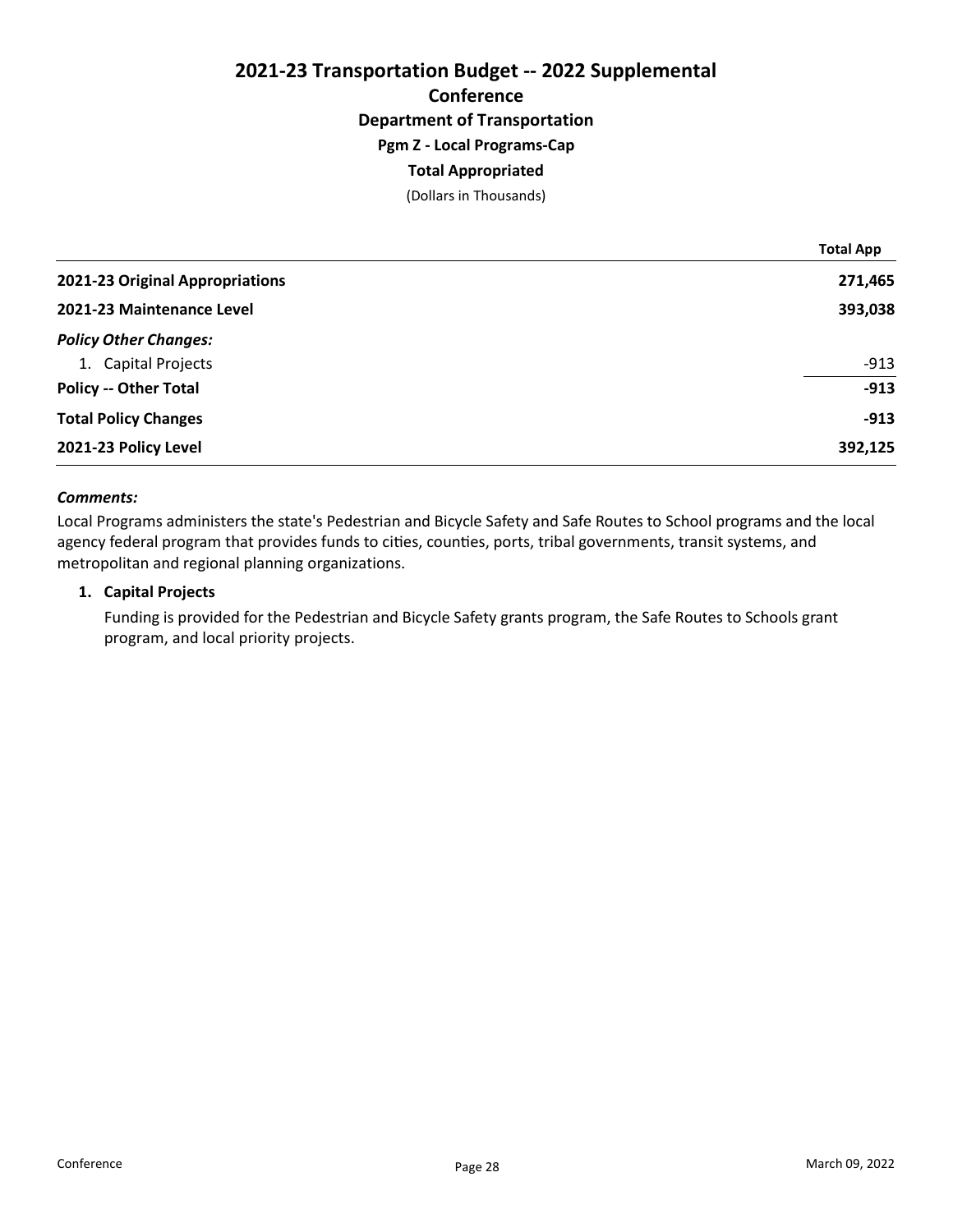# 2021-23 Transportation Budget -- 2022 Supplemental **Conference** Washington State Patrol Capital Total Appropriated

(Dollars in Thousands)

|                                       | <b>Total App</b> |
|---------------------------------------|------------------|
| 2021-23 Original Appropriations       | 4,196            |
| 2021-23 Maintenance Level             | 4,196            |
| <b>Policy Other Changes:</b>          |                  |
| 1. Water and Fire Suppression Systems | 607              |
| <b>Policy -- Other Total</b>          | 607              |
| <b>Total Policy Changes</b>           | 607              |
| 2021-23 Policy Level                  | 4,803            |

# Comments:

The Washington State Patrol owns and rents a number of facilities statewide. The agency manages a capital program, which includes both preservation projects and capital improvements.

# 1. Water and Fire Suppression Systems

Funding is provided reflecting delays and cost increases for the project to connect the Marysville office water supply system to a new area water connection and replace the failing fire suppression system.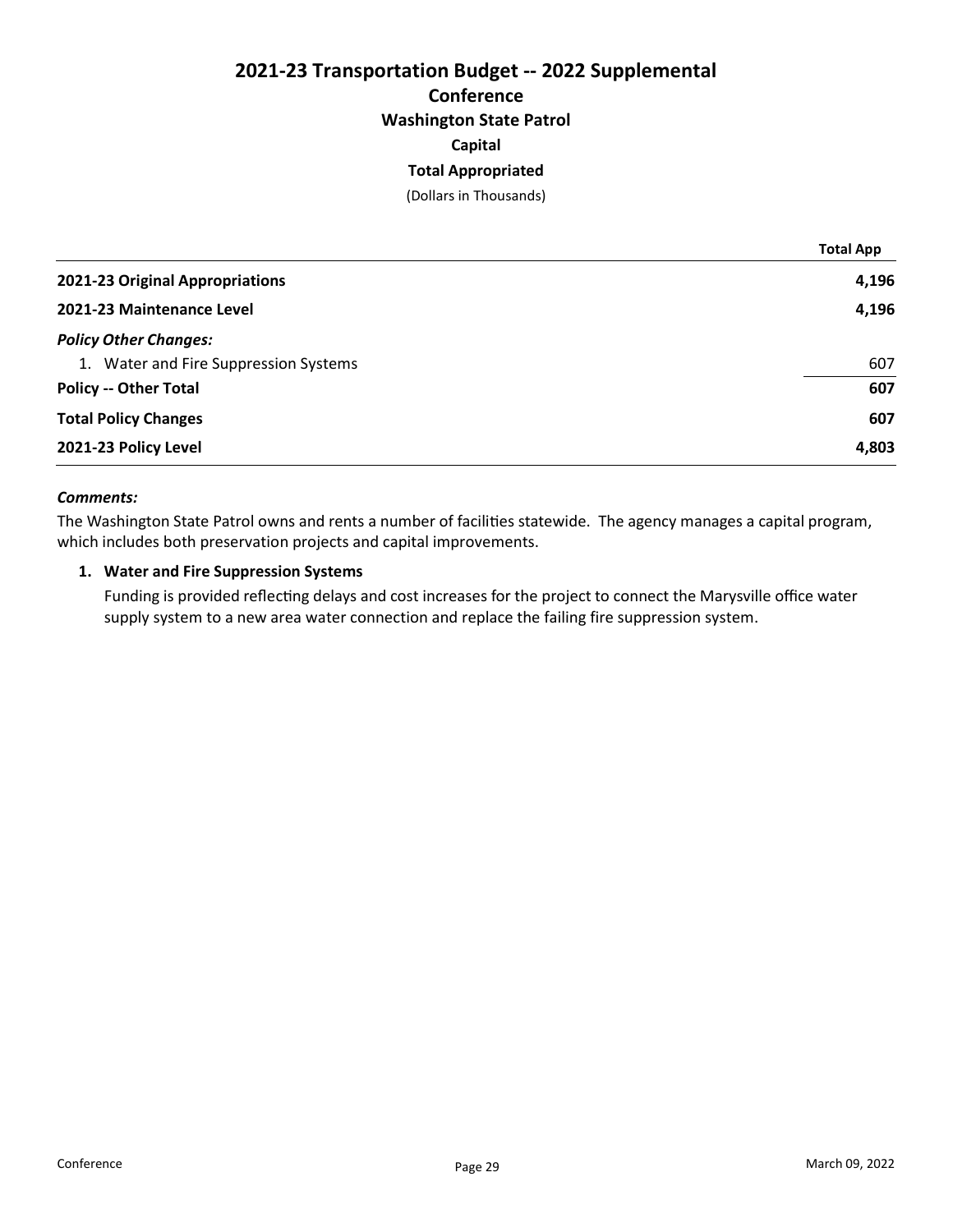# 2021-23 Transportation Budget -- 2022 Supplemental **Conference** Washington State Patrol **Operating** Total Appropriated

(Dollars in Thousands)

|                           |                                         | <b>Total App</b> |
|---------------------------|-----------------------------------------|------------------|
|                           | 2021-23 Original Appropriations         | 545,909          |
| 2021-23 Maintenance Level |                                         | 552,637          |
|                           | <b>Policy Other Changes:</b>            |                  |
|                           | 1. Law Enforcement Training             | 250              |
| 2.                        | SHB 2057 DEI Strategic Plan             | 331              |
| 3.                        | <b>Toxicology Laboratory</b>            | 382              |
| 4.                        | <b>VIN Program Sustainability</b>       | 949              |
| 5.                        | <b>Impaired Driving Section Costs</b>   | 124              |
| 6.                        | <b>Anticipated Trooper Vacancies</b>    | $-20,579$        |
| 7.                        | Non-Field Force Vacancies               | $-16,378$        |
| 8.                        | Radio Replacement Delay                 | $-1,540$         |
| 9.                        | <b>Toxicology Lab Improvement Costs</b> | 793              |
|                           | 10. Contingency Funding                 | 14,788           |
|                           | 11. Reverse Target Zero Teams Funding   | 0                |
|                           | <b>Policy -- Other Total</b>            | $-20,880$        |
|                           | Policy -- Comp Total                    | 18,227           |
|                           | Policy -- Central Svcs Total            | 797              |
|                           | <b>Total Policy Changes</b>             | $-1,856$         |
| 2021-23 Policy Level      |                                         | 550,781          |

## Comments:

The Washington State Patrol (WSP) was established in 1921 and oversees traffic law enforcement, vehicle equipment standards, traffic collision investigations, ferry security, commercial vehicle enforcement, and assistance to motorists. WSP also conducts non-highway related activities related to crime labs, crime scene investigations, centralized criminal records, fire protection, toxicology, and forensic services. The agency is funded by both the transportation and omnibus operating budgets.

# 1. Law Enforcement Training

Funding is provided for the training and attorney general costs related to SHB 2037 (Peace officers use of force).

# 2. SHB 2057 DEI Strategic Plan

Appropriations are provided in Substitute House Bill 2057 (Strengthening diversity, equity, and inclusion in the State Patrol workforce) for staff at the WSP Diversity Office and WSP's contract for psychological exams.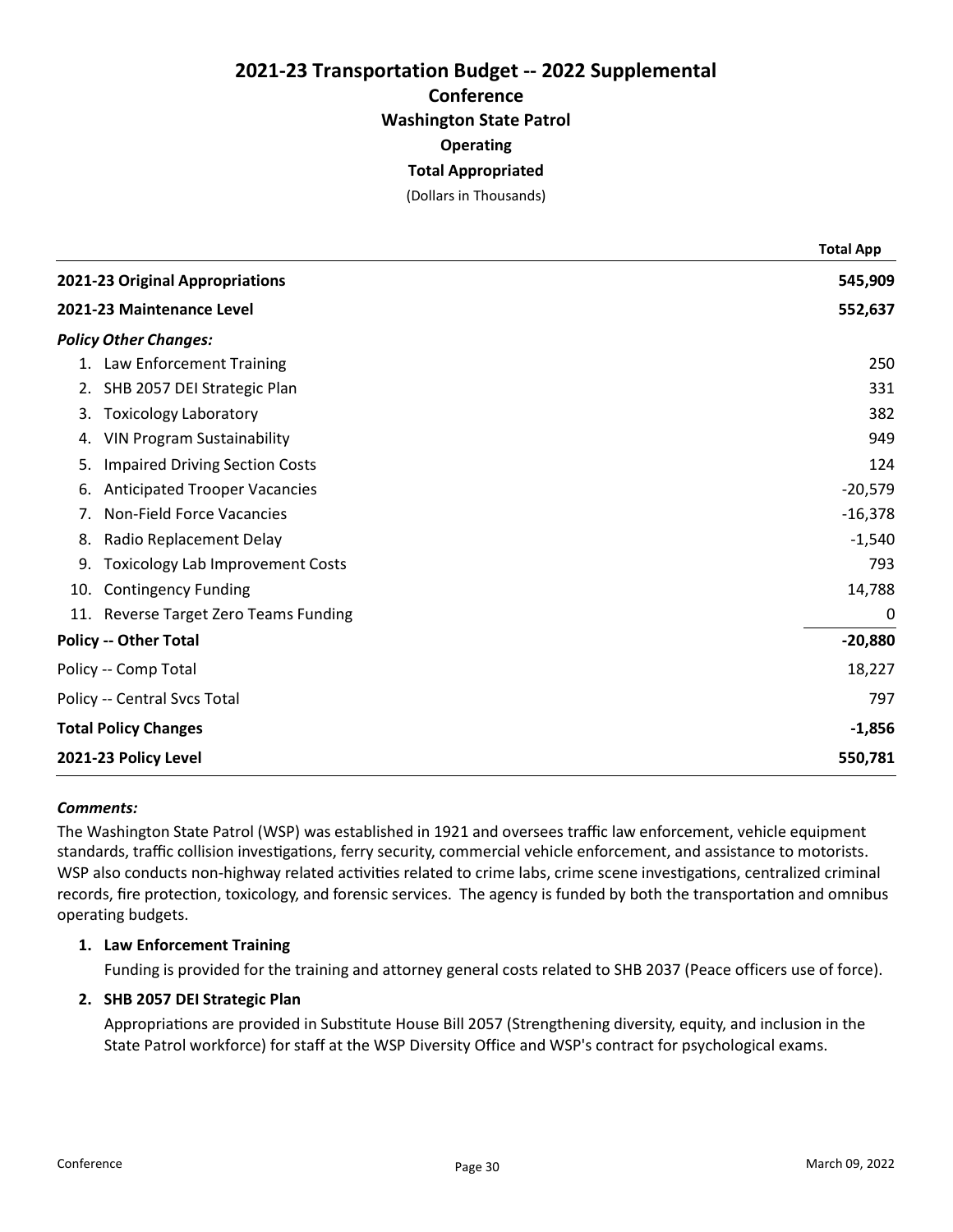2021-23 Transportation Budget -- 2022 Supplemental Conference Washington State Patrol **Operating** 

Total Appropriated

(Dollars in Thousands)

## 3. Toxicology Laboratory

Funding is provided for complete staffing of the new Federal Way toxicology lab with 7.0 FTE staff to address the testing backlog and improve lab capacity.

## 4. VIN Program Sustainability

Funding is provided for six positions to support the VIN inspection unit and decrease the backlog of inspections.

# 5. Impaired Driving Section Costs

Funding is provided for ongoing maintenance and supplies for Draeger breath test instruments.

# 6. Anticipated Trooper Vacancies

Funding is adjusted based on updated information on actual and projected vacancies in trooper positions. The increased number of vacancies is primarily related to higher than anticipated attrition. Actual vacancy rates will be monitored, and adjustments will be made in the future.

# 7. Non-Field Force Vacancies

Reductions are made to appropriated funding levels to reflect actual and updated projected staff vacancies in the non-field force areas of WSP's budget. Attrition has been higher than anticipated in the original 2021-23 budget. Actual vacancy rates will be monitored, and adjustments will be made in the future.

## 8. Radio Replacement Delay

In the biennial 2021-23 transportation budget, the State Patrol received approximately \$8 million for various activities and improvements to their Land Mobile Radio system. This included the replacement of mobile radios installed into vehicles and portable radios that are hand carried or attached to the uniform. Due to staffing and other issues, the State Patrol is deferring the vehicle mobile radio replacement and will request these funds in the next biennium. Funding is lowered to reflect this change.

## 9. Toxicology Lab Improvement Costs

Funding is provided for tenant improvements at the new toxicology lab in Federal Way.

## 10. Contingency Funding

Funding is provided to address emergent issues related to mitigating negative impacts of the high level of commissioned and non-commissioned vacancies. Examples of the potential uses of the funding include: (1) operating a mini-academy and training opportunities for lateral transfers from other agencies; (2) increased overtime, travel and other related costs; (3) increased contracting to maintain adequate service levels; and (4) unanticipated facility and equipment needs.

## 11. Reverse Target Zero Teams Funding

Expenditures related to Target Zero teams are shifted from the Ignition Interlock Account to the State Patrol Highway Account. Target Zero teams focus on areas with the most fatalities and serious collisions involving driving under the influence.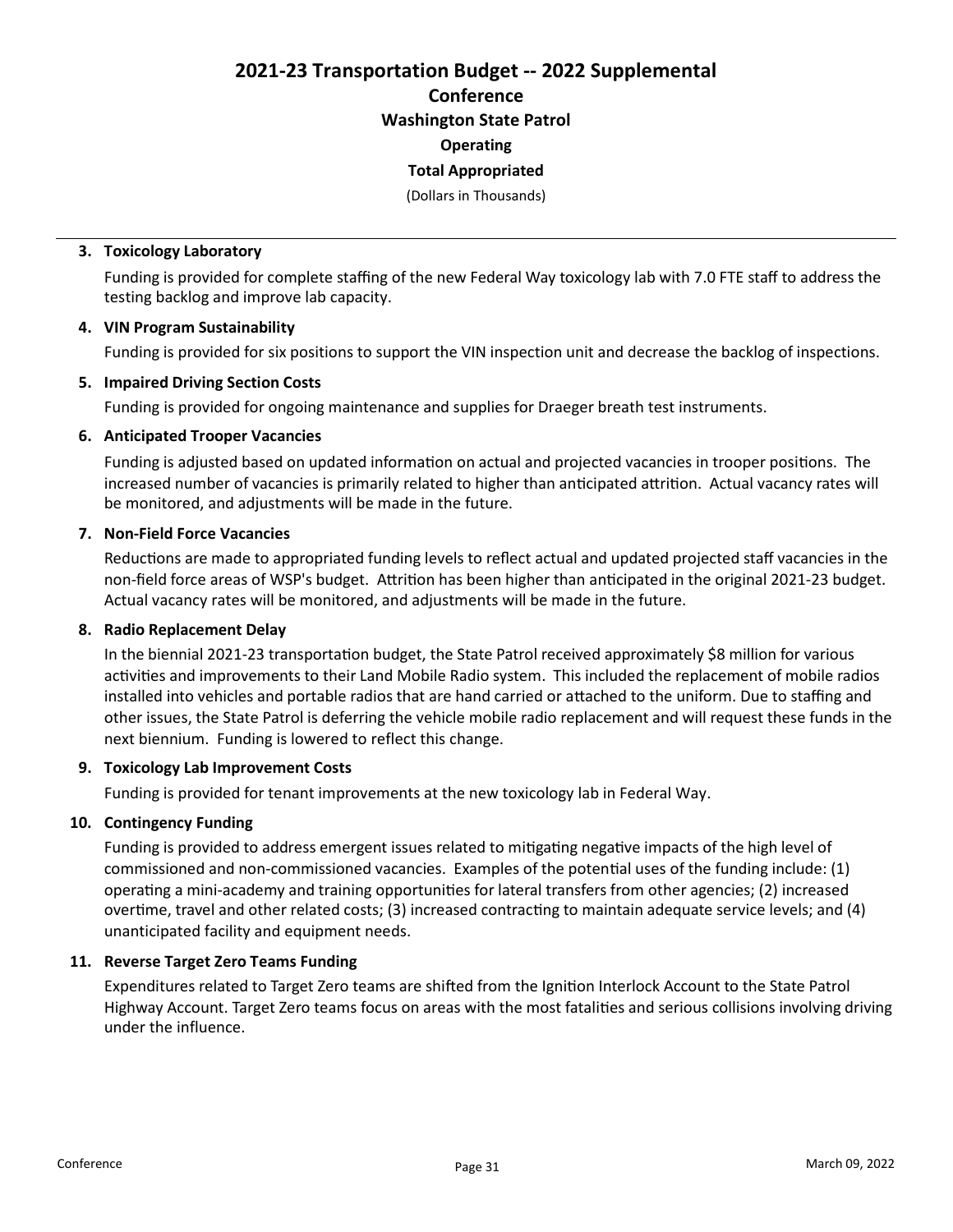(Dollars in Thousands)

|                           |                                           | <b>Total App</b> |
|---------------------------|-------------------------------------------|------------------|
|                           | 2021-23 Original Appropriations           | 374,521          |
| 2021-23 Maintenance Level |                                           | 379,351          |
|                           | <b>Policy Other Changes:</b>              |                  |
|                           | 1. CDL Medical Certificates               | 405              |
|                           | 2. Electric Motorcycle Fee                | 33               |
|                           | 3. Fuel Tax Compliance Grant              | 250              |
| 4.                        | <b>Agency Financial Transact Acct</b>     | 0                |
| 5.                        | Off-road Vehicle Fee Collection           | 57               |
| 6.                        | <b>Commercial Driver Disqualification</b> | 113              |
| 7.                        | Veterans and Military Suicide Prev        | 28               |
| 8.                        | Vehicle Reg Certificate Address           | 83               |
| 9.                        | <b>Impaired Driving</b>                   | 268              |
| 10.                       | Patches Pal Special License Plate         | 18               |
| 11.                       | Legislation Implementation Costs          | 83               |
|                           | 12. License Suspension Changes            | -444             |
| 13.                       | State Leadership Board                    | 28               |
|                           | 14. Driver's License Assistance           | 350              |
| 15.                       | Implementation of Pierce v. DOL           | 434              |
|                           | 16. Pandemic Response Costs               | 8,296            |
|                           | 17. Vacancy Related Savings               | $-20,742$        |
| 18.                       | Records & Disclosure Resources            | 366              |
|                           | 19. Slow Down Move Over                   | 251              |
|                           | 20. Commercial Driver Shortage            | 100              |
|                           | 21. Sound Transit Funding Swap            | 0                |
|                           | 22. Temporary License Plates              | 316              |
|                           | 23. WA Wine Special License Plate         | 18               |
|                           | <b>Policy -- Other Total</b>              | $-9,689$         |
|                           | Policy -- Comp Total                      | 6,445            |
|                           | Policy -- Central Svcs Total              | 979              |
|                           | <b>Total Policy Changes</b>               | $-2,265$         |
|                           | 2021-23 Policy Level                      | 377,086          |

## Comments:

The Department of Licensing (DOL) licenses drivers, vehicles, and businesses.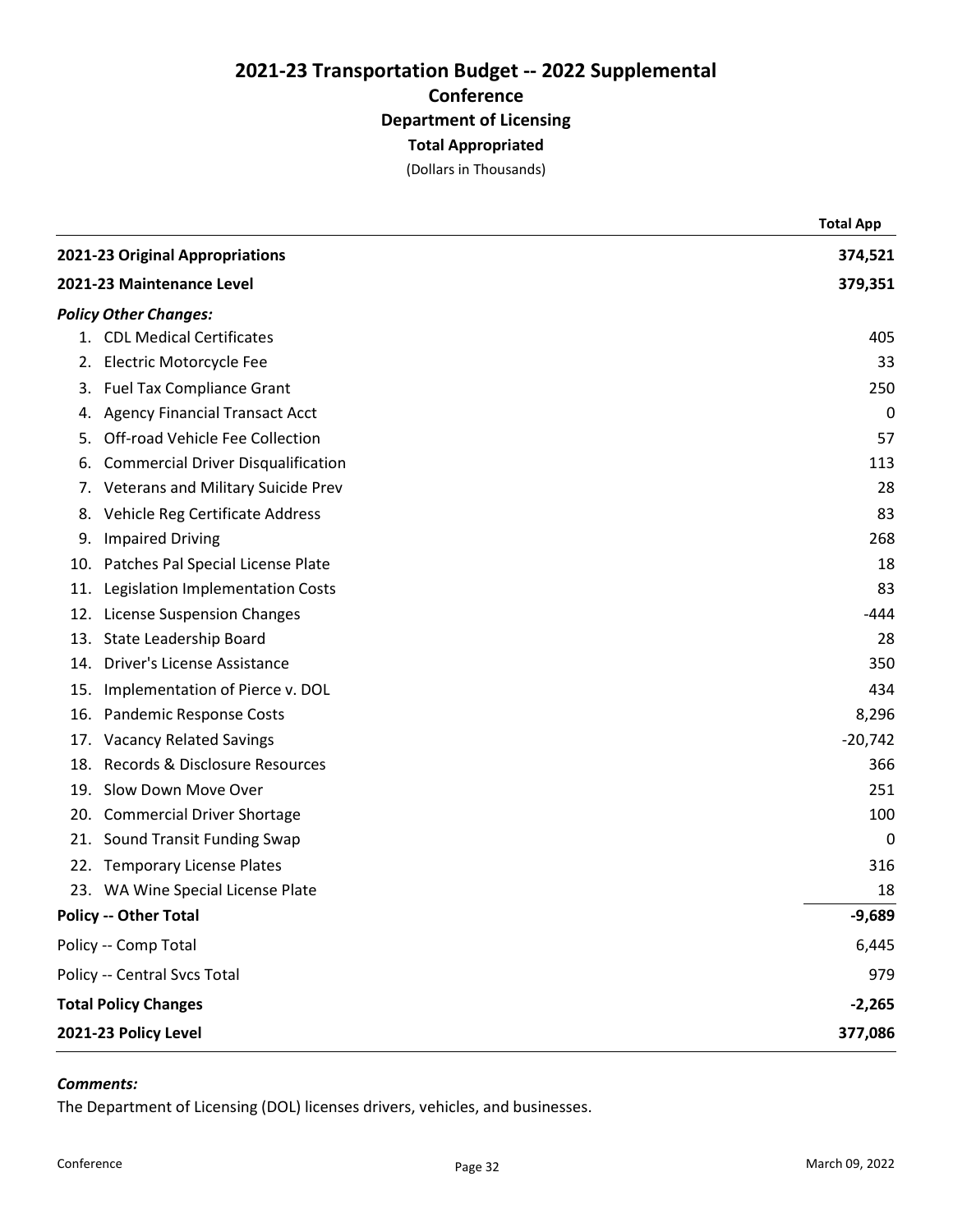(Dollars in Thousands)

#### 1. CDL Medical Certificates

Funding is provided for staffing increases to process medical certificates for commercial motor vehicle operators to be in compliance with federal regulations.

#### 2. Electric Motorcycle Fee

Funding is provided for the implementation of 2SSB 5085 (electric motorcycles) which lowers fees for electric motorcycles.

#### 3. Fuel Tax Compliance Grant

Spending authority is provided for federal fuel use tax compliance grants.

#### 4. Agency Financial Transact Acct

A portion of the increased costs associated with the pandemic are shifted from the Highway Safety Account to the Agency Financial Transaction Account, in accordance with amounts available.

## 5. Off-road Vehicle Fee Collection

Funding is provided for the implementation of HB 2074 (off-road vehicles fees) which requires residents of certain other states to pay a filing and a service fee if registering an off-road vehicle in Washington.

#### 6. Commercial Driver Disqualification

Funding is provided for the implementation of SSB 5631 (human trafficking disqualification for a commercial driver's license).

## 7. Veterans and Military Suicide Prev

Funding is provided for the implementation of E2SHB 1181 (veterans & military suicide) which creates a license plate emblem.

# 8. Vehicle Reg Certificate Address

Funding is provided for the implementation of SHB 1984 (vehicle reg. cert. addresses) which requires that paperissued registration certificates for vehicles, trailers, and vessels be printed to allow for the manual removal of a registrant's address, beginning January 1, 2023.

## 9. Impaired Driving

Funding is provided for the implementation of ESB 5054 (impaired driving) which changes the lookback period for impaired driving offenses.

# 10. Patches Pal Special License Plate

Funding is provided for the implementation of SSB 5741 (patches pal special license plate).

# 11. Legislation Implementation Costs

Funding is provided to implement Chapter 216, Laws of 2021 (SHB 1322).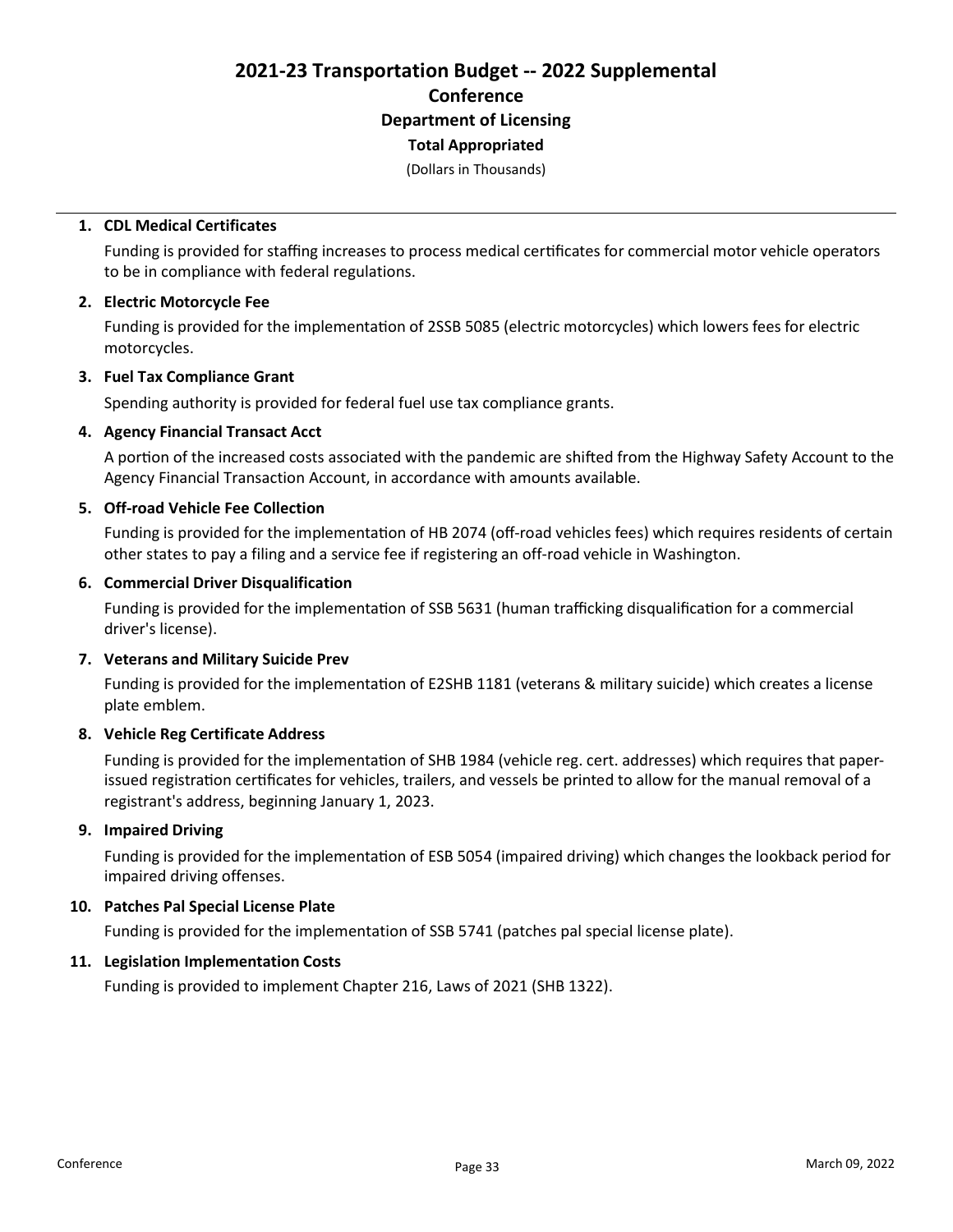(Dollars in Thousands)

#### 12. License Suspension Changes

Funding is adjusted for costs related to the implementation of Chapter 240, 2021 (ESSB 5226). On a temporary basis, the costs associated with the implementation of the legislation will be funded from the Highway Safety Fund. In the 2023-25 biennium, funding is assumed to come from the increased fee revenue from the legislation.

#### 13. State Leadership Board

Funding is provided for the implementation SB 5750 (state leadership board) and for making improvements to the annual information submitted by special license plate sponsoring organizations.

#### 14. Driver's License Assistance

Funding is provided to expand driver's license assistance and support services in King County with an existing provider that is currently providing these services to low-income immigrants and refugee women.

#### 15. Implementation of Pierce v. DOL

Funding is provided for implementation of the Pierce, et al. v. Department of Licensing decision.

#### 16. Pandemic Response Costs

To mitigate impacts associated with the staff vacancies, funding is provided for a contingency fund for additional costs for contracted services, overtime, and other costs associated with maintaining operational capacity and customer service levels. By January 1, 2023, the Department of Licensing will provide a report on the actual expenditures from this contingency funding.

## 17. Vacancy Related Savings

Funding is adjusted on a one-time basis in consideration of the currently projected levels of vacancies. Actual staffing will be monitored and funding will be adjusted in the 2023 supplemental budget if authorized staffing levels are achieved. The savings is offset by the establishment of a contingency fund in a separate line item.

# 18. Records & Disclosure Resources

Funding is provided for additional staff to process public records requests.

## 19. Slow Down Move Over

Funding is provided for: (1) to give written materials for driver's license and identicard applicants requirements of Slow Down Move Over law; (2) place signage in each of the licensing service offices regarding the law; and (3) initiate the development of an appropriate training modules relating to the requirements of law.

## 20. Commercial Driver Shortage

Funding is provided for Department of Licensing to contract for a study on the impacts that current licensing requirements may have had on the commercial motor vehicle driver shortage.

#### 21. Sound Transit Funding Swap

Funding is provided from the state Motor Vehicle Account for the costs for motor vehicle excise tax administration previously funded with local funds charged to Sound Transit.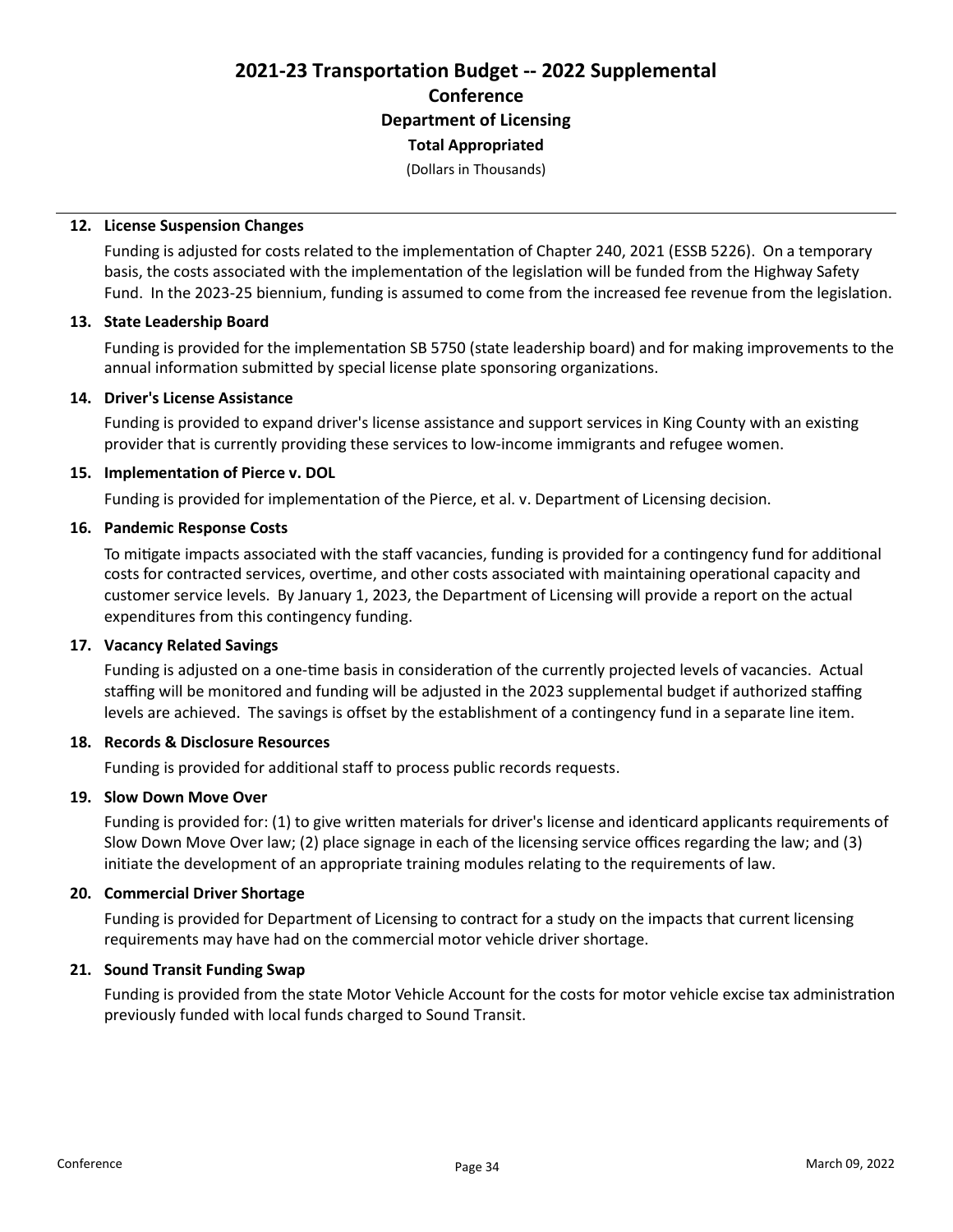(Dollars in Thousands)

# 22. Temporary License Plates

Funding is provided for the implementation of SHB 1790 (temporary license plates) which institutes temporary license plates.

# 23. WA Wine Special License Plate

Funding is provided for the implementation of ESHB 1530 (wine special license plate).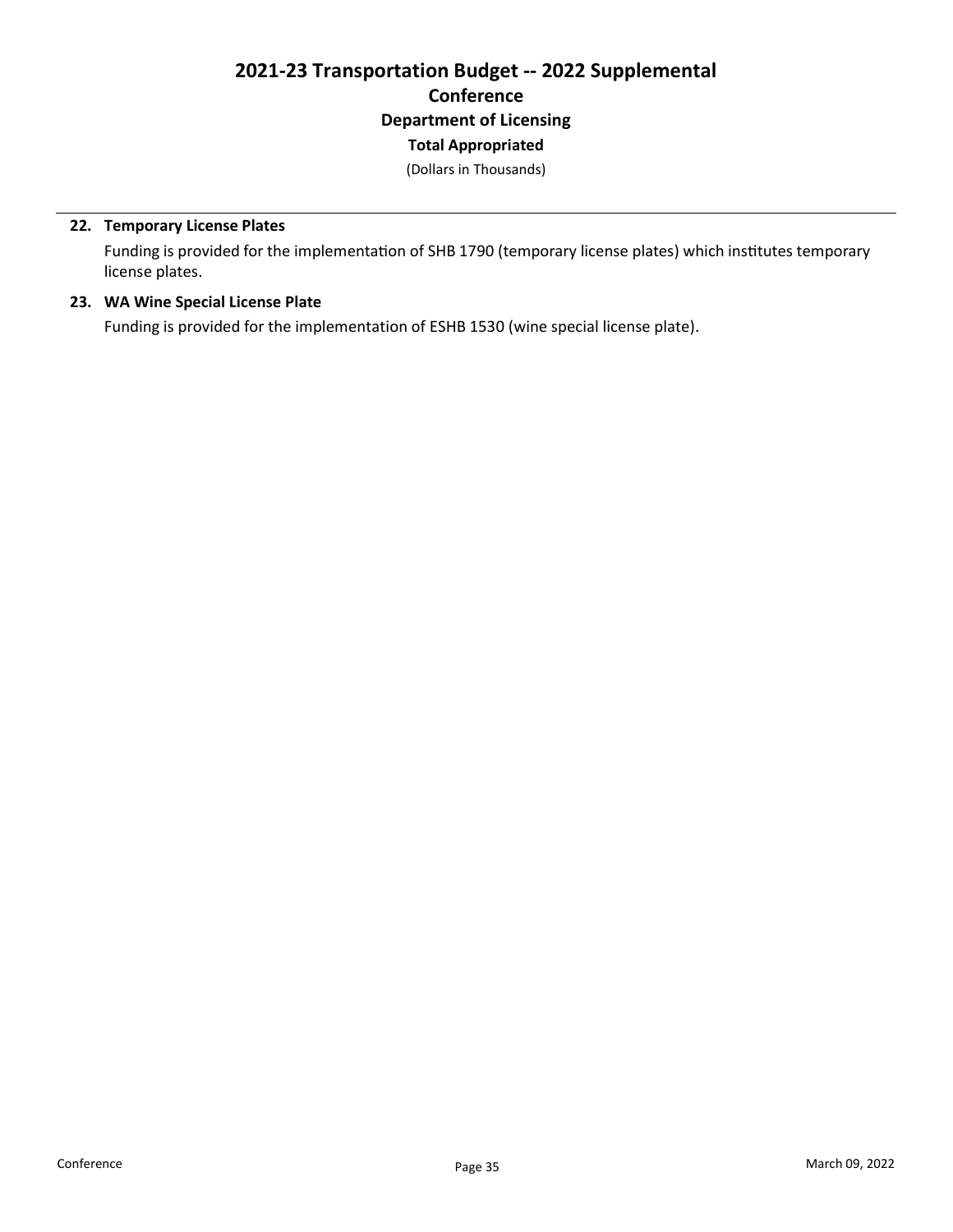# 2021-23 Transportation Budget -- 2022 Supplemental **Conference** Joint Transportation Committee Total Appropriated

(Dollars in Thousands)

|                                           | <b>Total App</b> |
|-------------------------------------------|------------------|
| 2021-23 Original Appropriations           | 3,099            |
| 2021-23 Maintenance Level                 | 3,101            |
| <b>Policy Other Changes:</b>              |                  |
| 1. WSP Aircraft Replacement Study         | 250              |
| 2. High-Consumption Fuel Users Study      | 450              |
| Non-Driver Study<br>3.                    | 400              |
| Powered Micro Mobility Device Study<br>4. | 150              |
| Increase Study Capacity<br>5.             | 43               |
| 6. Review Ultra High-Speed Corridor       | 400              |
| <b>Policy -- Other Total</b>              | 1,693            |
| Policy -- Comp Total                      | 20               |
| Policy -- Central Svcs Total              | 3                |
| <b>Total Policy Changes</b>               | 1,716            |
| 2021-23 Policy Level                      | 4,817            |
|                                           |                  |

# Comments:

The Joint Transportation Committee (JTC) was created as a legislative agency in 2005 to inform state and local policy makers regarding transportation policy, programs, and issues.

# 1. WSP Aircraft Replacement Study

Funding is provided for a comprehensive evaluation of the Washington State Patrol's fleet of Cessna aircraft. The evaluation must include, but is not limited to, the following: (1) an assessment of the current use and performance, including outcomes measures, associated with the aircraft; (2) the timing of any needed replacement of the aircraft; (3) the feasibility, cost, and benefits associated with replacing the aircraft with ones powered by alternative fuel; and (4) a review of innovative technologies, including unmanned aerial aircraft, to achieve the desired outcomes.

## 2. High-Consumption Fuel Users Study

Funding is provided for a study to assess opportunities for electric vehicle incentives to encourage those who use the most gasoline to switch to electric vehicles.

# 3. Non-Driver Study

Funding is provided to conduct a study of the non-driving population in Washington and evaluating the adequacy transportation options available to them. A report is due to the transportation committees of the Legislature by February 1, 2023.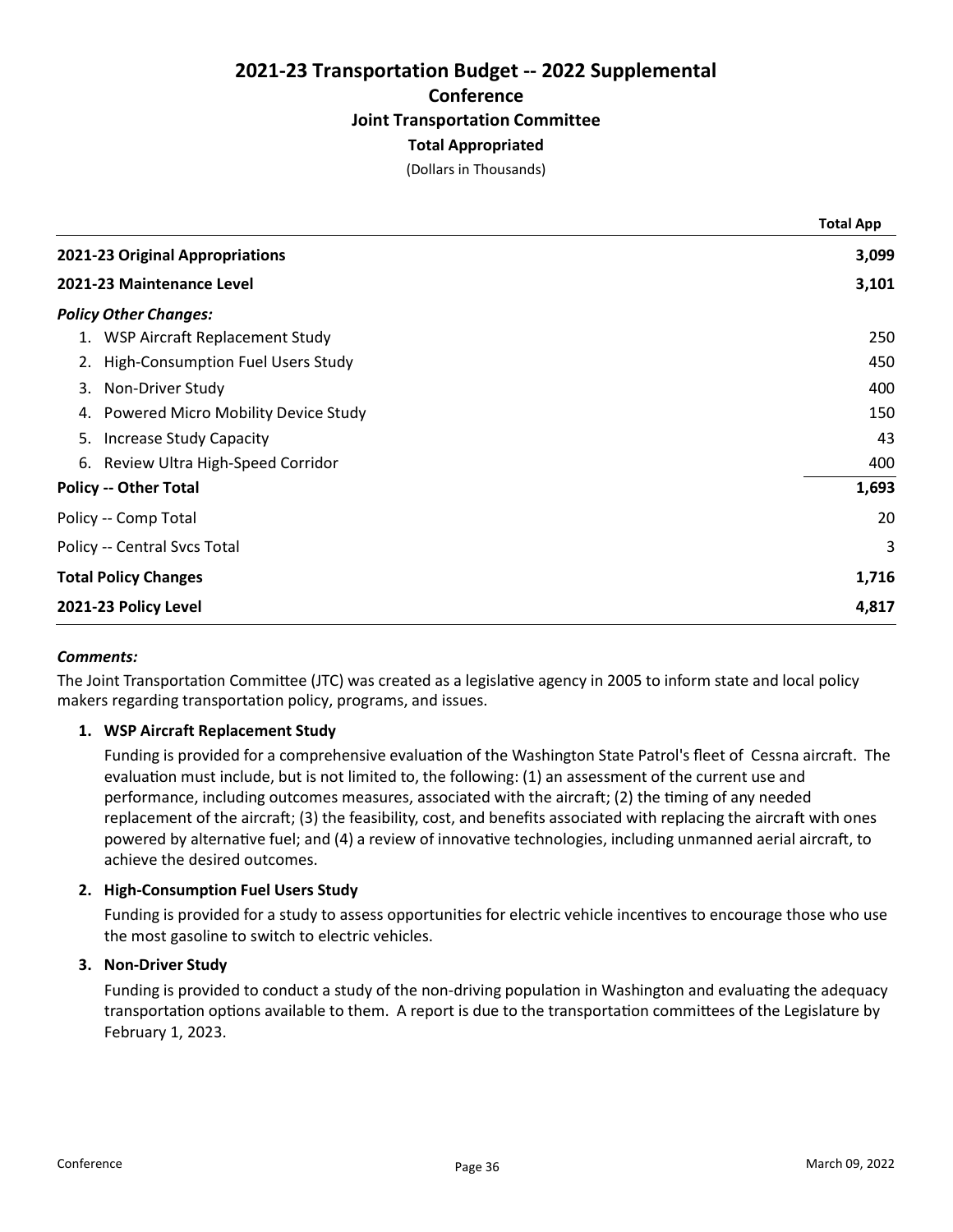# 2021-23 Transportation Budget -- 2022 Supplemental **Conference** Joint Transportation Committee

# Total Appropriated

(Dollars in Thousands)

# 4. Powered Micro Mobility Device Study

Funding is provided to examine options and provide recommendations for a state program to assist with the establishment of powered micro mobility device lending libraries. A report is due to the transportation committees of the Legislature by June 30, 2023.

# 5. Increase Study Capacity

Funding is provided to increase capacity for additional studies.

# 6. Review Ultra High-Speed Corridor

Funding is provided for an independent review of an ultra high-speed ground transportation corridor between Portland, Oregon, and Vancouver. A report is due to the transportation committees of the Legislature by June 30, 2023.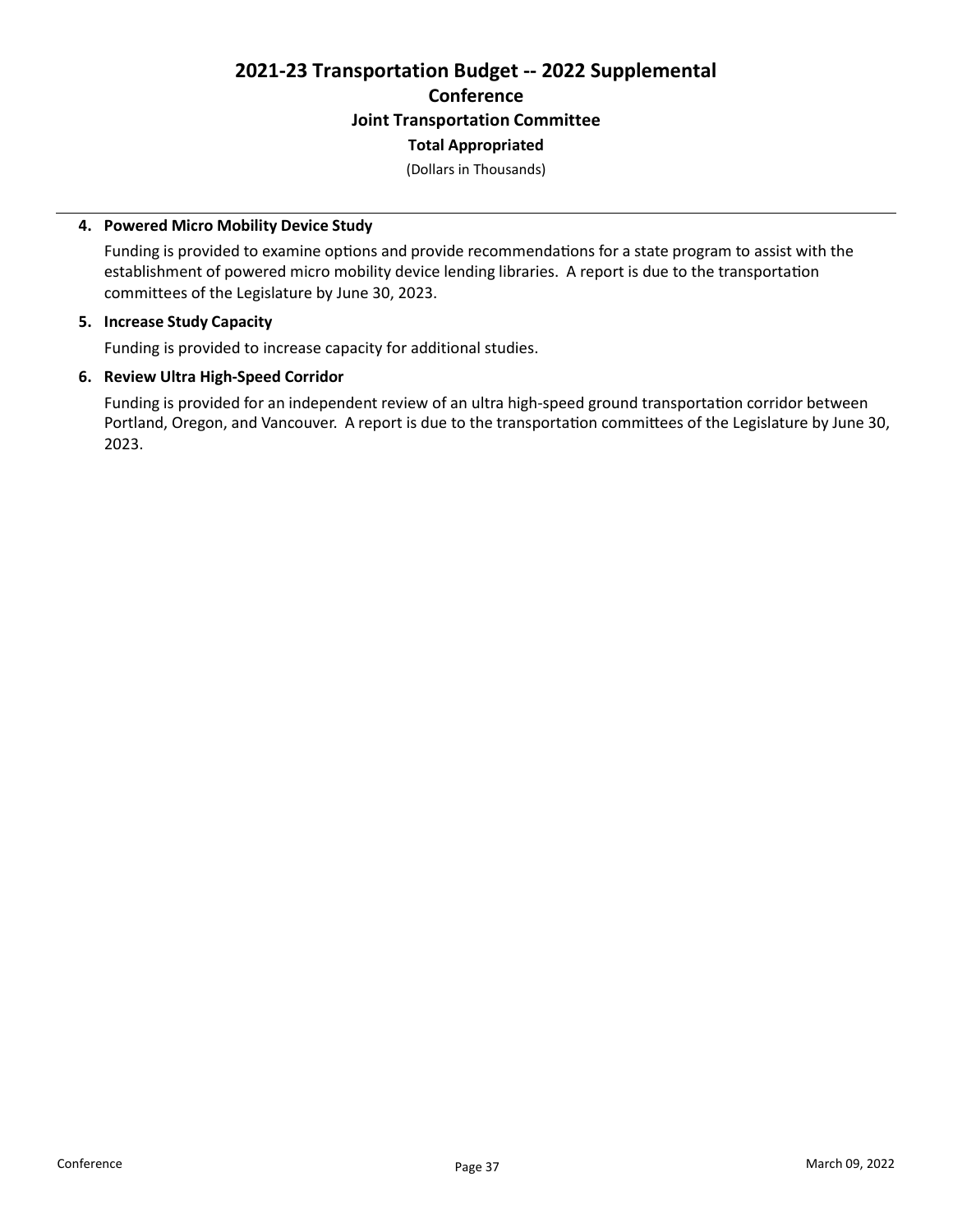# 2021-23 Transportation Budget -- 2022 Supplemental **Conference** Joint Legislative Audit & Review Committee Total Appropriated

(Dollars in Thousands)

| <b>Total App</b> |
|------------------|
| 500              |
| 500              |
|                  |
| 150              |
| 150              |
| 150              |
| 650              |
|                  |

# Comments:

The Joint Legislative Audit and Review Committee conducts performance audits, program evaluations, sunset reviews, and other analyses. The bipartisan Committee is comprised of an equal number of House and Senate members.

# 1. Independent Review Hybrid Ferry

Funding is provided for an independent review of the design-build contracting process for the hybrid-electric Olympic class vessels.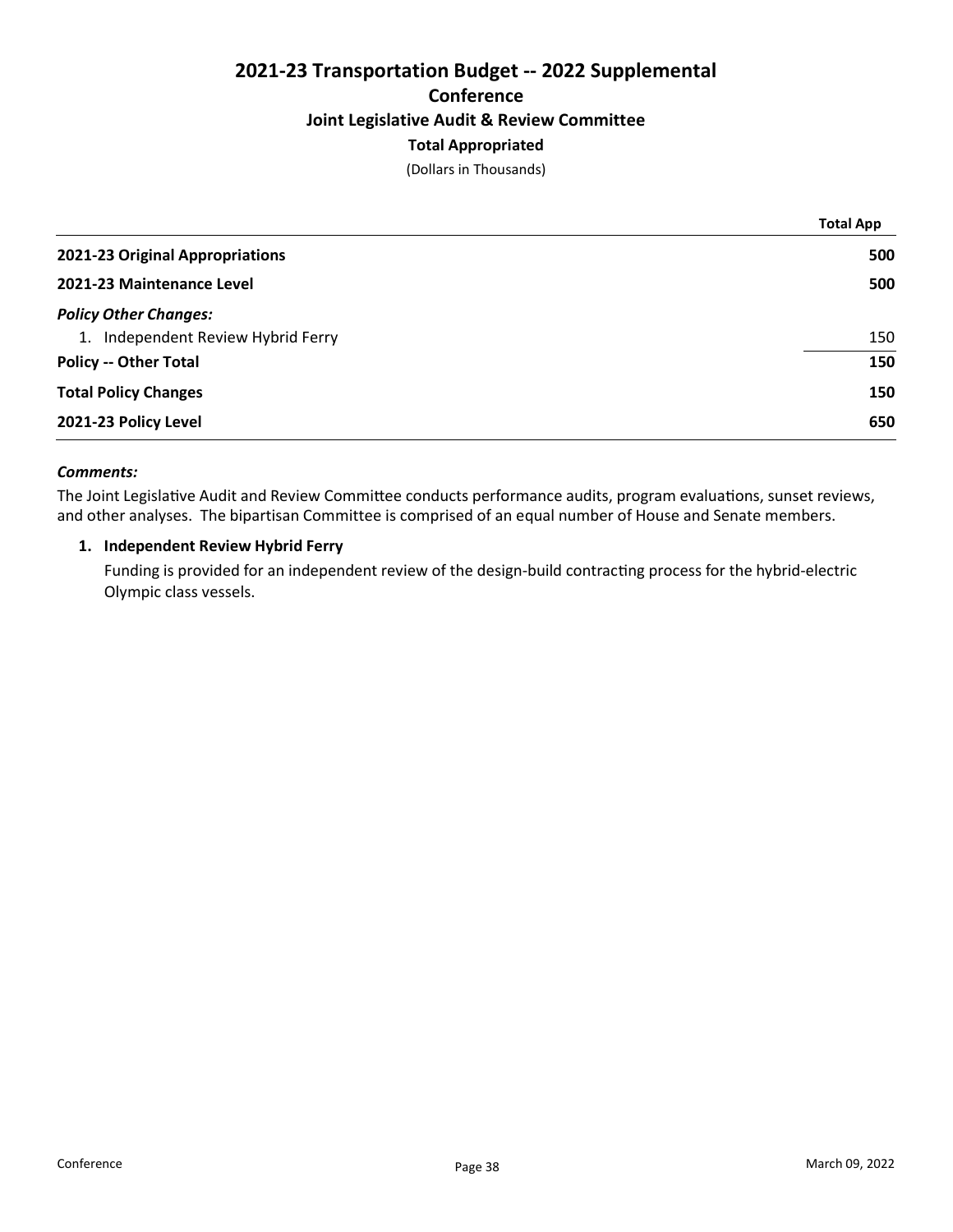# 2021-23 Transportation Budget -- 2022 Supplemental **Conference** Legislative Evaluation & Accountability Pgm Cmte Total Appropriated

(Dollars in Thousands)

|                                 | <b>Total App</b> |
|---------------------------------|------------------|
| 2021-23 Original Appropriations | 668              |
| 2021-23 Maintenance Level       | 668              |
| Policy -- Comp Total            | -6               |
| <b>Total Policy Changes</b>     | -6               |
| 2021-23 Policy Level            | 674              |

# Comments:

The Legislative Evaluation and Accountability Program (LEAP) Committee was created by the Legislature in 1977 to serve as the Legislature's independent source of information technology for developing budgets, communicating budget decisions, tracking budget and revenue activity, consulting with legislative committees, and providing analysis on special issues in support of legislative needs.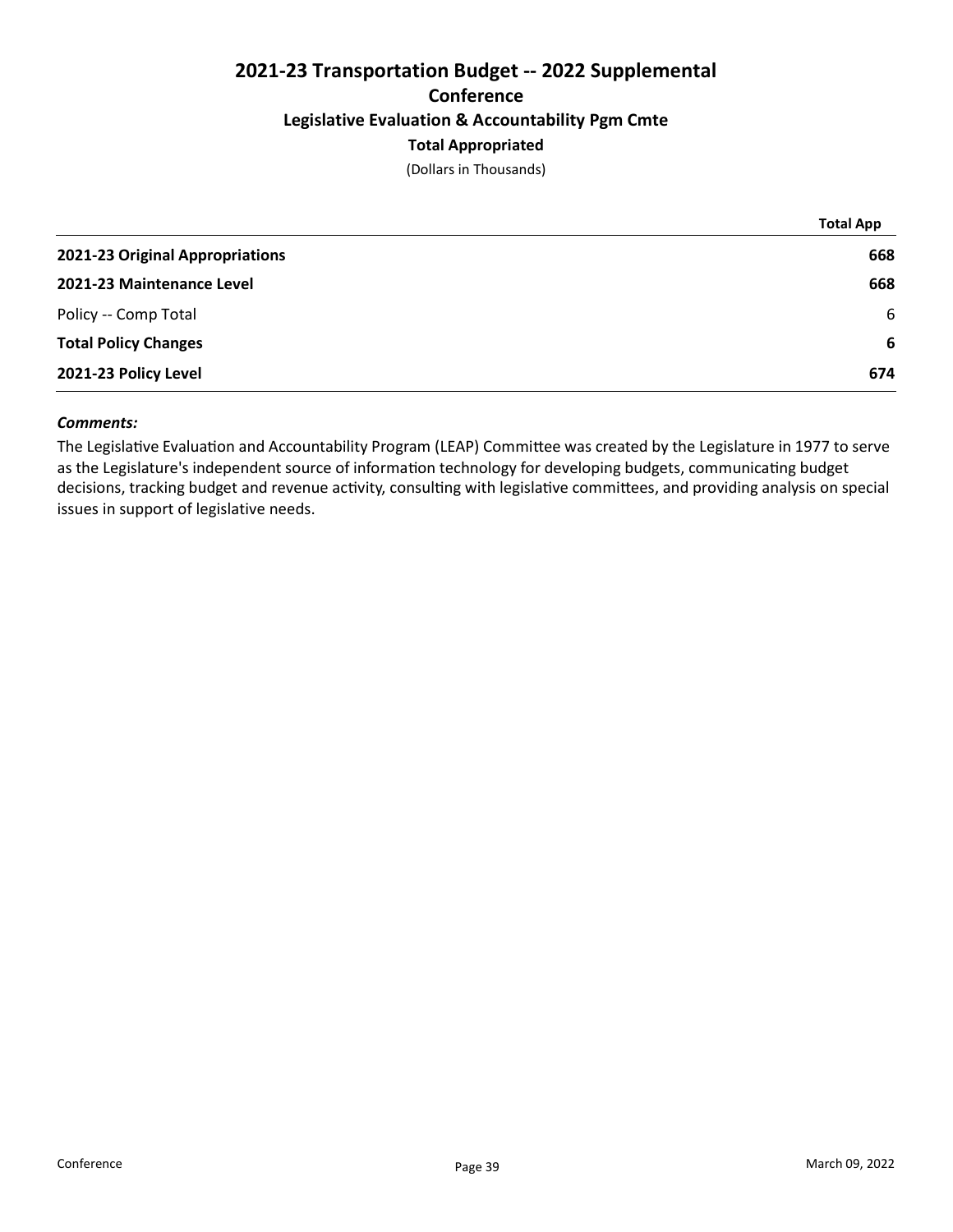# 2021-23 Transportation Budget -- 2022 Supplemental **Conference** Office of the Governor Total Appropriated

(Dollars in Thousands)

|                                     | <b>Total App</b> |
|-------------------------------------|------------------|
| 2021-23 Original Appropriations     | $\mathbf 0$      |
| 2021-23 Maintenance Level           | $\mathbf 0$      |
| <b>Policy Other Changes:</b>        |                  |
| 1. Office of Equity/WSP DEI Program | 650              |
| <b>Policy -- Other Total</b>        | 650              |
| <b>Total Policy Changes</b>         | 650              |
| 2021-23 Policy Level                | 650              |
|                                     |                  |

# Comments:

# 1. Office of Equity/WSP DEI Program

Provides funding for the Office of Equity within the Office of the Governor for the oversight of the Washington State Patrol's implementation of its Diversity, Equity, and Inclusion Strategic Recruitment and Retention Plan.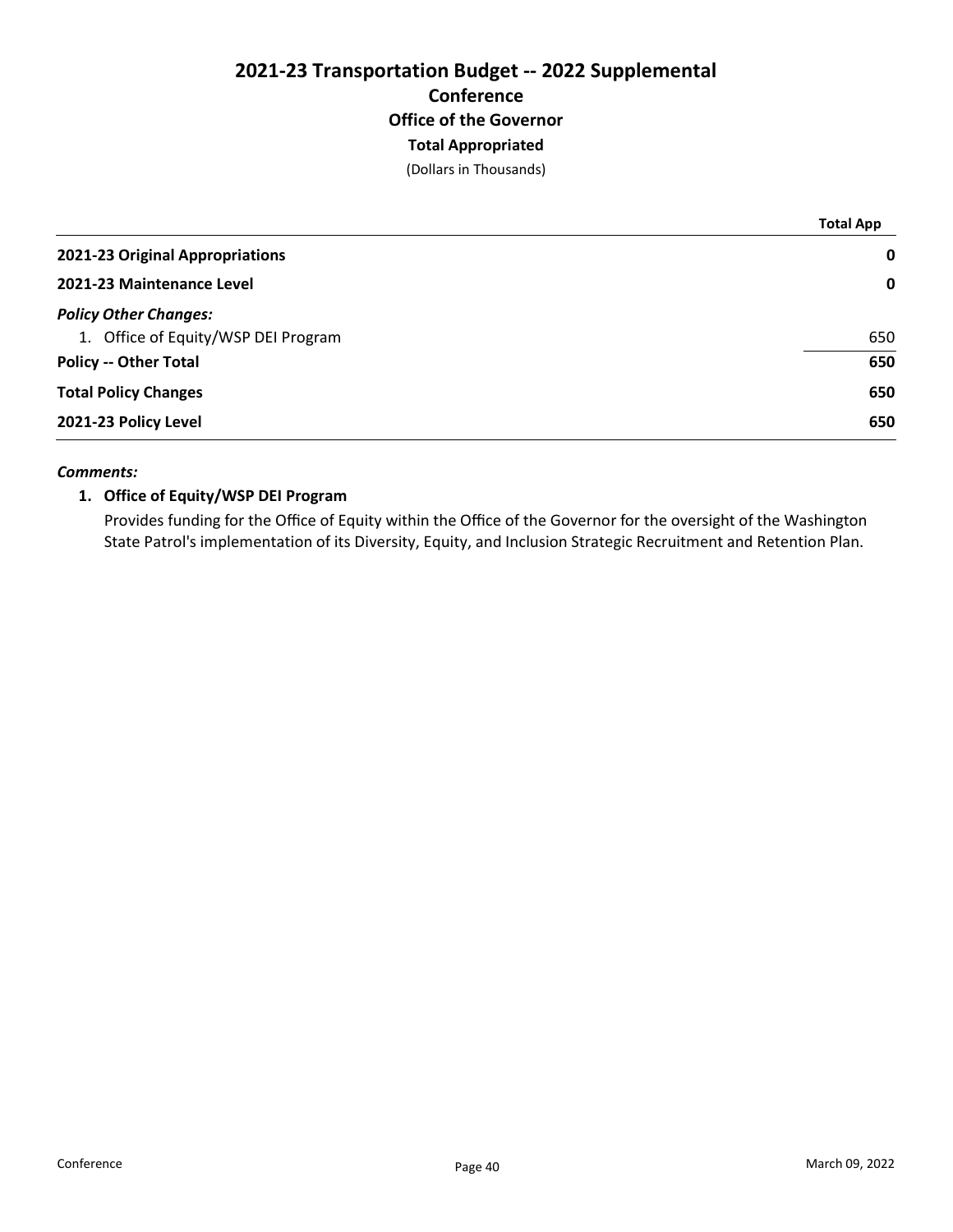# 2021-23 Transportation Budget -- 2022 Supplemental **Conference** Board of Pilotage Commissioners Total Appropriated

(Dollars in Thousands)

|                                    | <b>Total App</b> |
|------------------------------------|------------------|
| 2021-23 Original Appropriations    | 5,777            |
| 2021-23 Maintenance Level          | 5,777            |
| <b>Policy Other Changes:</b>       |                  |
| 1. Pilot Training Stipend Increase | 480              |
| <b>Policy -- Other Total</b>       | 480              |
| Policy -- Comp Total               | 11               |
| Policy -- Central Svcs Total       | 66               |
| <b>Total Policy Changes</b>        | 557              |
| 2021-23 Policy Level               | 6,334            |

## Comments:

The Board of Pilotage Commissioners (BPC) is a regulatory board appointed by the Governor and confirmed by the Senate, consisting of nine part-time board members and three full-time staff. The BPC trains, tests, licenses, and regulates marine pilotage, including by reviewing safety incidents and taking disciplinary action against pilots and vessel owners who violate state pilotage laws.

## 1. Pilot Training Stipend Increase

Funding is provided for the increase in monthly stipends paid to marine pilot trainees from \$6,000 to \$8,000, consistent with the Utilities and Transportation Commission's approved increase of the training surcharge per trainee per pilotage assignment.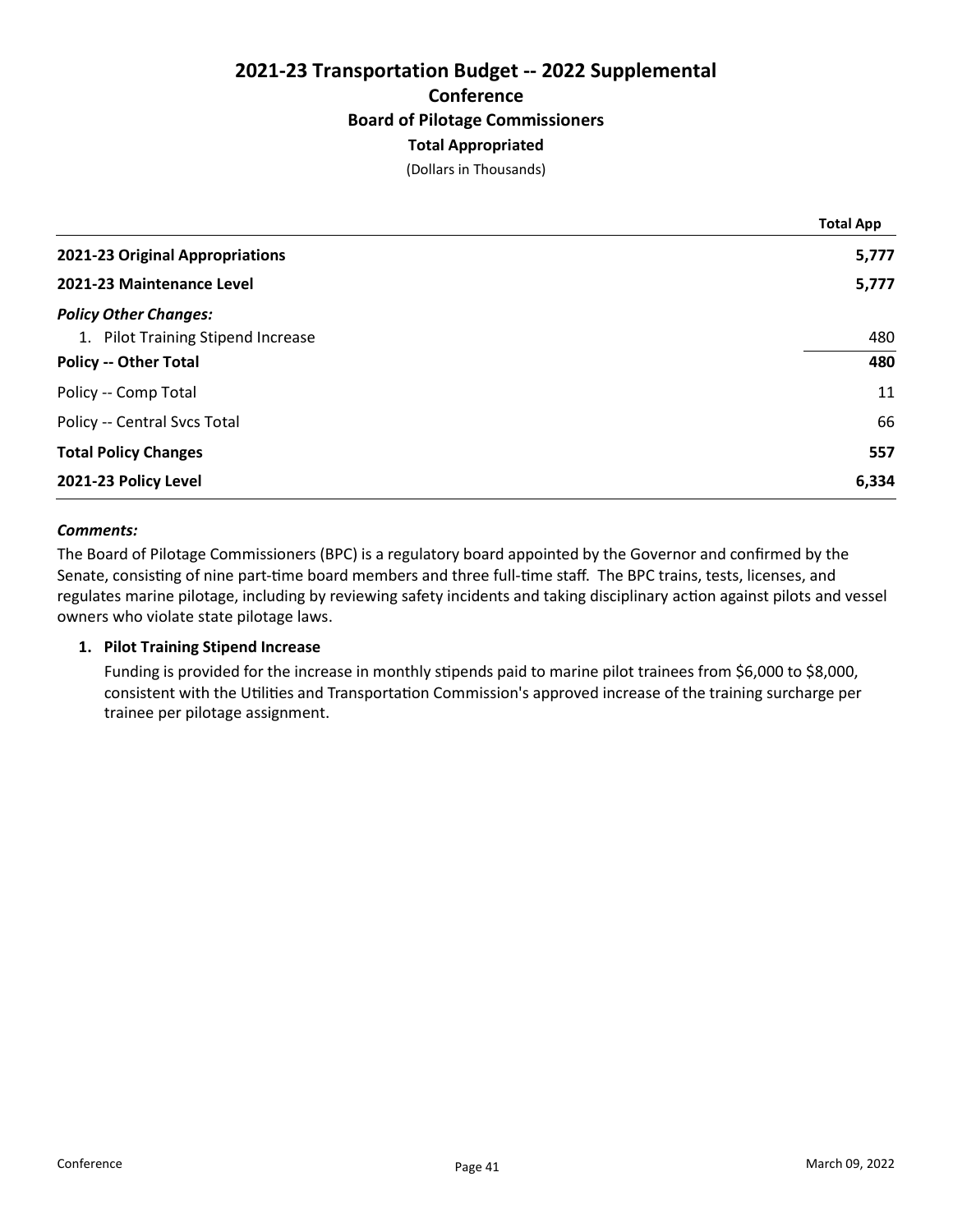# 2021-23 Transportation Budget -- 2022 Supplemental **Conference** Washington Traffic Safety Commission Total Appropriated

(Dollars in Thousands)

|                                       | <b>Total App</b> |
|---------------------------------------|------------------|
| 2021-23 Original Appropriations       | 32,737           |
| 2021-23 Maintenance Level             | 32,710           |
| <b>Policy Other Changes:</b>          |                  |
| 1. Roadside Public Awareness Campaign | 535              |
| 2. Cooper Jones Program               | 400              |
| <b>Policy -- Other Total</b>          | 935              |
| Policy -- Comp Total                  | 104              |
| Policy -- Central Svcs Total          | 10               |
| <b>Total Policy Changes</b>           | 1,049            |
| 2021-23 Policy Level                  | 33,759           |

## Comments:

The Washington Traffic Safety Commission administers federal and state funds dedicated to traffic safety programs and coordinates traffic safety programs at the state and local levels.

## 1. Roadside Public Awareness Campaign

Funding is provided for the public awareness campaign work to inform and educate Washington citizens about the slow down and move over law, RCW 46.61.212.

## 2. Cooper Jones Program

Funding is provided for the active transportation grants supported by the Cooper Jones Active Transportation Safety Account.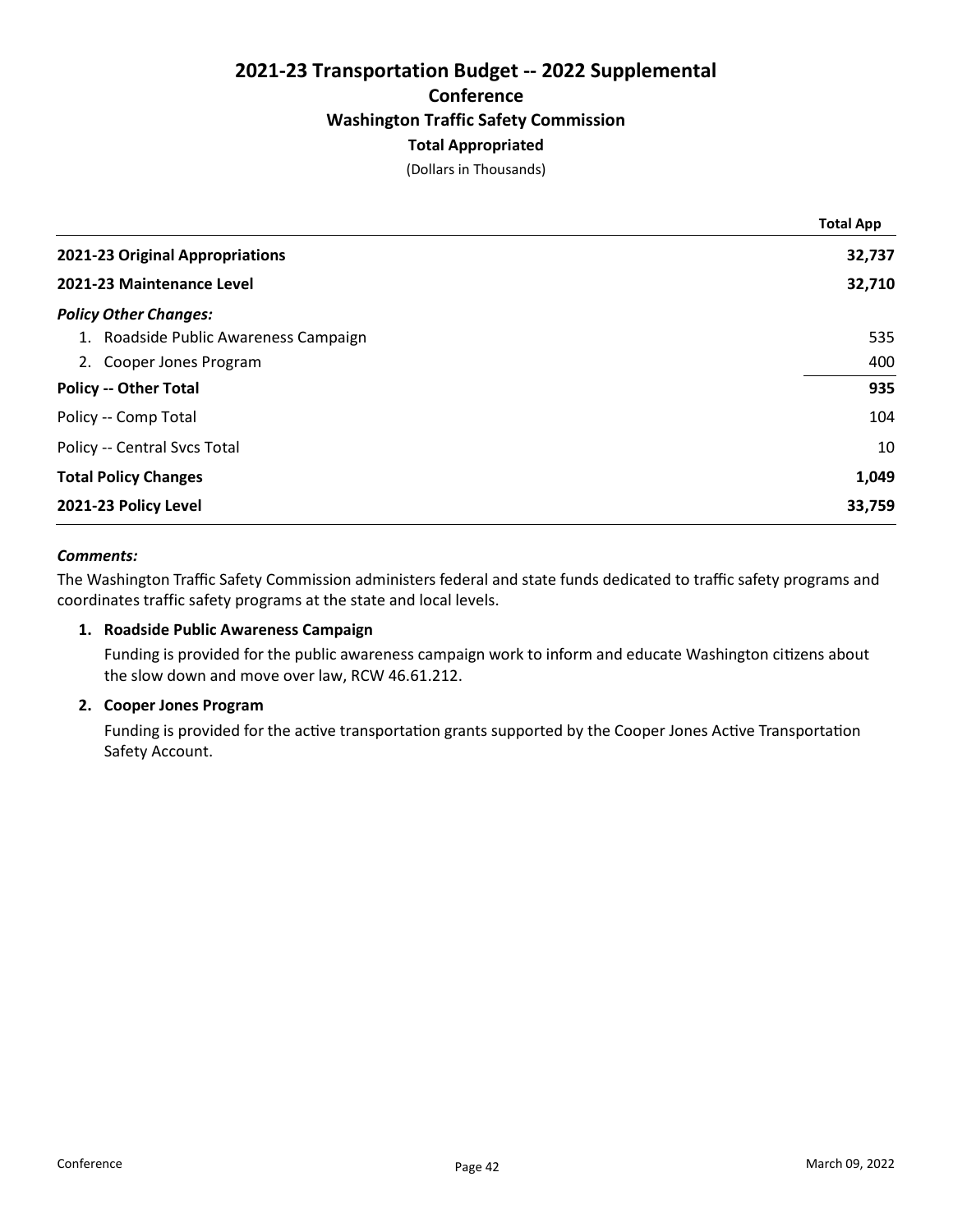# 2021-23 Transportation Budget -- 2022 Supplemental **Conference** Department of Archaeology & Historic Preservation Total Appropriated

(Dollars in Thousands)

|                                 | <b>Total App</b> |
|---------------------------------|------------------|
| 2021-23 Original Appropriations | 546              |
| 2021-23 Maintenance Level       | 546              |
| Policy -- Comp Total            | 8                |
| <b>Total Policy Changes</b>     | 8                |
| 2021-23 Policy Level            | 554              |

# Comments:

The Department of Archaeology and Historic Preservation receives transportation funding for providing cultural oversight of transportation projects.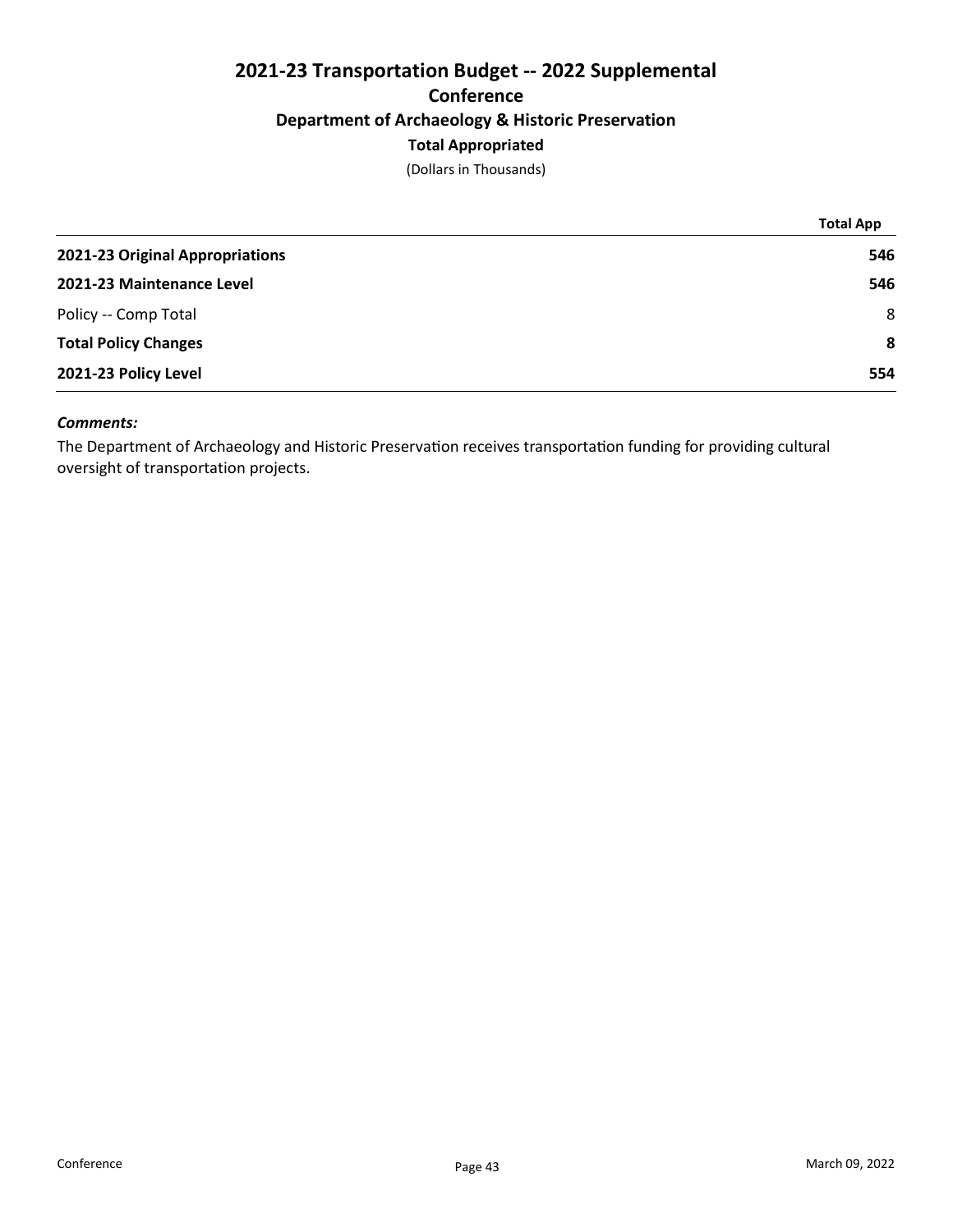# 2021-23 Transportation Budget -- 2022 Supplemental **Conference** Washington State University Total Appropriated

(Dollars in Thousands)

|                                      | <b>Total App</b> |
|--------------------------------------|------------------|
| 2021-23 Original Appropriations      | 0                |
| 2021-23 Maintenance Level            | $\mathbf 0$      |
| <b>Policy Other Changes:</b>         |                  |
| 1. Catalytic Converter Theft Study   | 200              |
| 2. Seattle v. Long Towing Work Group | 225              |
| <b>Policy -- Other Total</b>         | 425              |
| <b>Total Policy Changes</b>          | 425              |
| 2021-23 Policy Level                 | 425              |

# Comments:

# 1. Catalytic Converter Theft Study

Funding is provided for the work group created in E2SHB 1815 (deterring catalytic converter theft).

# 2. Seattle v. Long Towing Work Group

Funding is provided to convene a work group to review the legal findings and holdings by the Washington Supreme Court in City of Seattle v. Long and to make recommendations concerning the towing and impoundment of vehicles used as residences. The final report must be completed by December 1, 2022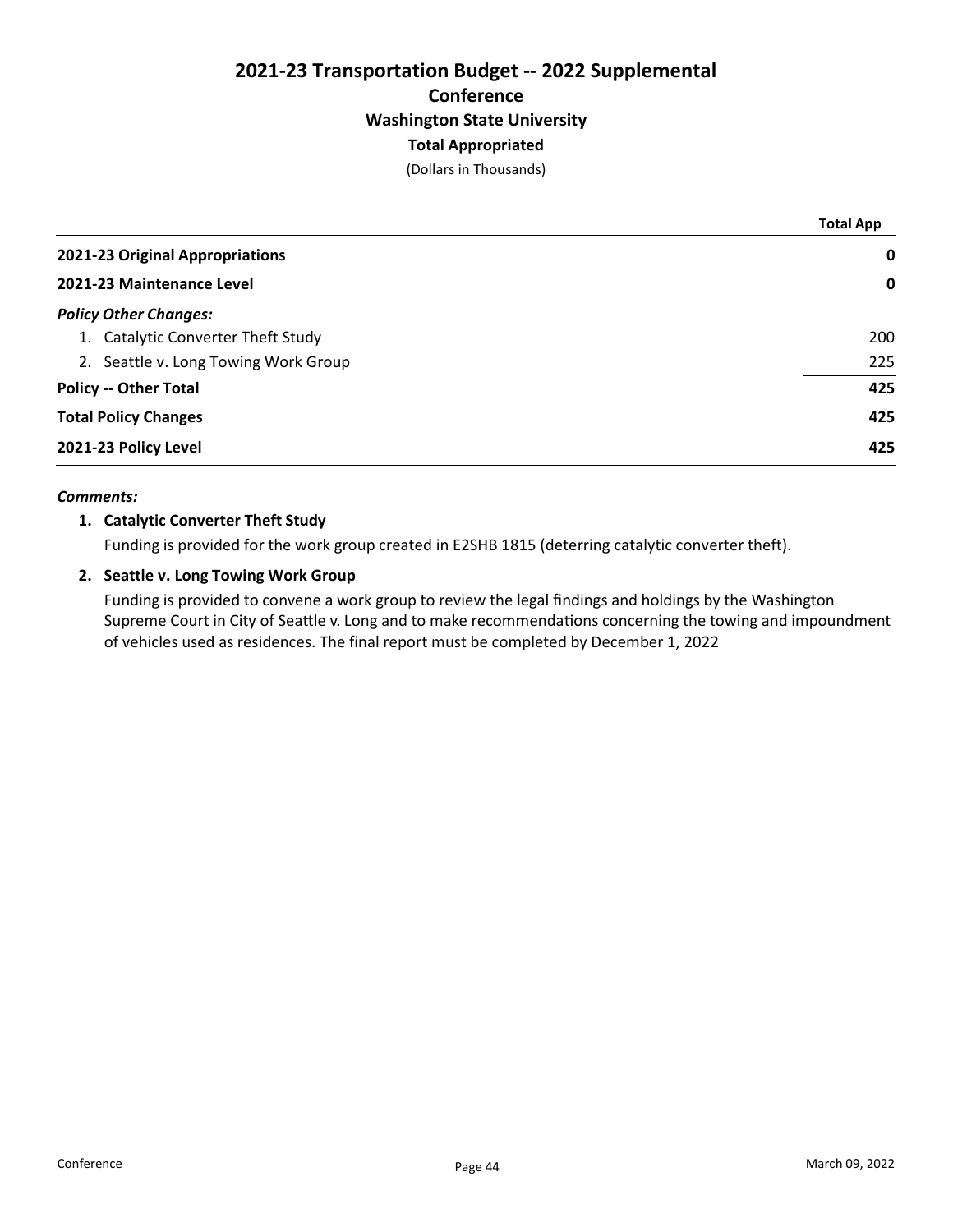# 2021-23 Transportation Budget -- 2022 Supplemental **Conference** County Road Administration Board **Operating** Total Appropriated

(Dollars in Thousands)

|                                 | <b>Total App</b> |
|---------------------------------|------------------|
| 2021-23 Original Appropriations | 7,563            |
| 2021-23 Maintenance Level       | 7,569            |
| Policy -- Comp Total            | 79               |
| Policy -- Central Svcs Total    | 21               |
| <b>Total Policy Changes</b>     | 100              |
| 2021-23 Policy Level            | 7,669            |

# Comments:

The County Road Administration Board (CRAB) administers grants for transportation projects that best meet the program criteria established in accordance with legislative direction. CRAB is composed of nine members: six county commissioners/council members and three county engineers. CRAB establishes and maintains "Standards of Good Practice" to guide and ensure consistency and professional management of county road departments in the state. CRAB became responsible for distributing the counties' portion of the fuel tax in 1985. That same year, CRAB also became the custodian of the county road log, a database with information on over 40,000 miles of roads. The distribution of fuel tax revenues by CRAB is updated biennially to reflect statewide changes in population, costs, and mileage.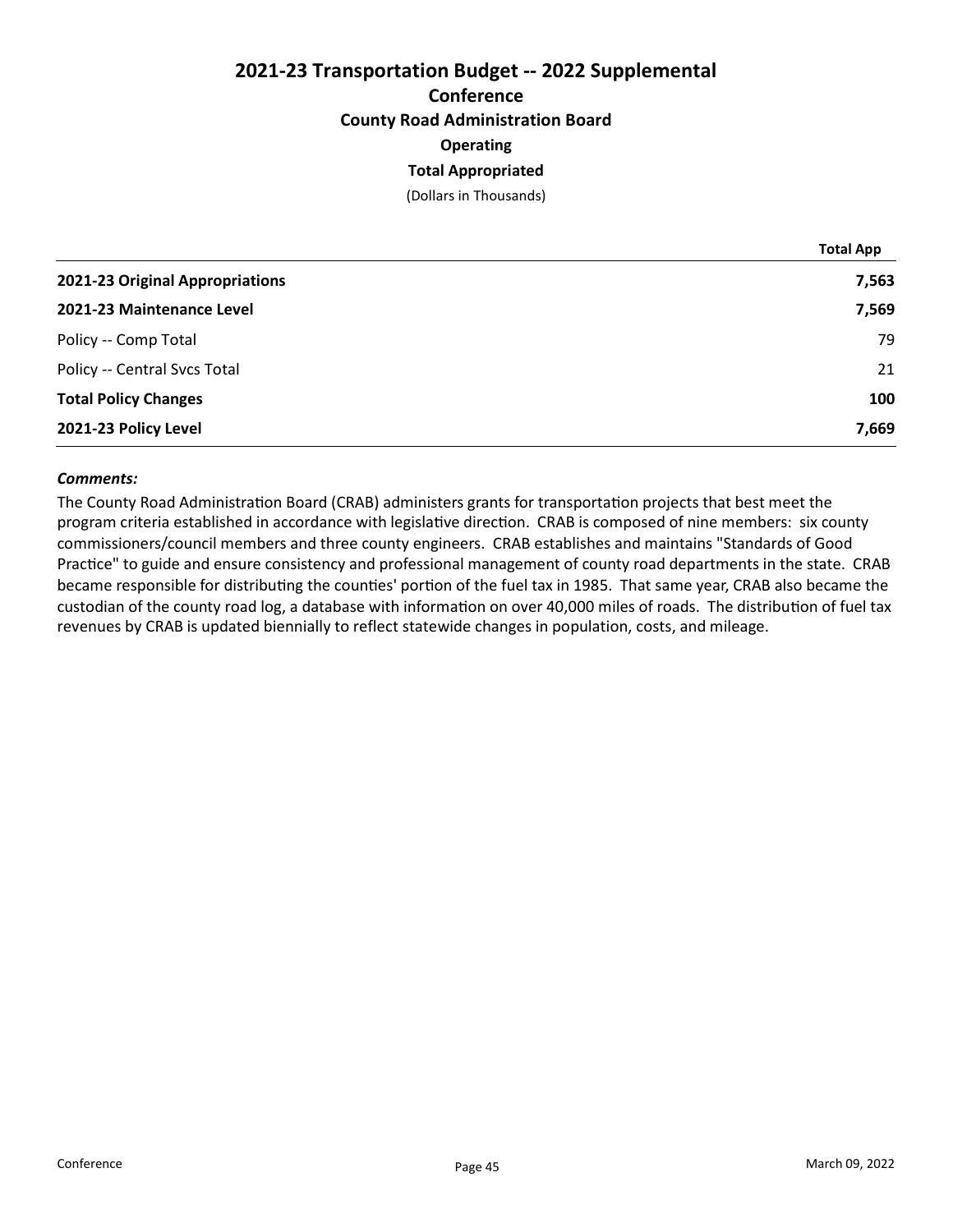# 2021-23 Transportation Budget -- 2022 Supplemental **Conference** County Road Administration Board Capital

# Total Appropriated

(Dollars in Thousands)

|                                 | <b>Total App</b> |
|---------------------------------|------------------|
| 2021-23 Original Appropriations | 93,863           |
| 2021-23 Maintenance Level       | 101,137          |
| 2021-23 Policy Level            | 101,137          |

#### Comments:

The County Road Administration Board (CRAB) administers grants for transportation projects that best meet the program criteria established in accordance with legislative direction. CRAB is composed of nine members: six county commissioners/council members and three county engineers. CRAB establishes and maintains "Standards of Good Practice" to guide and ensure consistency and professional management of county road departments in the state. CRAB became responsible for distributing the counties' portion of the fuel tax in 1985. That same year, CRAB also became the custodian of the county road log, a database with information on over 40,000 miles of roads. The distribution of fuel tax revenues by CRAB is updated biennially to reflect statewide changes in population, costs, and mileage.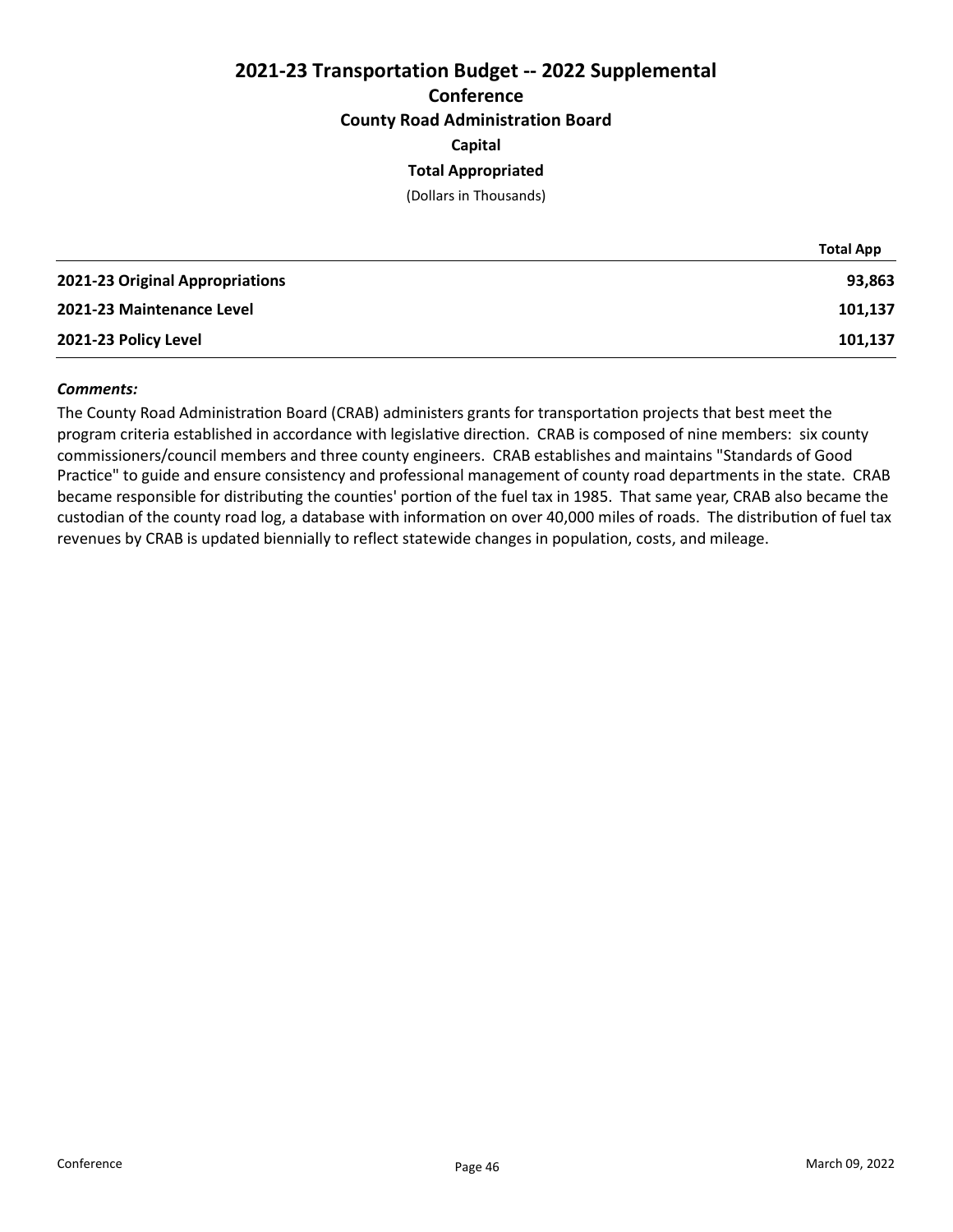# 2021-23 Transportation Budget -- 2022 Supplemental **Conference** Transportation Improvement Board **Operating** Total Appropriated

(Dollars in Thousands)

|                                 | <b>Total App</b> |
|---------------------------------|------------------|
| 2021-23 Original Appropriations | 4,510            |
| 2021-23 Maintenance Level       | 4,514            |
| Policy -- Comp Total            | 50               |
| Policy -- Central Svcs Total    | 13               |
| <b>Total Policy Changes</b>     | 63               |
| 2021-23 Policy Level            | 4,577            |

## Comments:

The Transportation Improvement Board (TIB) administers grants for transportation projects that best address the program criteria established by TIB in accordance with legislative direction. TIB is composed of 21 members: six city members, six county members, two Washington State Department of Transportation (WSDOT) officials, two transit representatives, a private sector representative, a member representing the ports, a gubernatorial appointee, a member representing non-motorized transportation, and a member representing special needs transportation. Board members are appointed by the Secretary of WSDOT.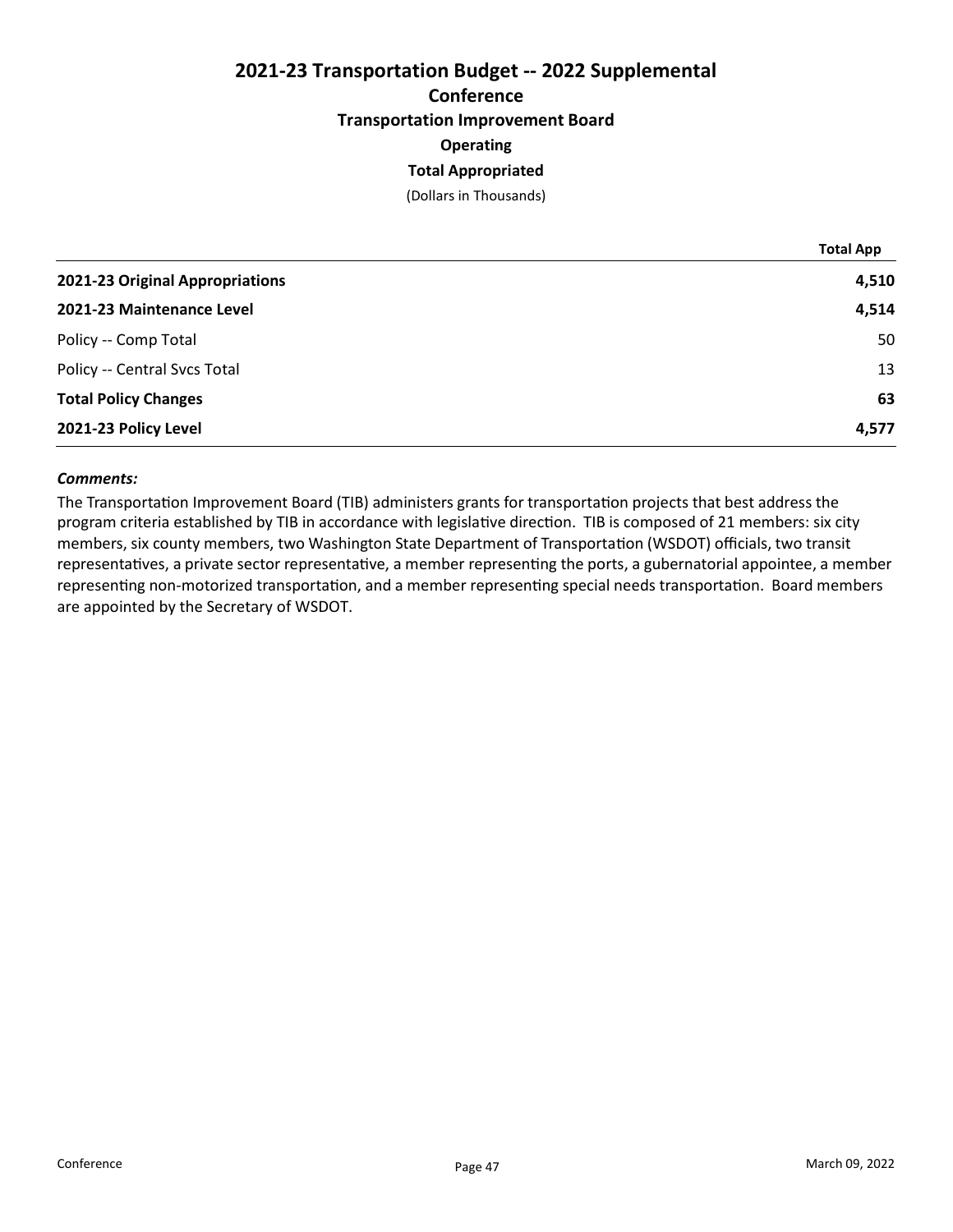# 2021-23 Transportation Budget -- 2022 Supplemental **Conference** Transportation Commission Total Appropriated

(Dollars in Thousands)

|                                      | <b>Total App</b> |
|--------------------------------------|------------------|
| 2021-23 Original Appropriations      | 2,943            |
| 2021-23 Maintenance Level            | 2,972            |
| <b>Policy Other Changes:</b>         |                  |
| 1. Office Configuration Modification | 48               |
| 2. Hood River Bridge T&R Study       | 1,500            |
| <b>Policy -- Other Total</b>         | 1,548            |
| Policy -- Comp Total                 | 35               |
| Policy -- Central Svcs Total         | $\overline{4}$   |
| <b>Total Policy Changes</b>          | 1,587            |
| 2021-23 Policy Level                 | 4,559            |

## Comments:

The Washington State Transportation Commission (WSTC) provides a public forum for transportation policy development. The WSTC conducts a statewide outreach program to gather input on state transportation policy, promote transportation education, and gain an understanding of local and regional transportation needs and challenges. It reviews and evaluates how all elements of the transportation system work across the state and issues the state's 20year transportation plan, which is required to be updated every four years by federal law. As the state tolling authority, the WSTC sets tolls for state highways and bridges and fares for Washington State Ferries. The WSTC also conducts a biennial ferry rider market survey; names state transportation facilities; and administers the route jurisdiction transfer program through which cities, counties, and WSDOT may request routes be added or deleted from the state highway system.

## 1. Office Configuration Modification

Funding is provided to change the configuration of current office space to accommodate the addition of one office, including for DES support costs.

# 2. Hood River Bridge T&R Study

Funding is provided for a full planning-level traffic and revenue study for the Hood River Bridge to determine the viability of toll revenues to support future financing of improvements and possible replacement of the bridge, with results to be submitted to the transportation committees of the Legislature by January 5, 2024.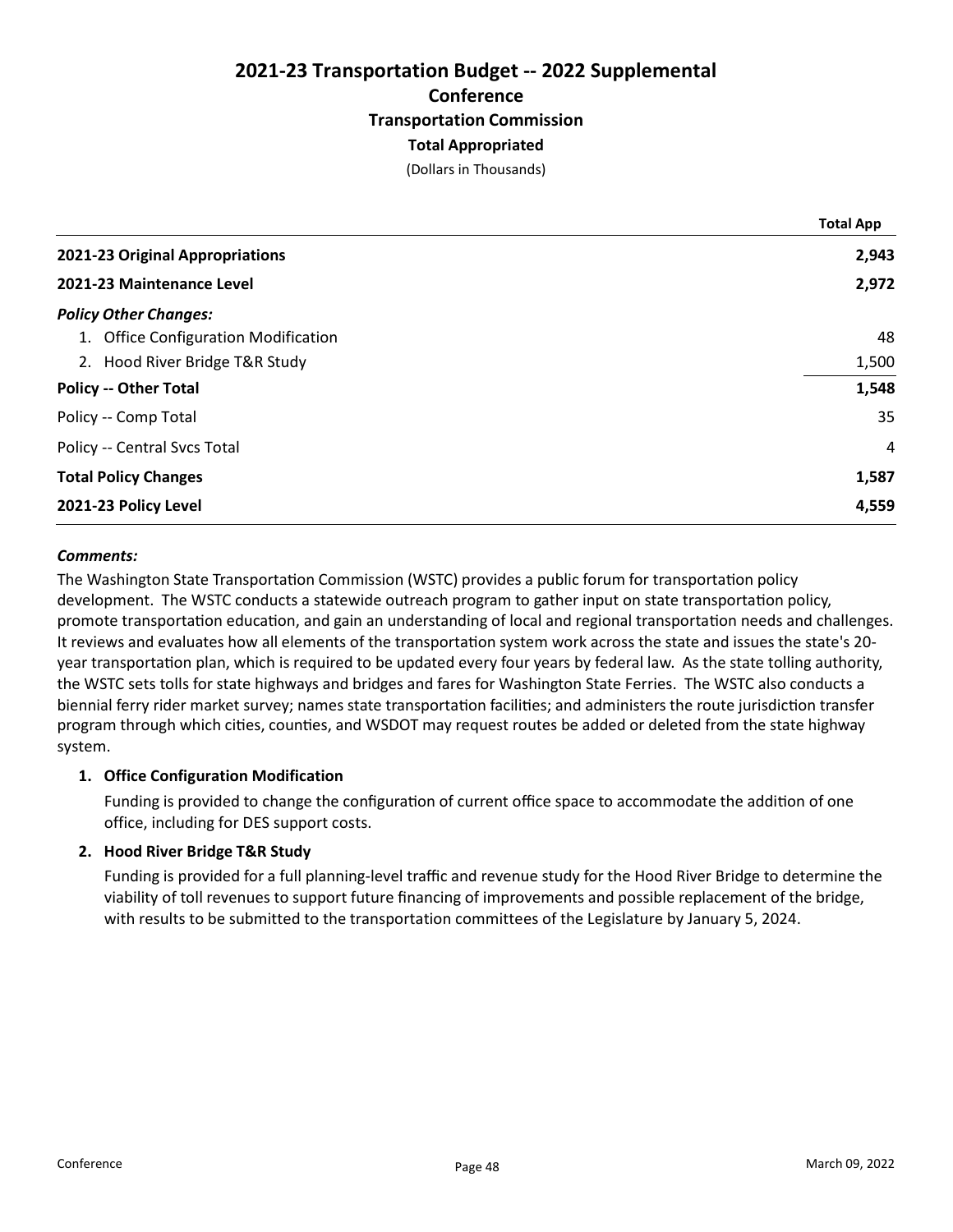# 2021-23 Transportation Budget -- 2022 Supplemental **Conference** Freight Mobility Strategic Investment Board **Operating**

# Total Appropriated

(Dollars in Thousands)

| <b>Total App</b>  |
|-------------------|
| 831               |
| 831               |
| 9                 |
| 3                 |
| $12 \overline{ }$ |
| 843               |
|                   |

## Comments:

The Freight Mobility Strategic Investment Board is responsible for managing funding partnerships for freight transportation projects.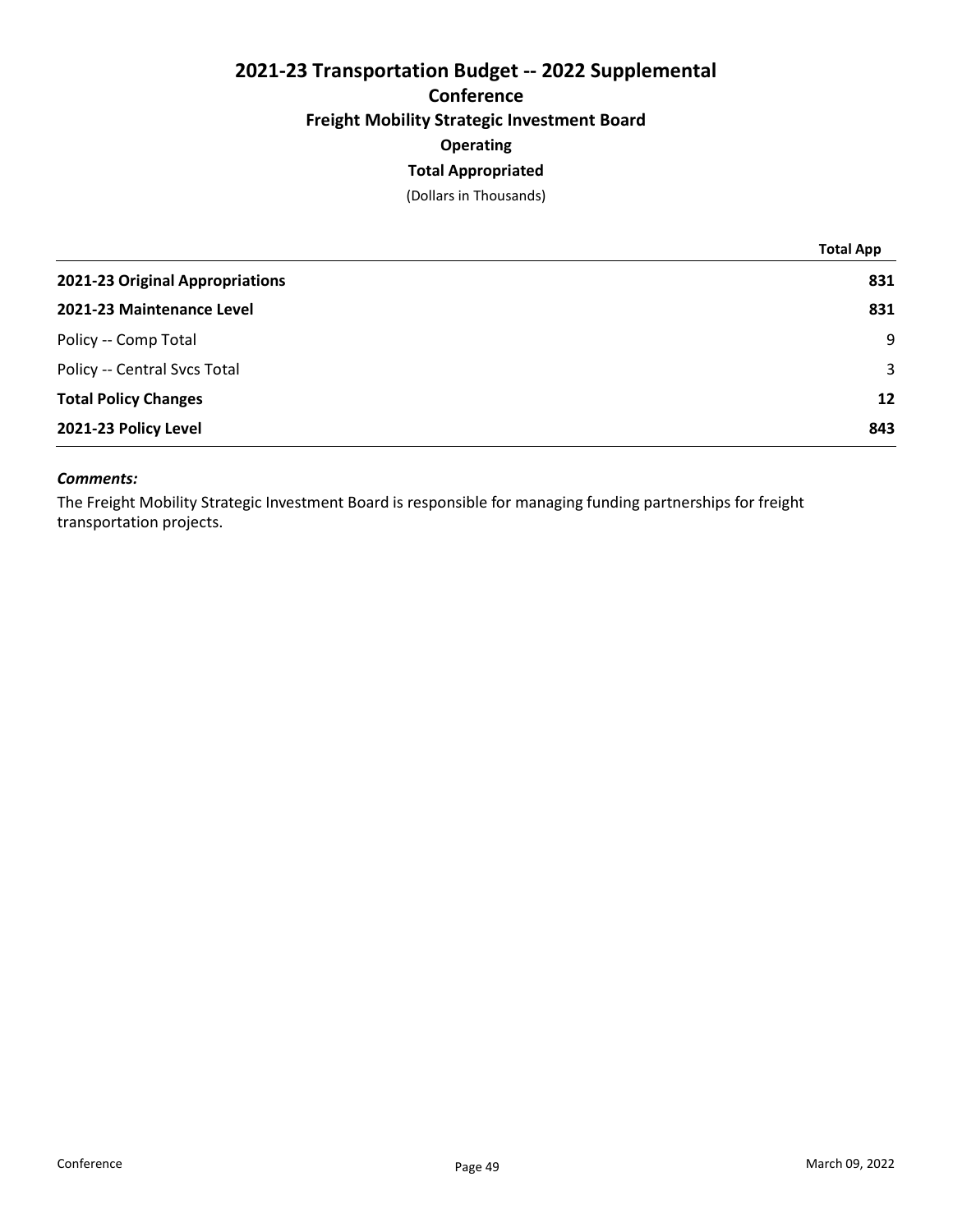# 2021-23 Transportation Budget -- 2022 Supplemental **Conference** Freight Mobility Strategic Investment Board Capital

# Total Appropriated

(Dollars in Thousands)

|                                 | <b>Total App</b> |
|---------------------------------|------------------|
| 2021-23 Original Appropriations | 31,772           |
| 2021-23 Maintenance Level       | 31,772           |
| <b>Policy Other Changes:</b>    |                  |
| 1. Capital Projects             | $\mathbf{1}$     |
| <b>Policy -- Other Total</b>    | 1                |
| <b>Total Policy Changes</b>     | $\mathbf{1}$     |
| 2021-23 Policy Level            | 31,773           |

## Comments:

The Freight Mobility Strategic Investment Board is responsible for managing funding partnerships for freight transportation projects.

# 1. Capital Projects

Funding is provided for projects approved by the Freight Mobility Strategic Investment Board (FMSIB).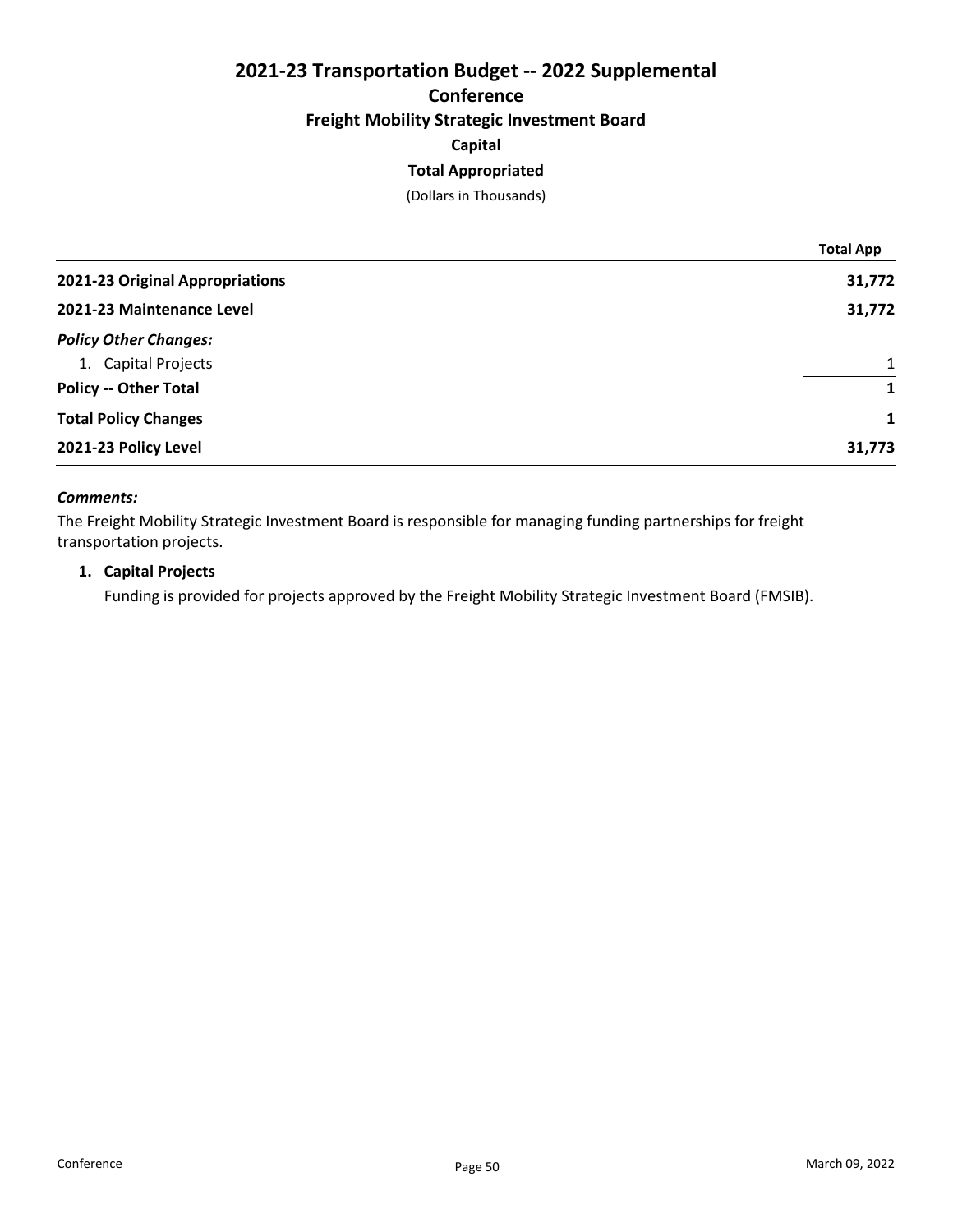(Dollars in Thousands)

|                                  | <b>Total App</b> |
|----------------------------------|------------------|
| 2021-23 Original Appropriations  | $\mathbf 0$      |
| 2021-23 Maintenance Level        | $\mathbf 0$      |
| <b>Policy Other Changes:</b>     |                  |
| 1. Waste Tire Cleanup Evaluation | 200              |
| <b>Policy -- Other Total</b>     | 200              |
| <b>Total Policy Changes</b>      | 200              |
| 2021-23 Policy Level             | 200              |

## Comments:

# 1. Waste Tire Cleanup Evaluation

Funding is provided for an inventory of waste tire piles in the state and developing a prioritized plan for clean-up.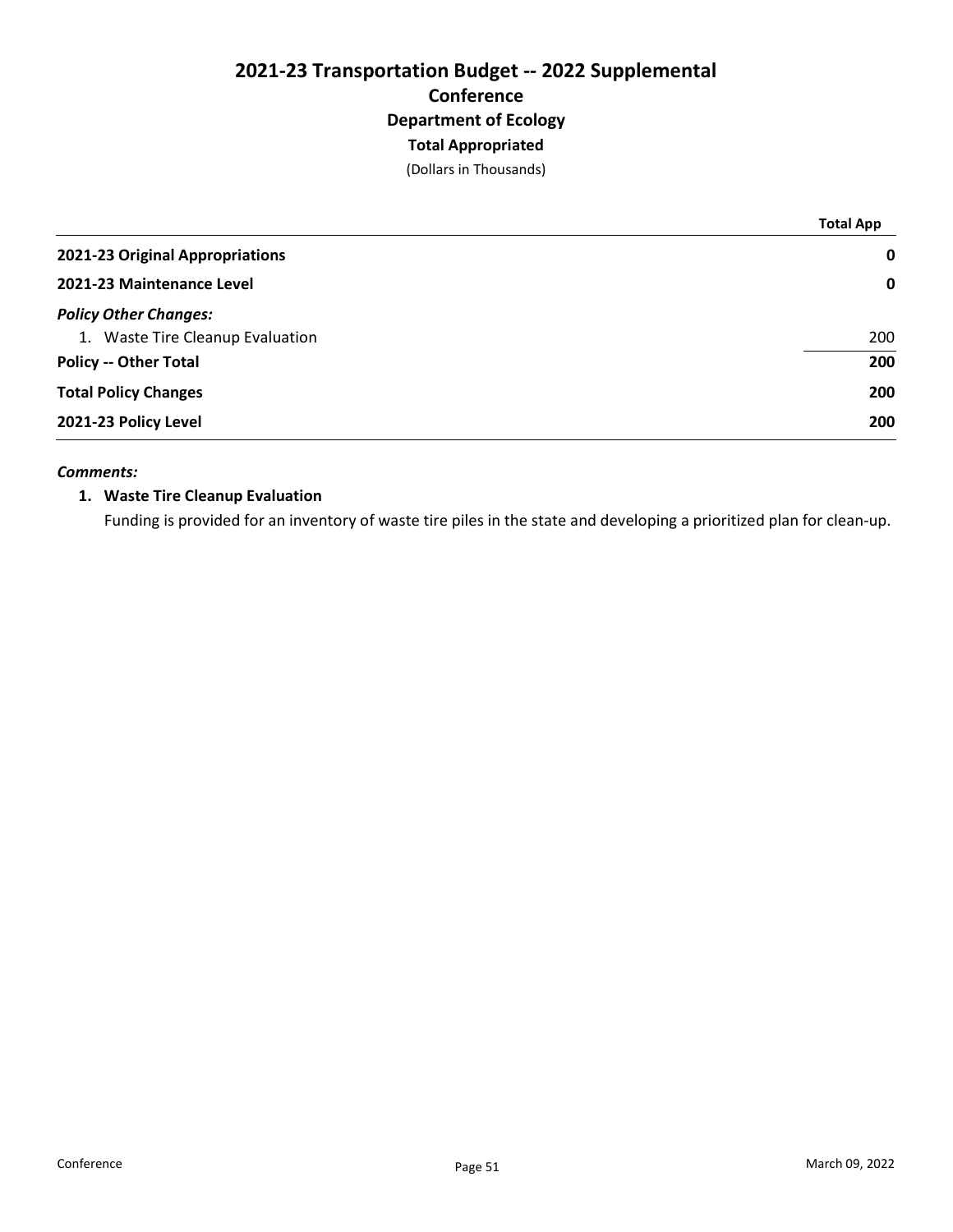(Dollars in Thousands)

|                                 | <b>Total App</b> |
|---------------------------------|------------------|
| 2021-23 Original Appropriations | 1,346            |
| 2021-23 Maintenance Level       | 1,368            |
| Policy -- Comp Total            | 23               |
| Policy -- Central Svcs Total    | 3                |
| <b>Total Policy Changes</b>     | 26               |
| 2021-23 Policy Level            | 1,394            |

# Comments:

The Department of Agriculture's Motor Fuel Quality Program regulates the use and accuracy of all commercial motor fuel weighing, measuring, and counting devices, such as gas pumps, in the state. The program also monitors motor fuel quality by analyzing fuel samples for octane rating and other product quality factors.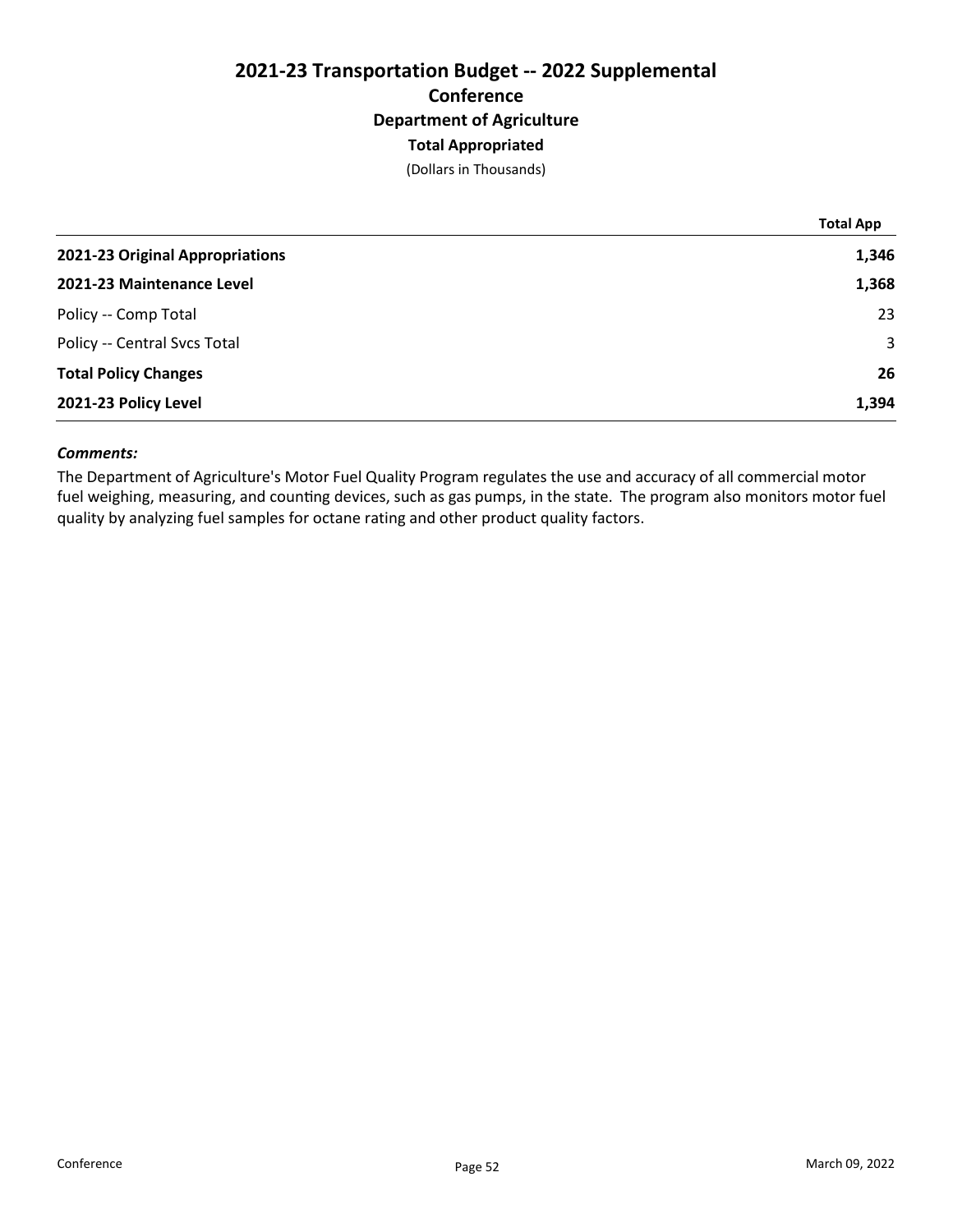# 2021-23 Transportation Budget -- 2022 Supplemental **Conference** State Employee Compensation Adjustments Total Appropriated

(Dollars in Thousands)

|                                 | <b>Total App</b> |
|---------------------------------|------------------|
| 2021-23 Adjusted Appropriations | 33,957           |
| 2021-23 Maintenance Level       | 0                |
| 2021-23 Policy Level            | $\mathbf{0}$     |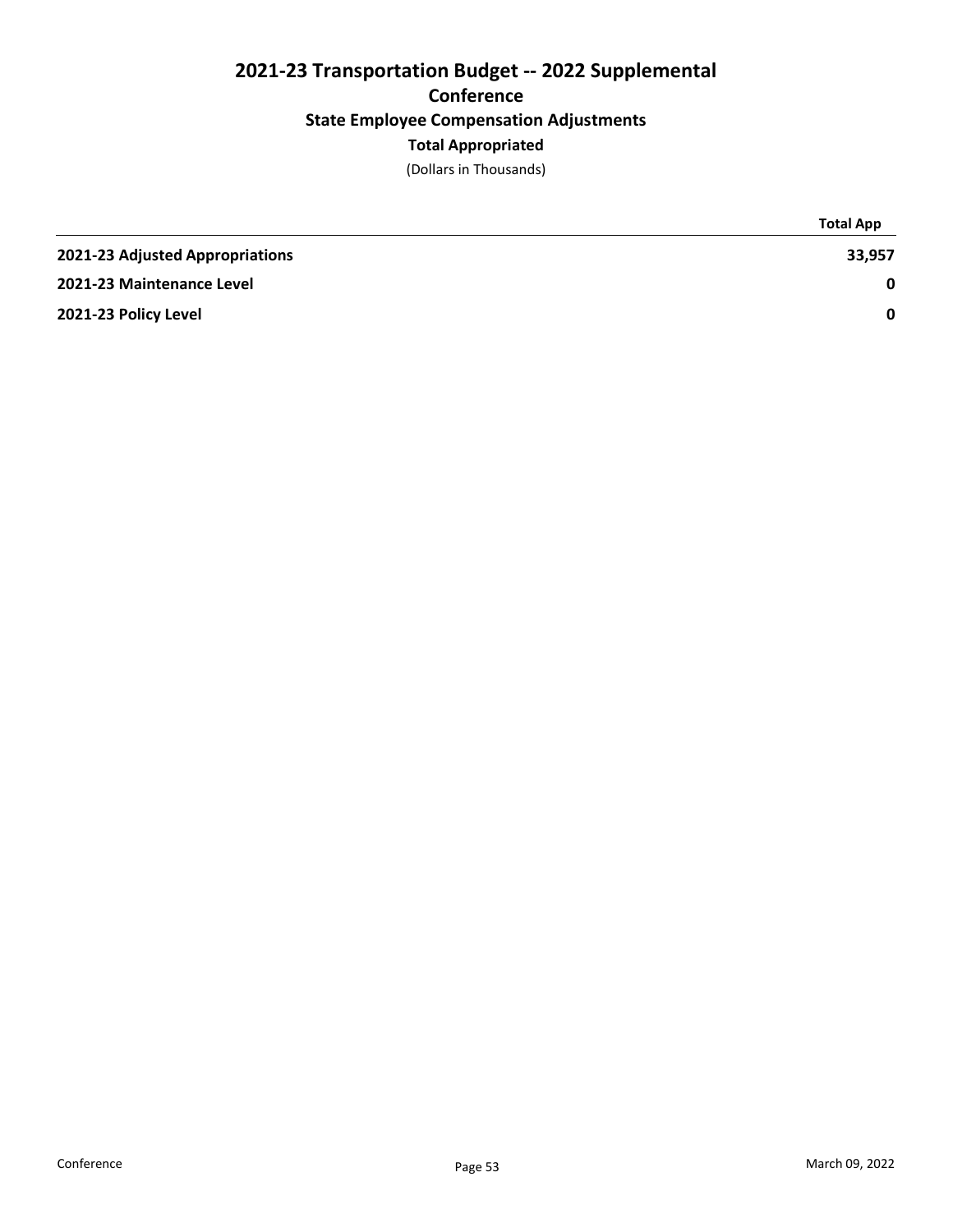# 2021-23 Transportation Budget -- 2022 Supplemental **Conference** Bond Retirement and Interest Motor Vehicle Fuel Tax Debt

# Total Appropriated

(Dollars in Thousands)

|                                    | <b>Total App</b> |
|------------------------------------|------------------|
| 2021-23 Original Appropriations    | 1,630,881        |
| 2021-23 Maintenance Level          | 1,536,793        |
| <b>Policy Other Changes:</b>       |                  |
| Underwriter's Discount (New)       | 2,529            |
| 2. Debt Service (New)              | 3,489            |
| <b>Early Bond Retirement</b><br>3. | 6,452            |
| <b>Policy -- Other Total</b>       | 12,470           |
| <b>Total Policy Changes</b>        | 12,470           |
| 2021-23 Policy Level               | 1,549,263        |

# Comments:

Washington State sells bonds through the Washington State Treasurer's Office for the financing of large transportation projects. The bonds are twenty-five year bonds with selling costs and underwriter discounts payable at the time of sale.

# 3. Early Bond Retirement

Funding is provided for costs associated with early debt retirement.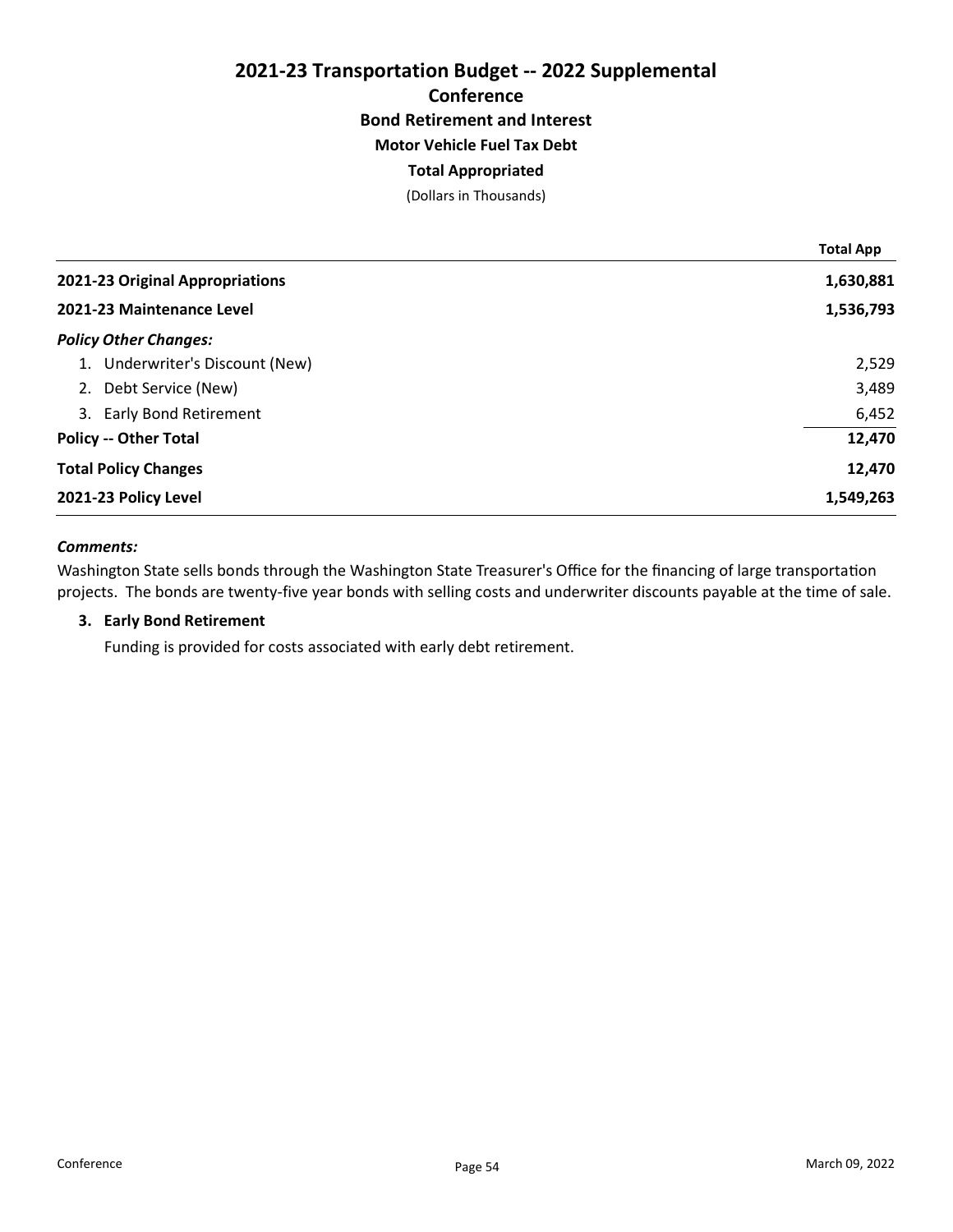# 2021-23 Transportation Budget -- 2022 Supplemental **Conference** Bond Retirement and Interest Other Revenue Bonds

# Total Appropriated

(Dollars in Thousands)

|                                 | <b>Total App</b> |
|---------------------------------|------------------|
| 2021-23 Original Appropriations | 224,501          |
| 2021-23 Maintenance Level       | 224.501          |
| 2021-23 Policy Level            | 224,501          |

## Comments:

Washington State sells bonds through the Washington State Treasurer's Office for the financing of large transportation projects. The bonds are twenty-five year bonds with selling costs and underwriter discounts payable at the time of sale.